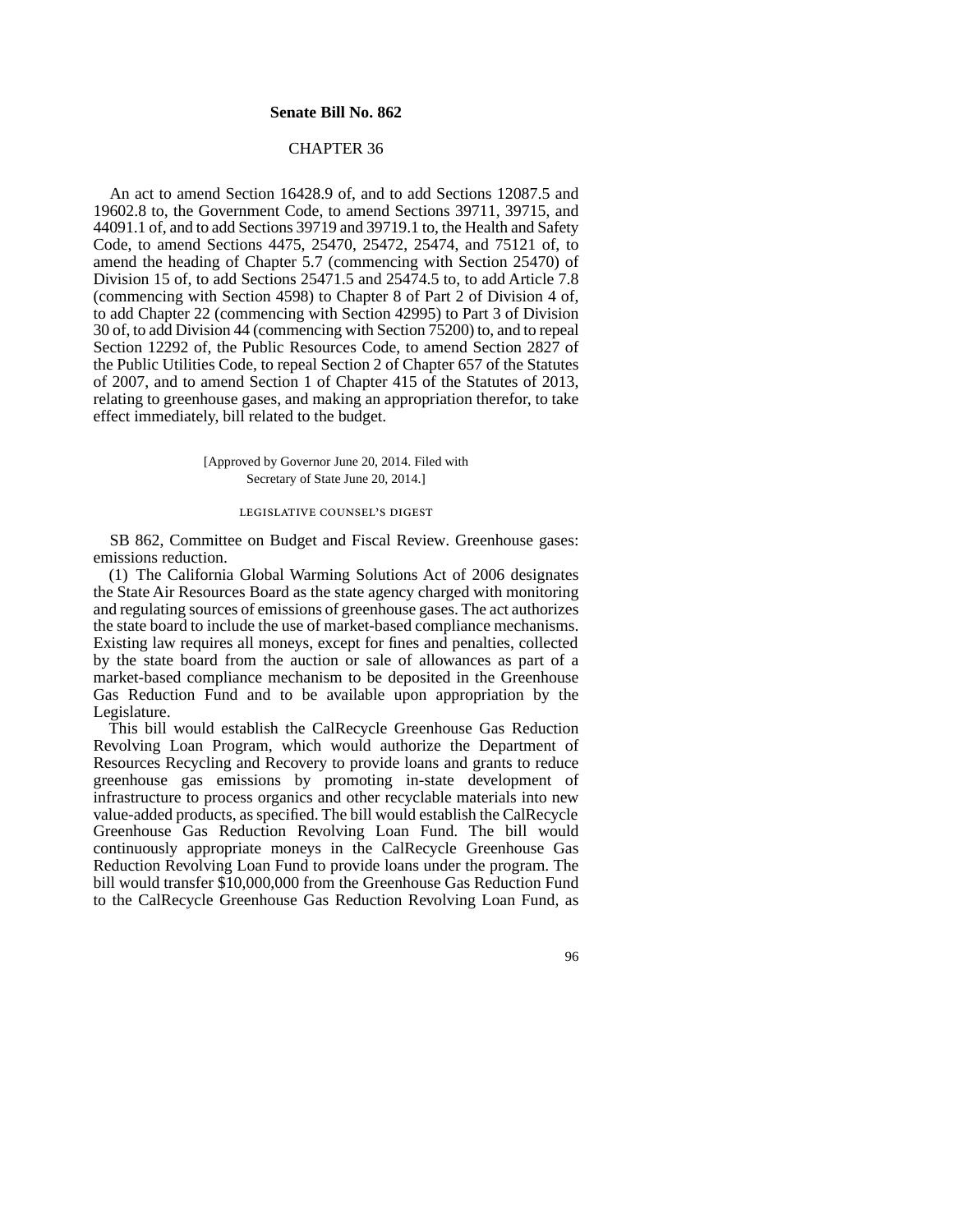specified, thereby making an appropriation. The bill would require the department to administer a grant program to provide financial assistance to reduce greenhouse gas emissions, as specified, from any additional appropriation by the Legislature from the Greenhouse Gas Reduction Fund.

(2) Existing law establishes the Department of Community Services and Development and requires the department to administer, among other things, the federal Low-Income Home Energy Assistance Program.

This bill would require the Department of Community Services and Development to develop and administer the Energy Efficiency Low-Income Weatherization Program and to expend moneys appropriated by the Legislature from the Greenhouse Gas Reduction Fund for the purposes of the program.

(3) Existing law, pursuant to the Budget Act of 2013, provides for a \$500 million loan from the Greenhouse Gas Reduction Fund to the General Fund.

Existing law creates the High-Speed Rail Authority, with certain powers and duties relative to development and construction of a high-speed rail system.

This bill would require that \$400 million of the \$500 million loan made from the Greenhouse Gas Reduction Fund to the General Fund in 2013, upon repayment to the Greenhouse Gas Reduction Fund, be available to the High-Speed Rail Authority beginning in the 2015–16 fiscal year for specified components of the initial operating segment and the Phase I Blended system of the high-speed rail project. The bill would require the loan to be repaid as necessary based on the financial needs of the high-speed rail project, and would continuously appropriate these funds from the Greenhouse Gas Reduction Fund to the authority.

This bill would also, beginning in the 2015–16 fiscal year, continuously appropriate 25% of the annual proceeds of the Greenhouse Gas Reduction Fund to the authority for these high-speed rail purposes.

(4) Existing law provides various sources of funding for transportation programs, including capital and operating funds for rail services, including intercity, commuter, and urban rail systems.

This bill would create the Transit and Intercity Rail Capital Program to fund capital improvements and operational investments to modernize California's intercity, commuter, and urban rail systems to achieve certain policy objectives, including the expansion and integration of rail services, with the program to be administered by the Transportation Agency. The bill would provide for the awarding of grants by the California Transportation Commission for various purposes to public agency operators of rail services from funds appropriated in that regard from the Greenhouse Gas Reduction Fund. The bill would require a project to demonstrate that it will achieve a reduction in greenhouse gas emissions in order to be eligible for funding under the program, and would require funds to be programmed with a goal of providing 25% of available funding to projects benefiting disadvantaged communities. The bill would require the Transportation Agency to adopt procedures and guidelines governing the program, and to conduct at least 2 public workshops on draft program guidelines containing selection criteria.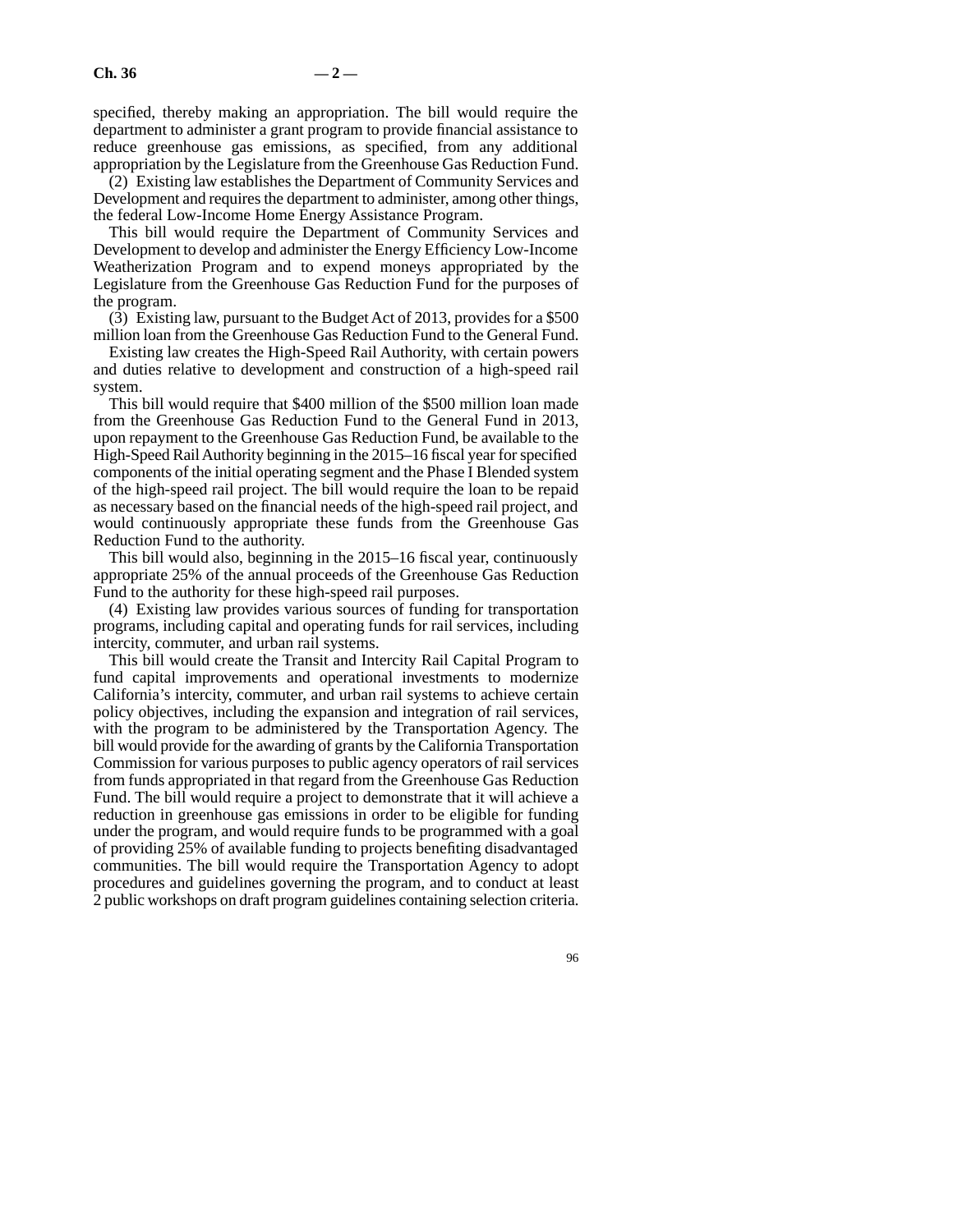The bill would require the commission to award grants pursuant to the project list prepared by the Transportation Agency. The bill would, beginning in the 2015–16 fiscal year, continuously appropriate 10% of the annual proceeds of the Greenhouse Gas Reduction Fund for the program.

This bill would establish the Low Carbon Transit Operations Program to provide operating and capital assistance for transit agencies to reduce greenhouse gas emissions and improve mobility, with a priority on serving disadvantage communities. The bill would require the Department of Transportation, in coordination with the State Air Resources Board, to develop guidelines for use by transit agencies to demonstrate that proposed expenditures will meet specified criteria and establish reporting requirements for documenting ongoing compliance with those criteria. The bill would require the department, in consultation with the state board, to determine whether proposed expenditures are eligible for funding under the program before authorizing the Controller to release the funds. The bill would, beginning in the 2015–16 fiscal year, continuously appropriate 5% of the annual proceeds of the Greenhouse Gas Reduction Fund for the program.

(5) Existing law establishes in the State Treasury the Energy Efficiency State Property Revolving Loan Fund, which serves as a repository for moneys received by the State Energy Resources Conservation and Development Commission under the federal American Recovery and Reinvestment Act of 2009 for the purposes of the federal State Energy Programs. Existing law continuously appropriates moneys in the fund to the Department of General Services for loans for projects on state-owned buildings and facilities to achieve greater, long-term energy efficiency, energy conservation, and energy cost and use avoidance. Existing law authorizes the commission to recover the project costs through energy utility rebates awarded to the state agency receiving the loan as a result of completed projects.

This bill would establish in the State Treasury the Energy Efficiency Retrofit State Revolving Fund and would continuously appropriate moneys in the fund to the department for loans for projects in or on state-owned buildings and facilities to implement energy efficiency retrofit projects and to use renewable energy technology to achieve energy efficiency, reduce emissions of greenhouse gases, and reduce grid-based electricity purchases, thereby making an appropriation. The bill would authorize the commission to recover project costs through interest earnings, rather than through energy utility rebates.

(6) Existing law establishes the Strategic Growth Council consisting of specified members and requires the council to, among other things, manage and award grants and loans to support the planning and development of sustainable communities. Existing law requires the council on July 1, 2010, and annually thereafter, to report to the Legislature on the financial assistance provided.

This bill would increase the membership of the council by 2 members with one appointed by the Speaker of the Assembly and one appointed by the Senate Committee on Rules. The bill would require the council to develop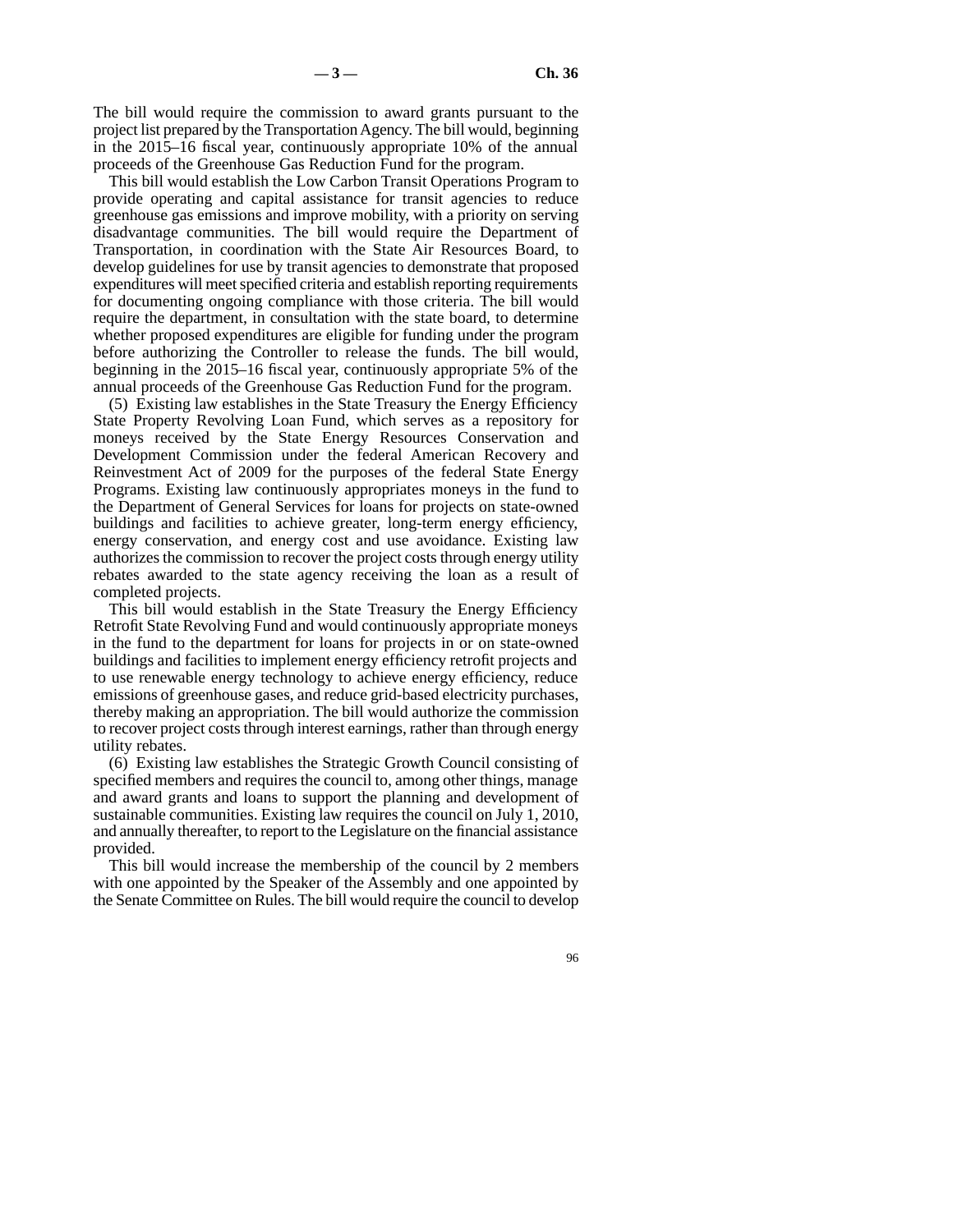and administer the Affordable Housing and Sustainable Communities Program to reduce greenhouse gas emissions through projects that implement land use, housing, transportation, and agricultural land preservation practices to support infill and compact development and that support other related and coordinated public policy objectives. The bill would require the executive director of the council to report the progress on the implementation of the program as a part of the council's annual report to the Legislature. The bill would, beginning in the 2015–16 fiscal year, continuously appropriate to the council 20% of the annual proceeds of the Greenhouse Gas Reduction Fund for the program.

(7) The Z'berg-Nejedly Forest Practice Act of 1973 prohibits a person from conducting timber operations on timberland unless a timber harvesting plan has been prepared by a registered professional forester and has been submitted to the Department of Forestry and Fire Protection and approved by the Director of Forestry and Fire Protection or the State Board of Forestry and Fire Protection. A violation of the act is a crime.

This bill would authorize the director to enter into agreements and make grants for the purpose of preparing a program timberland environmental impact report (PTEIR) for projects that demonstrate potential to increase carbon sequestration, decrease atmospheric carbon levels, and reduce the potential for large wildland fires on land owned by smaller nonindustrial landowners, as defined. The bill would require a participating landowner to do certain things to be eligible to participate, including submit a proposal to the department detailing the long-term forest and land management plans, for approval by the director. The bill would require the department to pay for the costs of preparing the PTEIR or provide grants from funds appropriated to the department from the Greenhouse Gas Reduction Fund. The bill would authorize the board to promulgate regulations, guidelines, or publications as the board deems necessary to carry out the above provisions. The bill would require the regulations to specify, among other things, criteria to determine that timberlands have demonstrated potential for increased carbon sequestration and fire protection benefits.

Because a violation of these provisions by participating landowners would be a crime, the bill would impose a state-mandated local program.

(8) The California Constitution establishes the State Personnel Board and sets forth the duties of the board, including prescribing classifications for state employees. Existing law authorizes the Department of Human Resources to conduct demonstration projects, defined as a project approved by the State Personnel Board and conducted by the department or another appointed authority to determine whether a specified change in personnel management policies or procedures would result in improved state personnel management.

This bill would authorize the Department of Forestry and Fire Protection to conduct a demonstration project for competitive examinations on a position specific basis for specified classifications relating to forestry and to make appointments to positions based on a merit process open to all persons meeting specific minimum qualifications, as provided.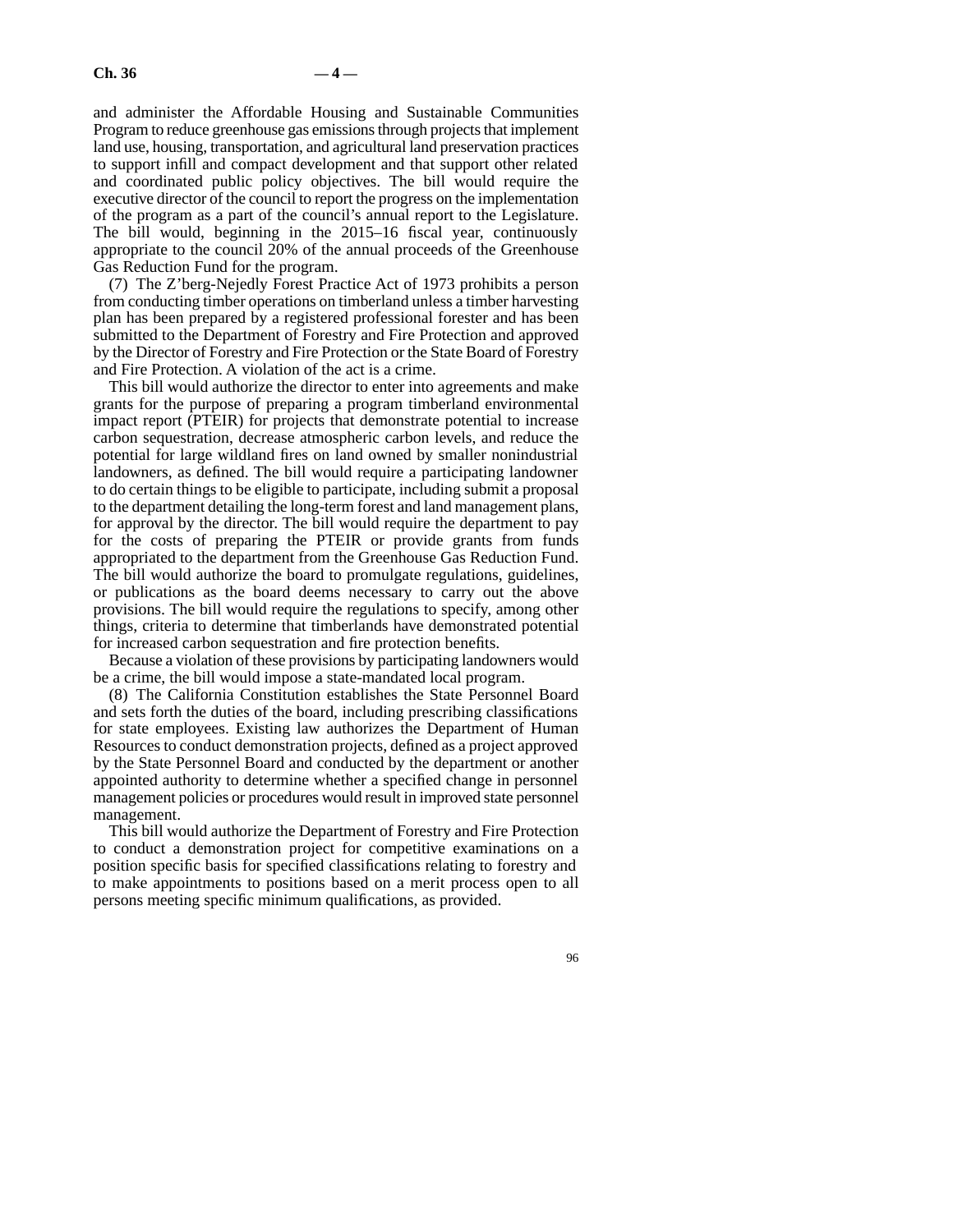(9) Existing law authorizes the Director of Forestry and Protection to enter into an agreement, including a grant agreement, for the prescribed burning or other hazardous fuel reduction with the owner or any other person who has legal control of any property or any public agency, as provided.

This bill would additionally authorize the director to enter into an agreement, including a grant agreement, with any nonprofit organization.

(10) The Forest Legacy Program encourages the conservation of private forest lands by authorizing the Department of Forestry and Fire Protection to acquire conservation easements of eligible properties according to specified criteria. Existing law repeals these provisions on January 1, 2015, but requires the department to, among other things, provide monitoring of the conservation easements, despite the repeal.

This bill would delete the provision repealing the program, thereby continuing the program indefinitely.

(11) Existing law establishes the Air Quality Improvement Program that is administered by the State Air Resources Board for the purposes of funding projects related to, among other things, reduction of criteria air pollutants and improvement of air quality. Pursuant to the Air Quality Improvement Program, the state board has established the Clean Vehicle Rebate Project to promote the production and use of zero-emission vehicles and the Hybrid and Zero-Emission Truck and Bus Voucher Incentive Project to provide vouchers to help California fleets to purchase hybrid and zero-emission trucks and buses.

Existing law requires the Controller to transfer, as a loan, \$30,000,000 from the Vehicle Inspection and Repair Fund to the Air Quality Improvement Fund. Existing law appropriates to the state board these moneys in the Air Quality Improvement Fund to be expended only for the Clean Vehicle Rebate Project and the Hybrid and Zero-Emission Truck and Bus Voucher Incentive Project.

This bill instead would appropriate \$30,000,000 from the Greenhouse Gas Reduction Fund to the state board to be expended only for the Clean Vehicle Rebate Project and the Hybrid and Zero-Emission Truck and Bus Voucher Incentive Project. The bill would require the unencumbered balance of the appropriations from the Air Quality Improvement Fund to revert to the Vehicle Inspection and Repair Fund. The bill would require the appropriation from the Greenhouse Gas Reduction Fund to be available for encumbrance until June 30, 2015.

(12) Existing law requires a certain amount of the smog abatement fee collected from owners of specified vehicles to be deposited in the Vehicle Inspection and Repair Fund.

This bill would authorize those moneys to be expended, upon appropriation by the Legislature, for the Clean Vehicle Rebate Project. The bill would transfer \$15,000,000 from the Vehicle Inspection and Repair Fund to the Air Quality Improvement Fund.

(13) Existing law requires a state agency expending moneys appropriated by the Legislature from the Greenhouse Gas Reduction Fund to prepare a record regarding the expenditure of those moneys.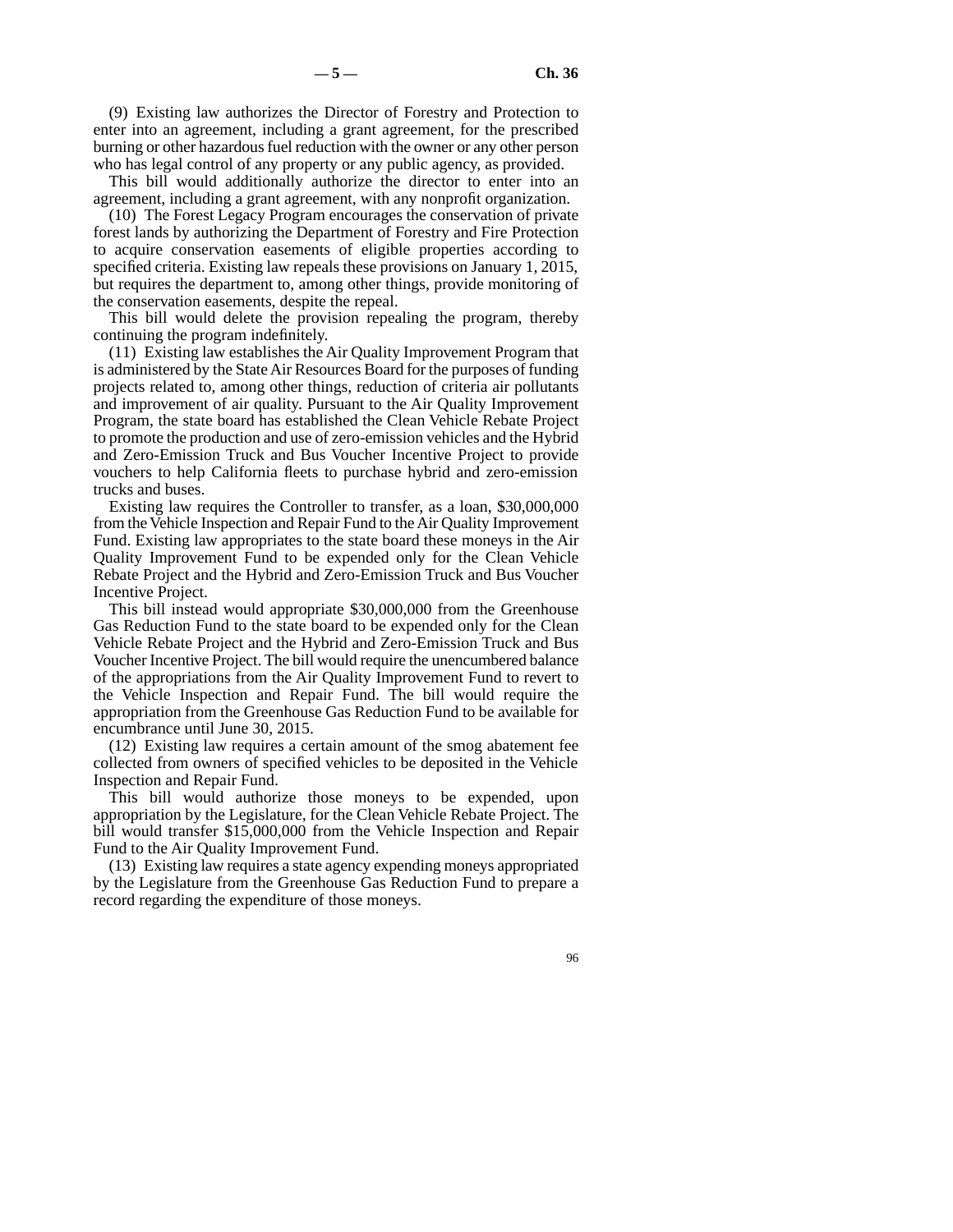This bill would require the State Air Resources Board to develop guidance on reporting and quantification methods for agencies receiving an appropriation from the Greenhouse Gas Reduction Fund.

(14) Existing law requires the California Environmental Protection Agency to identify disadvantaged communities for investment opportunities funded by the Greenhouse Gas Reduction Fund. Existing law requires the Department of Finance, in consultation with the State Air Resources Board and other relevant state agencies, to develop a 3-year investment plan for moneys deposited in the Greenhouse Gas Reduction Fund. Existing law requires the investment plan to allocate a certain amount of moneys from the fund to benefit disadvantaged communities. Existing law requires funding guidelines developed for agencies administering programs funded by the Greenhouse Gas Reduction Fund to include guidelines for how an administering agency should maximize benefits for disadvantaged communities.

This bill would require the California Environmental Protection Agency to hold one public workshop before making the identification. The bill would require the State Air Resources Board, in consultation with the California Environmental Protection Agency, to develop guidelines for administering agencies to ensure the above requirements are met.

(15) Under existing law, the Public Utilities Commission has regulatory authority over public utilities, including electrical corporations, as defined. Existing law requires every electric utility, as defined, to develop a standard contract or tariff providing for net energy metering, as defined, and to make this contract or tariff available to eligible customer-generators, as defined, upon request for generation by a renewable electrical generation facility, as defined. An eligible customer-generator is defined as meaning a residential customer, small commercial customer, or commercial, industrial, or agricultural customer of an electric utility, who uses a renewable electrical generation facility, or a combination of those facilities, with a total capacity of not more than one megawatt, that is located on the customer's owned, leased, or rented premises, and is interconnected and operates in parallel with the electrical grid, and is intended primarily to offset part or all of the customer's own electrical requirements.

This bill would include, as an eligible customer-generator, a facility of the Department of Corrections and Rehabilitation using a renewable electrical generation technology, or a combination of renewable electrical generation technologies, with a total capacity of not more than 8 megawatts and that does not export more than 1.35 megawatts of electricity generated by wind technologies to the electrical grid at any time.

(16) The California Constitution requires the state to reimburse local agencies and school districts for certain costs mandated by the state. Statutory provisions establish procedures for making that reimbursement.

This bill would provide that no reimbursement is required by this act for a specified reason.

(17) This bill would declare that it is to take effect immediately as a bill providing for appropriations related to the Budget Bill.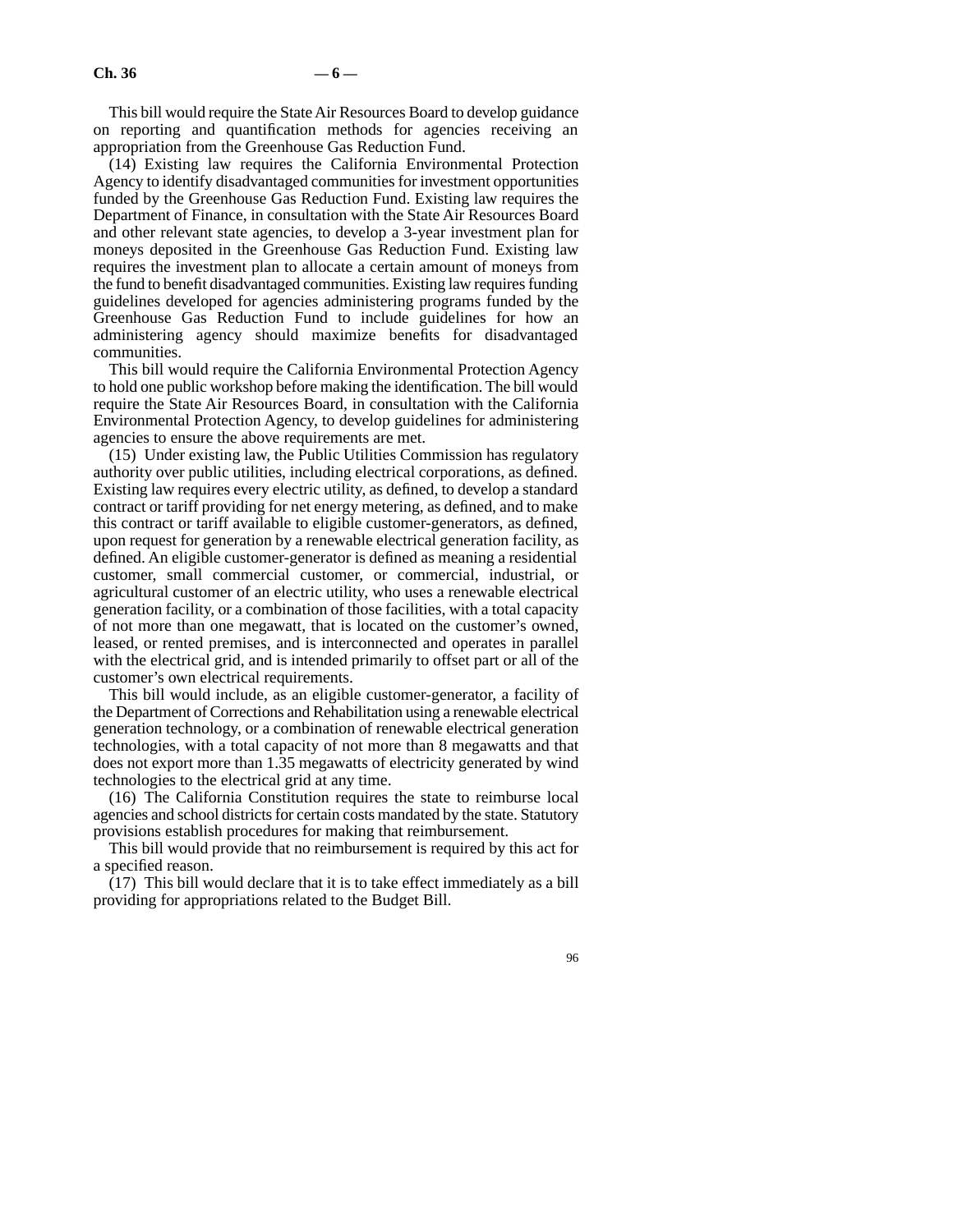Appropriation: yes.

#### *The people of the State of California do enact as follows:*

SECTION 1. (a) The Legislature finds and declares all of the following: (1) The Legislature found, in the California Global Warming Solutions Act of 2006 (Division 25.5 (commencing with Section 38500) of the Health and Safety Code), enacted as Chapter 488 of the Statutes of 2006 (AB 32), that global warming caused by emissions of greenhouse gases poses a serious threat to the economic well-being, public health, natural resources, and the environment of California. Data, research, and studies collected and published since the passage of AB 32, including the Indicators of Climate Change in California, August 2013 issued by the California Environmental Protection Agency; the Our Changing Climate 2012, Vulnerability & Adaption to the Increasing Risks from Climate Change in California - A Summary Report on the Third Assessment from the California Climate Change Center; and the Third United States National Climate Assessment by the United States Global Change Research Program (May 2014) confirm that the detrimental effects of global warming identified in AB 32 continue to materialize and expand.

(2) Under AB 32, the State Air Resources Board is charged with monitoring and regulating sources of emissions of greenhouse gases that cause global warming. Exercising this responsibility, the state board adopted the AB 32 Scoping Plan, which identified various regulatory programs that are designed to achieve the maximum technologically feasible and cost-effective reductions in emissions of greenhouse gases. These programs further the purposes of AB 32. The state board has subsequently adopted these programs.

(3) Under the authority granted by AB 32, the state board adopted the California Cap on Greenhouse Gas Emissions and Market-Based Compliance Mechanisms regulation. The regulation includes the distribution of a portion of the allowances by auction and reserve sales, the proceeds of which the Legislature directed be deposited in the Greenhouse Gas Reduction Fund (GGRF).

(4) As enacted by Chapter 807 of the Statutes of 2012, the Department of Finance developed and submitted the first three-year investment plan to the Legislature in 2013. The investment plan identifies the state's greenhouse gas emission reduction goals and priority programs for investment of proceeds deposited into the GGRF to support achievement of those goals.

(5) As required by existing law, moneys are to be appropriated from the GGRF in a manner consistent with the requirements of Chapter 4.1 (commencing with Section 39710) of Part 2 of Division 26 of the Health and Safety Code, including the recommendations of the investment plan, and Article 9.7 (commencing with Section 16428.8) of Chapter 2 of Part 2 of Division 4 of Title 2 of the Government Code. Pursuant to these requirements, the Governor has developed and submitted the Cap-and-Trade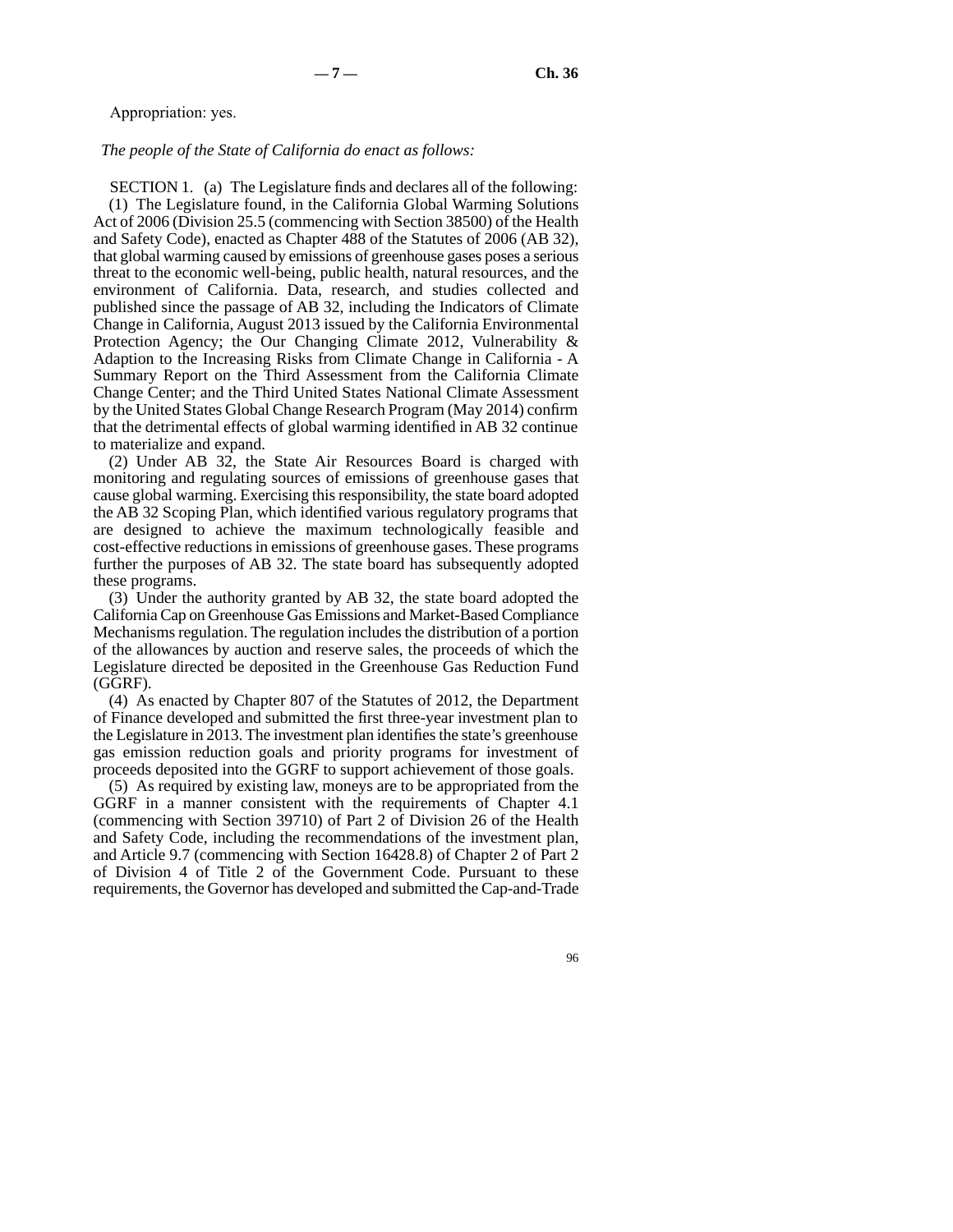Expenditure Plan containing an annual budget proposal for proceeds in the GGRF.

(6) As required by existing law, the use of the moneys appropriated from the GGRF for the Cap-and-Trade Expenditure Plan furthers the regulatory purposes of AB 32 by facilitating the achievement of reductions in greenhouse gases in the state. The Cap-and-Trade Expenditure Plan includes the following programmatic investment areas:

(A) Transit, Affordable Housing, and Sustainable Communities.

(B) High-Speed Rail.

(C) Low Carbon Transportation.

(D) Energy Efficiency and Renewable Energy.

(E) Natural Resources and Waste Diversion.

(7) Programs included in the Cap-and-Trade Expenditure Plan include the following:

(A) Expenditures for low-carbon transportation that include, but are not limited to, cleaning up cars, trucks, buses, and freight movement to meet federally mandated clean air requirements and long-term greenhouse gas emissions reduction goals, funding for heavy-duty freight, electric vehicle programs and rebates, and off-road vehicles.

(B) Expenditures for energy efficiency and renewable energy that include, but are not limited to, efficiency and renewable programs for low-income and commercial or industrial users, projects for agricultural energy, and funding for commercial scale technology deployment and clean technology innovation.

(C) Expenditures for natural resources and waste diversion that include, but are not limited to, urban forestry, parks, water efficiency infrastructure projects, forestry and landscaping, wetland development, waste diversion, and recycling.

(D) The Affordable Housing and Sustainable Communities Program, which authorizes the Strategic Growth Council to fund land-use, housing, transportation, and land preservation projects to support infill and compact development that reduces greenhouse gas emissions. These projects, which were described in the AB 32 Scoping Plan, facilitate the reduction of the emissions of greenhouse gases by improving mobility options and increasing infill development, which decrease vehicle miles traveled and associated greenhouse gas and other emissions, and by reducing land conversion, which would result in emissions of greenhouse gases.

(E) The Transit and Intercity Rail Capital Program, which authorizes the California Transportation Commission to provide grants, based on determinations of the Transportation Agency, to fund capital improvements and operational investments that will modernize California's transit systems and intercity, commuter, and urban rail systems to reduce emissions of greenhouse gases by reducing vehicle miles traveled throughout California.

(F) The Low Carbon Transit Operations Program, which authorizes the Controller to provide funding allocations based on project evaluation from the Department of Transportation and the State Air Resources Board, to fund operation investments to increase transit ridership and reduce emissions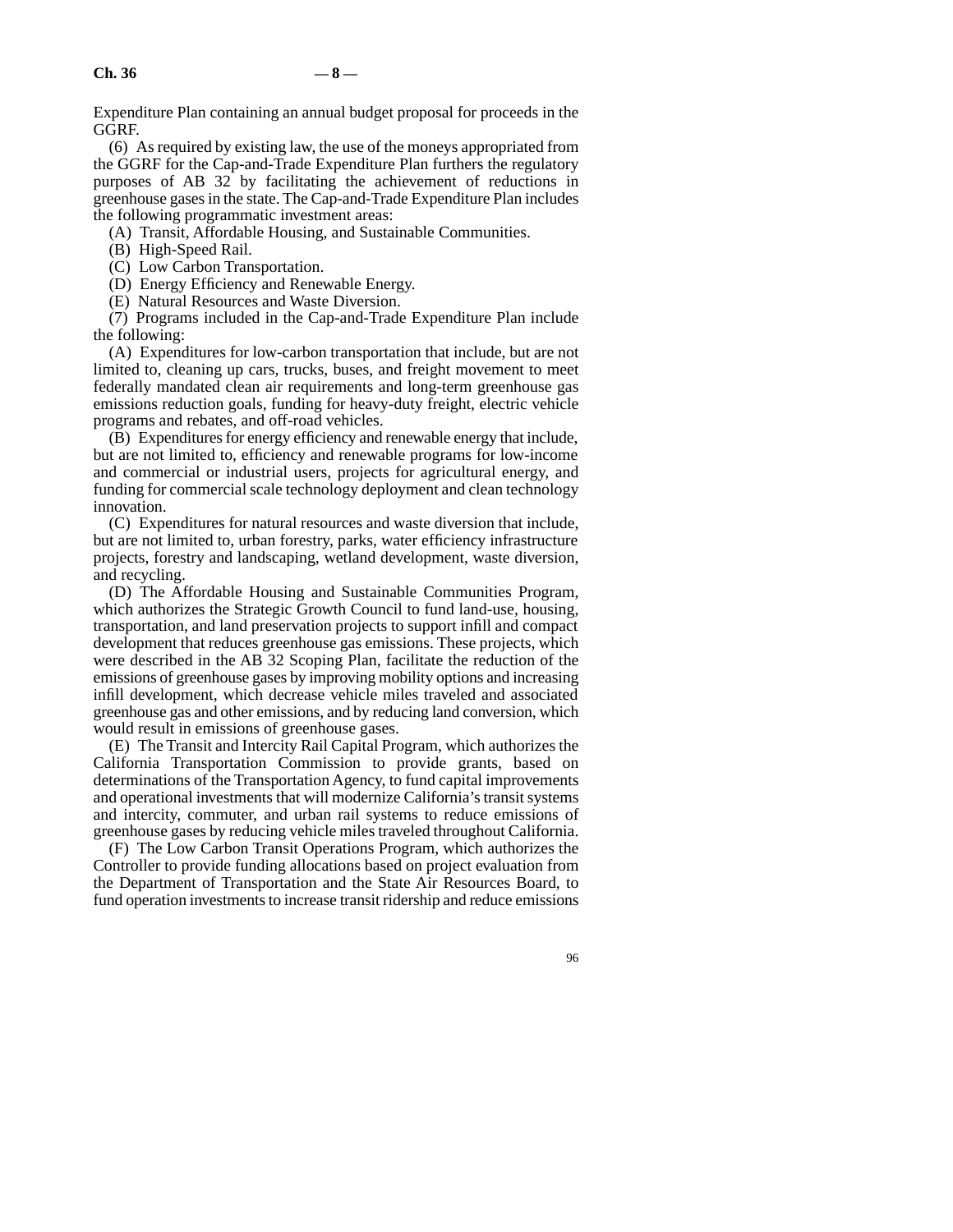of greenhouse gases by reducing vehicle miles traveled throughout California.

(G) The High Speed Rail Program, which authorizes the High Speed Rail Authority to utilize funds to begin the initial operating segment and the Phase I Blended System, and further environmental and design work on the statewide high speed rail system. The Safe, Reliable High-Speed Passenger Train Bond Act for the 21st Century (Chapter 20 (commencing with Section 2940) of Division 3 of the Streets and Highways Code), approved by the voters in 2008, specifies that the high-speed train system, once it is completed and becomes operational, will contribute significantly toward the goal of reducing emissions of greenhouse gases and other air pollutants and will help reduce California's dependence on foreign energy sources. As recognized in the AB 32 Scoping Plan, implementation of a high speed rail system will facilitate the reduction of emissions of greenhouse gases and other air pollutants by providing the foundation for a large-scale transformation of California's transportation infrastructure, displacing millions of vehicle miles traveled on the road, reducing demand for air travel, and increasing train ridership to ensure that the state's greenhouse gas emission reductions are maintained and continued.

(H) A green state buildings program, which authorizes the Department of General Services to assist with loan financing to reduce the emissions of greenhouse gases by implementing energy efficiency retrofit projects and renewable energy technology at state buildings. These types of green building retrofit and renewable energy projects were specifically encouraged in the AB 32 Scoping Plan and will reduce greenhouse gas emissions by achieving energy efficiency and reducing grid-based electricity purchases, including the ability for building distributed generation projects.

(I) The Clean Vehicle Rebate Project, which authorizes the State Air Resources Board to further promote the production and use of zero-emission vehicles by providing rebates to provide incentives for the purchase or lease of eligible zero-emission or plug-in hybrid electric vehicles. Increasing the use of zero-emission and plug-in hybrid electric vehicles was described in the AB 32 Scoping Plan as an important method to replace conventional vehicles with lower-emitting, including zero-emitting, vehicles, and thereby help California meet its 2020 greenhouse gas emissions limit and longer-term objective of climate stabilization.

(J) The Program Timberland Environmental Impact Report (PTEIR) for Carbon Sequestration and Fuel Reduction Program, which seeks to directly reduce emissions of greenhouse gases by increasing the potential of California's timberlands to sequester carbon and decrease emissions of greenhouse gases from wildfire by authorizing the Department of Forestry and Fire Protection to provide grants and other assistance to private landowners to improve the long-term management of timberlands and improve the carbon sequestration ability of these lands. Long-term uneven-aged management of private timberlands within the state and the retention of large, old trees can increase the ability of timberlands to sequester carbon through increased growth and inventory and to convert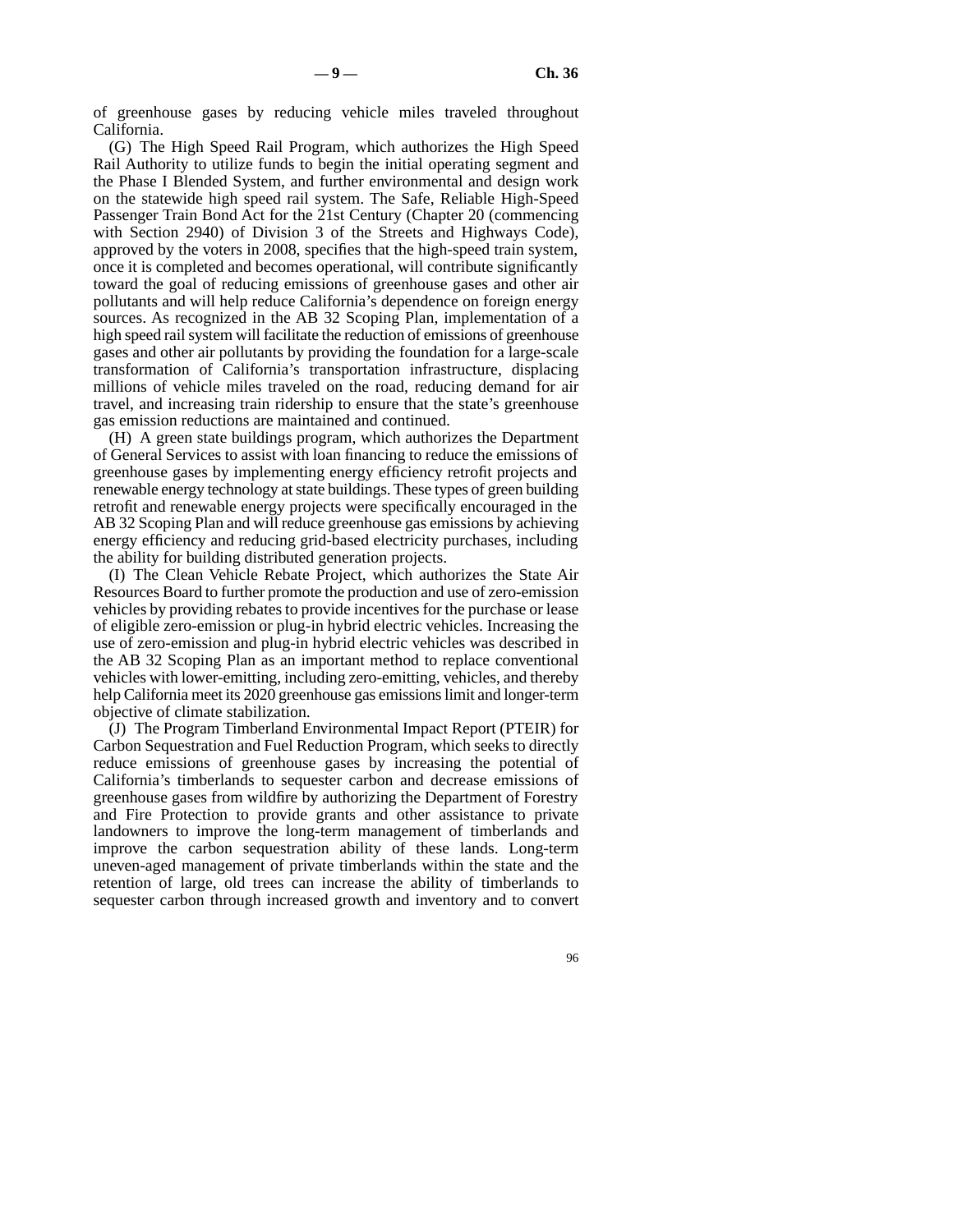carbon dioxide into biomass through photosynthesis. Prudent management of timberlands can decrease the potential for large wildland fires that release greenhouse gases by creating forests that are less susceptible to ignition and that reduce the intensity of wildland fires, thereby allowing for more successful fire suppression efforts.

(K) The Waste Diversion and Greenhouse Gas Reduction Financial Assistance Program, which authorizes the Department of Resources Recycling and Recovery to implement a loan and grant program to facilitate the reduction of greenhouse gas emissions by assisting public and private entities in California to implement projects that divert waste through reuse, recycling, and other diversion methods. These recycling and waste diversion projects were highlighted in the AB 32 Scoping Plan, and could include composting to use food waste as feedstock, anaerobic digestion to produce biofuels and bioenergy, designing and constructing facilities for processing recyclable materials, and reducing emissions of greenhouse gases by more efficiently avoiding the production of methane emissions associated with land filling materials, while helping to provide low-carbon fuels.

(8) The Cap-and-Trade Expenditure Plan investments to be funded, whether by annual or continuous appropriation, including those described in paragraph (7), also further certain additional regulatory purposes of AB 32, including reducing air pollutants, directing public and private investment toward disadvantaged communities, increasing the diversity of energy sources, and creating opportunities for businesses, public agencies, nonprofits, and other community institutions to participate in and benefit from statewide efforts to reduce emissions of greenhouse gases.

(9) The Cap-and-Trade Expenditure Plan investments to be funded, whether by annual or continuous appropriation, including those described in paragraph (7), are consistent with subdivision (b) of Section 39712 of the Health and Safety Code in facilitating the achievement of reduction of the emissions of greenhouse gases.

(10) The Cap-and-Trade Expenditure Plan investments to be funded, whether by annual or continuous appropriation, including those described in paragraph (7), are consistent with the Cap-and-Trade Auction Proceeds Investment Plan: Fiscal Years 2013–14 through 2015–16, which included rail modernization, including high speed rail, transit, housing, sustainable communities, green buildings, waste diversion, low and zero emission passenger vehicles, and improved forest management and practices to sequester carbon as important areas for the investment of funds to reduce emissions of greenhouse gases and further the regulatory purposes of AB 32.

(11) The Cap-and-Trade Expenditure Plan investments to be funded, whether by annual or continuous appropriation, including those described in paragraph (7), will satisfy the obligation under Section 39713 of the Health and Safety Code that the Investment Plan developed and submitted to the Legislature allocates a minimum of 25 percent of the available moneys in the fund to projects that provide benefits to disadvantaged communities identified pursuant to Section 39711 of the Health and Safety Code, and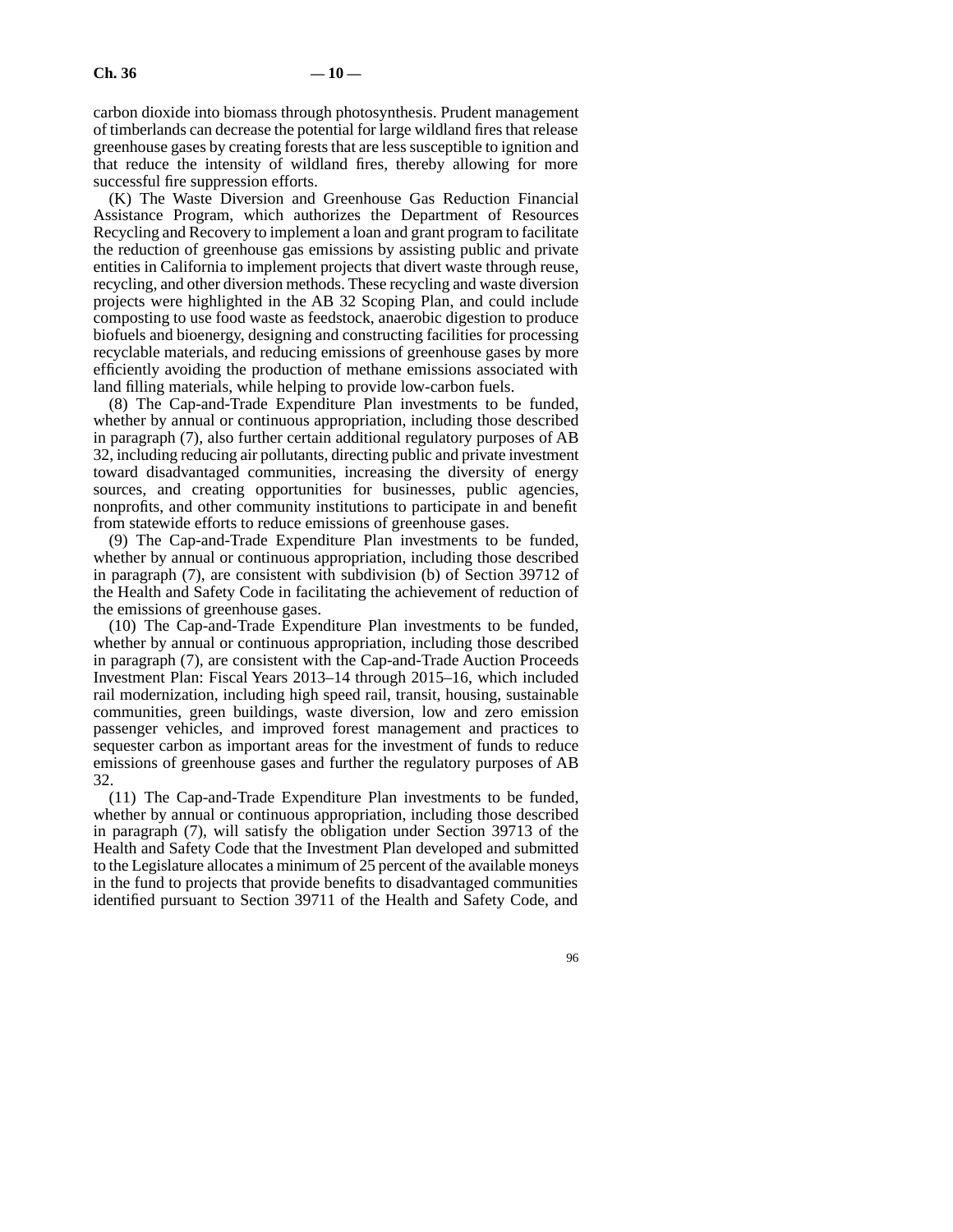allocates a minimum of 10 percent of the available moneys in the fund to projects located within those disadvantaged communities.

(12) All investments made pursuant to this act are consistent with AB 32.

(b) It is the intent of the Legislature that the continuous appropriations made pursuant to this act are subject to Chapter 4.1 (commencing with Section 39710) of Part 2 of Division 26 of the Health and Safety Code, including the recommendations of the investment plan, and Article 9.7 (commencing with Section 16428.8) of Chapter 2 of Part 2 of Division 4 of Title 2 of the Government Code.

SEC. 2. Section 12087.5 is added to the Government Code, to read:

12087.5. (a) The department shall develop and administer the Energy Efficiency Low-Income Weatherization Program and expend moneys appropriated by the Legislature for the proposes of the program.

(b) The department may develop requirements, guidelines, and subgrantee contract provisions for the program.

(c) Before a subgrantee contract is executed for the provision of local service, the department shall do both of the following:

(1) No less than 30 days before finalization of the program guidelines, post the draft program guidelines on the department's Internet Web site.

(2) Hold a public hearing to obtain public input on the draft program guidelines with notice of the hearing published prominently on the department's Internet Web site no less than 15 days before the hearing.

(d) Chapter 3.5 (commencing with Section 11340) of Part 1 does not apply to the development and adoption of program requirements, guidelines, and subgrantee contract provisions pursuant to this section.

SEC. 3. Section 16428.9 of the Government Code is amended to read:

16428.9. (a) Prior to expending any moneys appropriated to it by the Legislature from the fund, a state agency shall prepare a record consisting of all of the following:

(1) A description of each expenditure proposed to be made by the state agency pursuant to the appropriation.

(2) A description of how a proposed expenditure will further the regulatory purposes of Division 25.5 (commencing with Section 38500) of the Health and Safety Code, including, but not limited to, the limit established under Part 3 (commencing with Section 38550) and other applicable requirements of law.

(3) A description of how a proposed expenditure will contribute to achieving and maintaining greenhouse gas emission reductions pursuant to Division 25.5 (commencing with Section 38500) of the Health and Safety Code.

(4) A description of how the state agency considered the applicability and feasibility of other nongreenhouse gas reduction objectives of Division 25.5 (commencing with Section 38500) of the Health and Safety Code.

(5) A description of how the state agency will document the result achieved from the expenditure to comply with Division 25.5 (commencing with Section 35800) of the Health and Safety Code.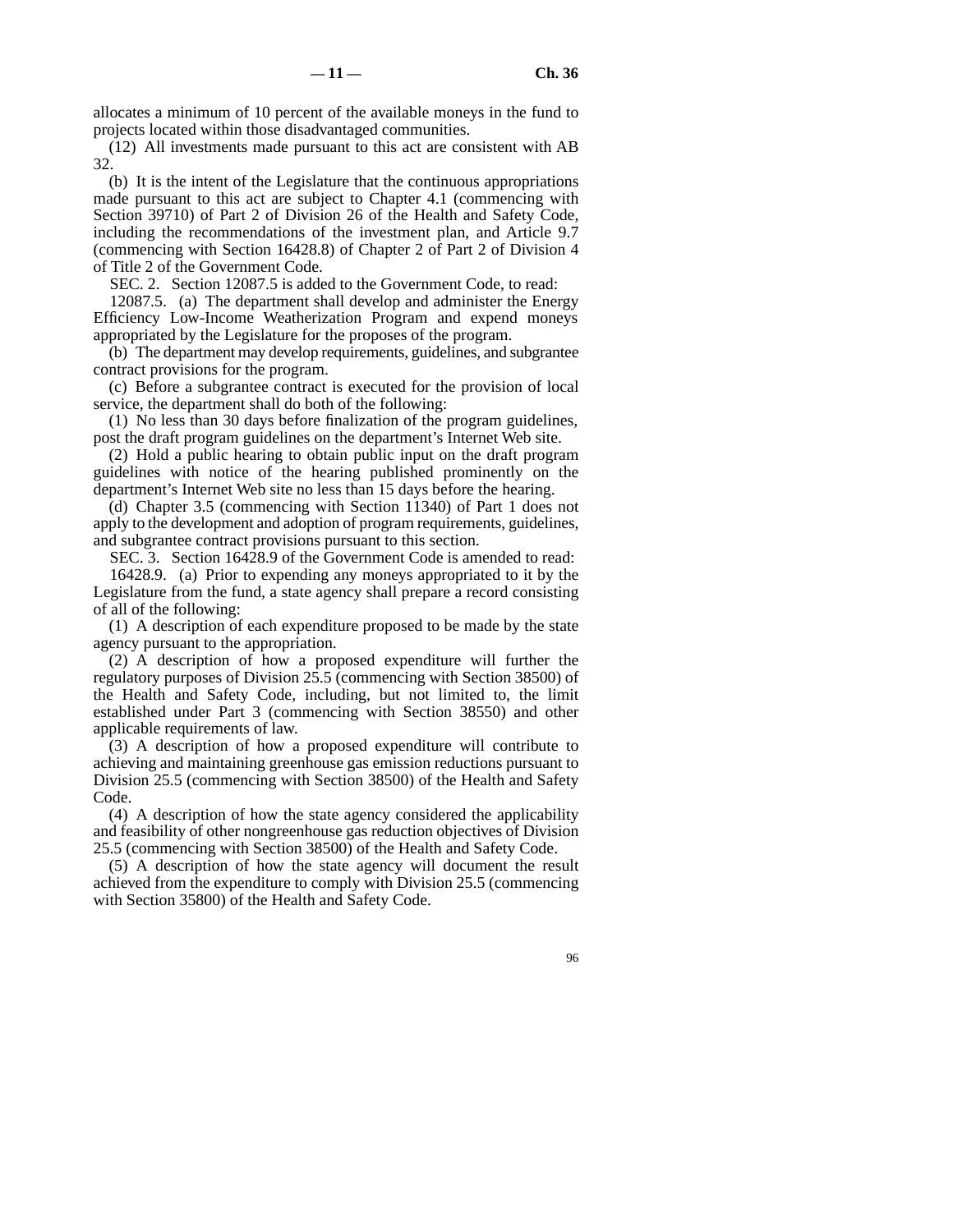(b) The State Air Resources Board shall develop guidance on reporting and quantification methods for all state agencies that receive appropriations from the fund to ensure the requirements of this section are met. Chapter 3.5 (commencing with Section 11340) of Part 1 of Division 3 does not apply to the procedures developed pursuant to this subdivision.

(c) Nothing in this section alters, amends, or otherwise modifies in any manner Division 25.5 (commencing with Section 35800) of the Health and Safety Code, including the authority of the State Air Resources Board to adopt and implement a fee pursuant to that division.

(d) If any expenditure of moneys from the fund for any measure or project is determined by a court to be inconsistent with law, the funding for the remaining measures or projects shall be severable and shall not be affected.

SEC. 4. Section 19602.8 is added to the Government Code, to read:

19602.8. (a) Notwithstanding Section 18900, 18901, 18930, 18930.5, 18931, 18933, 18938.5, 18950, 19050, 19054.1, 19057.2, 19604, 19605, or any other law, but consistent with the merit principles of subdivision (b) of Section 1 of Article VII of the California Constitution, the Department of Forestry and Fire Protection appointing authority may conduct examinations and make appointments as specified in subdivision (b). The purpose of this section is to provide the Department of Forestry and Fire Protection with greater flexibility to match candidates to Forester Series and Forestry Assistant classification vacancies, resulting in an expedited selection process, cost avoidances to the department, and a more expedited timeframe to carry out the people's business.

(b) The appointing authority of Department of Forestry and Fire Protection may conduct a demonstration project consistent with the authority in Section 19603 for competitive examinations on a position specific basis for the Forester Series and Forestry Assistant classifications and make appointments to positions based on a merit process open to all persons meeting specific minimum qualifications as agreed to by the board.

SEC. 5. Section 39711 of the Health and Safety Code is amended to read:

39711. (a) The California Environmental Protection Agency shall identify disadvantaged communities for investment opportunities related to this chapter. These communities shall be identified based on geographic, socioeconomic, public health, and environmental hazard criteria, and may include, but are not limited to, either of the following:

(1) Areas disproportionately affected by environmental pollution and other hazards that can lead to negative public health effects, exposure, or environmental degradation.

(2) Areas with concentrations of people that are of low income, high unemployment, low levels of homeownership, high rent burden, sensitive populations, or low levels of educational attainment.

(b) The California Environmental Protection Agency shall hold at least one public workshop prior to the identification of disadvantaged communities pursuant to this section.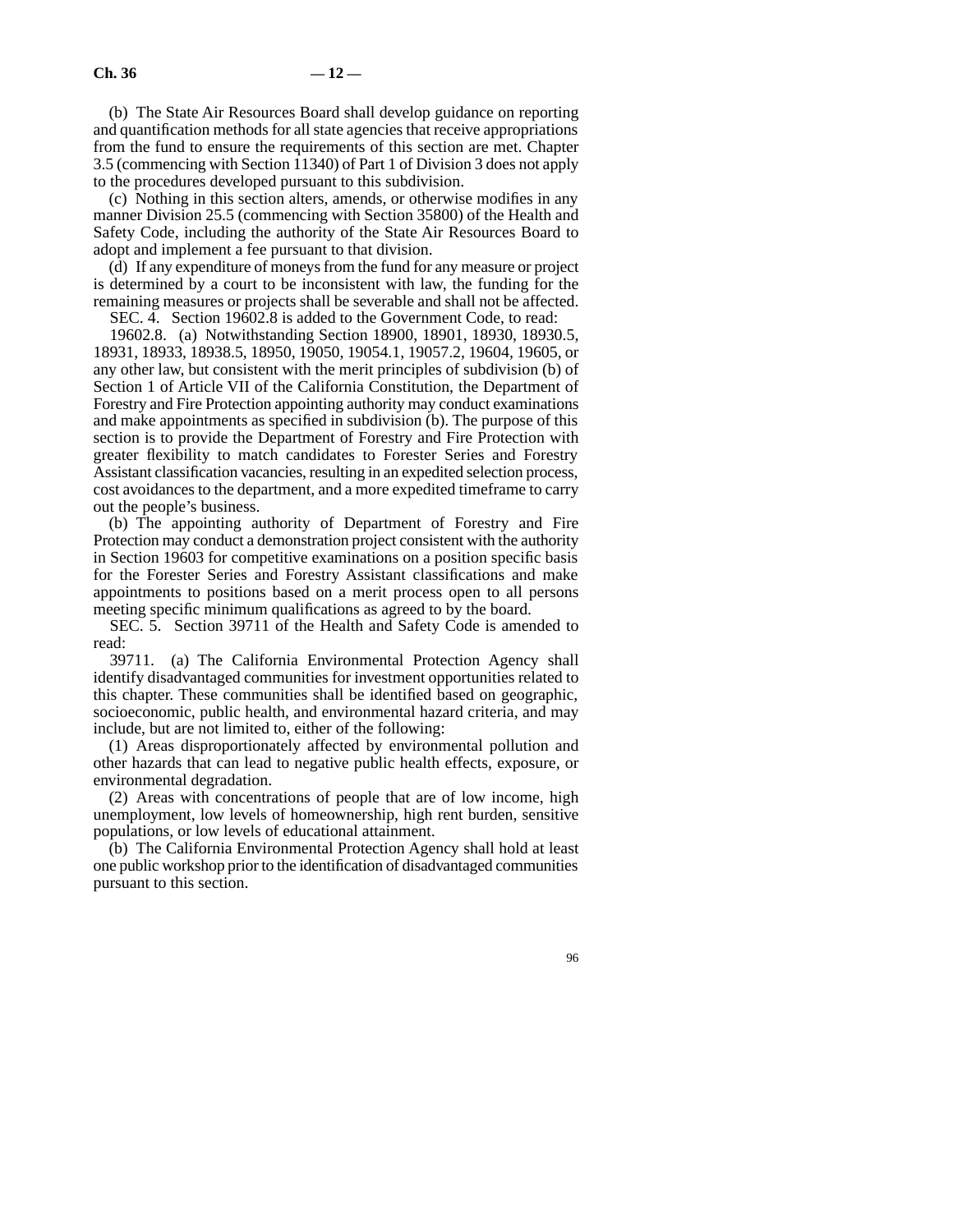(c) Chapter 3.5 (commencing with Section 11340) of the Part 1 of Division 3 of Title 2 of the Government Code does not apply to the identification of disadvantaged communities pursuant to this section.

SEC. 6. Section 39715 of the Health and Safety Code is amended to read:

39715. (a) The state board, in consultation with the California Environmental Protection Agency shall develop funding guidelines for administering agencies that receive appropriations from the fund to ensure the requirements of this chapter are met. The guidelines shall include a component for how administering agencies should maximize benefits for disadvantaged communities, as described in Section 39711.

(b) The state board shall provide an opportunity for public input prior to finalizing the guidelines.

(c) Chapter 3.5 (commencing with Section 11340) of the Part 1 of Division 3 of Title 2 of the Government Code does not apply to the guidelines developed pursuant to this section.

SEC. 7. Section 39719 is added to the Health and Safety Code, to read: 39719. (a) The Legislature shall appropriate the annual proceeds of the fund for the purpose of reducing greenhouse gas emissions in this state in accordance with the requirements of Section 39712.

(b) To carry out a portion of the requirements of subdivision (a), annual proceeds are continuously appropriated for the following:

(1) Beginning in the 2015–16 fiscal year, and notwithstanding Section 13340 of the Government Code, 35 percent of annual proceeds are continuously appropriated, without regard to fiscal years, for transit, affordable housing, and sustainable communities programs as following:

(A) Ten percent of the annual proceeds of the fund is hereby continuously appropriated to the Transportation Agency for the Transit and Intercity Rail Capital Program created by Part 2 (commencing with Section 75220) of Division 44 of the Public Resources Code.

(B) Five percent of the annual proceeds of the fund is hereby continuously appropriated to the Low Carbon Transit Operations Program created by Part 3 (commencing with Section 75230) of Division 44 of the Public Resources Code. Funds shall be allocated by the Controller, according to requirements of the program, and pursuant to the distribution formula in subdivision (b) or (c) of Section 99312 of, and Sections 99313 and 99314 of, the Public Utilities Code.

(C) Twenty percent of the annual proceeds of the fund is hereby continuously appropriated to the Strategic Growth Council for the Affordable Housing and Sustainable Communities Program created by Part 1 (commencing with Section 75200) of Division 44 of the Public Resources Code. Of the amount appropriated in this subparagraph, no less than 10 percent of the annual proceeds, shall be expended for affordable housing, consistent with the provisions of that program.

(2) Beginning in the 2015–16 fiscal year, notwithstanding Section 13340 of the Government Code, 25 percent of the annual proceeds of the fund is hereby continuously appropriated to the High-Speed Rail Authority for the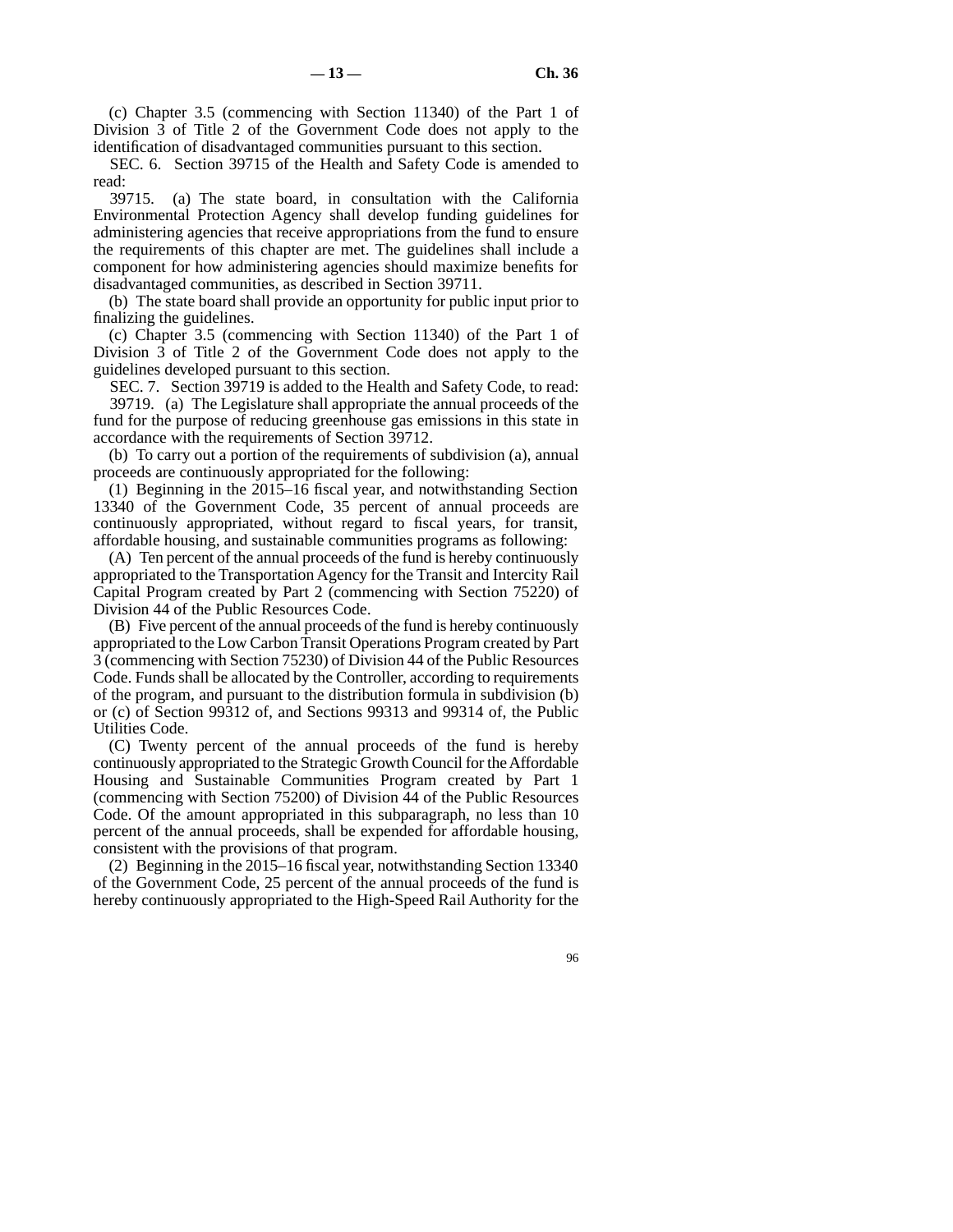following components of the initial operating segment and Phase I Blended System as described in the 2012 business plan adopted pursuant to Section 185033 of the Public Utilities Code:

(A) Acquisition and construction costs of the project.

(B) Environmental review and design costs of the project.

(C) Other capital costs of the project.

(D) Repayment of any loans made to the authority to fund the project.

(c) In determining the amount of annual proceeds of the fund for purposes of the calculation in subdivision (b), the funds subject to Section 39719.1 shall not be included.

SEC. 8. Section 39719.1 is added to the Health and Safety Code, to read: 39719.1. (a) Of the amount loaned from the fund to the General Fund pursuant to Item 3900-011-3228 of Section 2.00 of the Budget Act of 2013, four hundred million dollars (\$400,000,000) shall be available to the High-Speed Rail Authority pursuant to subdivision (b).

(b) The portion of the loan from the fund to the General Fund described in subdivision (a) shall be repaid to the fund as necessary based on the financial needs of the high-speed rail project. Beginning in the 2015–16 fiscal year, and in order to carry out the goals of the fund in accordance with the requirements of Section 39712, the amounts of all the loan repayments, notwithstanding Section 13340 of the Government Code, are continuously appropriated from the fund to the High-Speed Rail Authority for the following components of the initial operating segment and Phase I Blended System as described in the 2012 business plan adopted pursuant to Section 185033 of the Public Utilities Code:

(1) Acquisition and construction costs of the project.

(2) Environmental review and design costs of the project.

(3) Other capital costs of the project.

(4) Repayment of any loans made to the authority to fund the project.

SEC. 9. Section 44091.1 of the Health and Safety Code is amended to read:

44091.1. Commencing January 1, 2005, the fee specified in paragraph (1) of subdivision (d) of Section 44060 shall be twelve dollars (\$12). The revenues from that fee shall be allocated as follows:

(a) The revenues generated by six dollars (\$6) of the fee shall be deposited in the Air Pollution Control Fund, and shall be available for expenditure, upon appropriation by the Legislature, to fund the Carl Moyer Memorial Air Quality Standards Attainment Program (Chapter 9 (commencing with Section 44275)) to the extent that the state board or a participating district determines the moneys are expended to mitigate or remediate the harm caused by the type of motor vehicle on which the fee is imposed.

(b) (1) Except as provided for in paragraph (2), of the revenue generated by the remaining six dollars (\$6) of the fee, four dollars (\$4) shall be deposited in the account created by Section 44091, while the revenue generated by the remaining two dollars (\$2) shall be deposited in the Vehicle Inspection and Repair Fund and may be expended, upon appropriation, for, among other things, the Clean Vehicle Rebate Project established as a part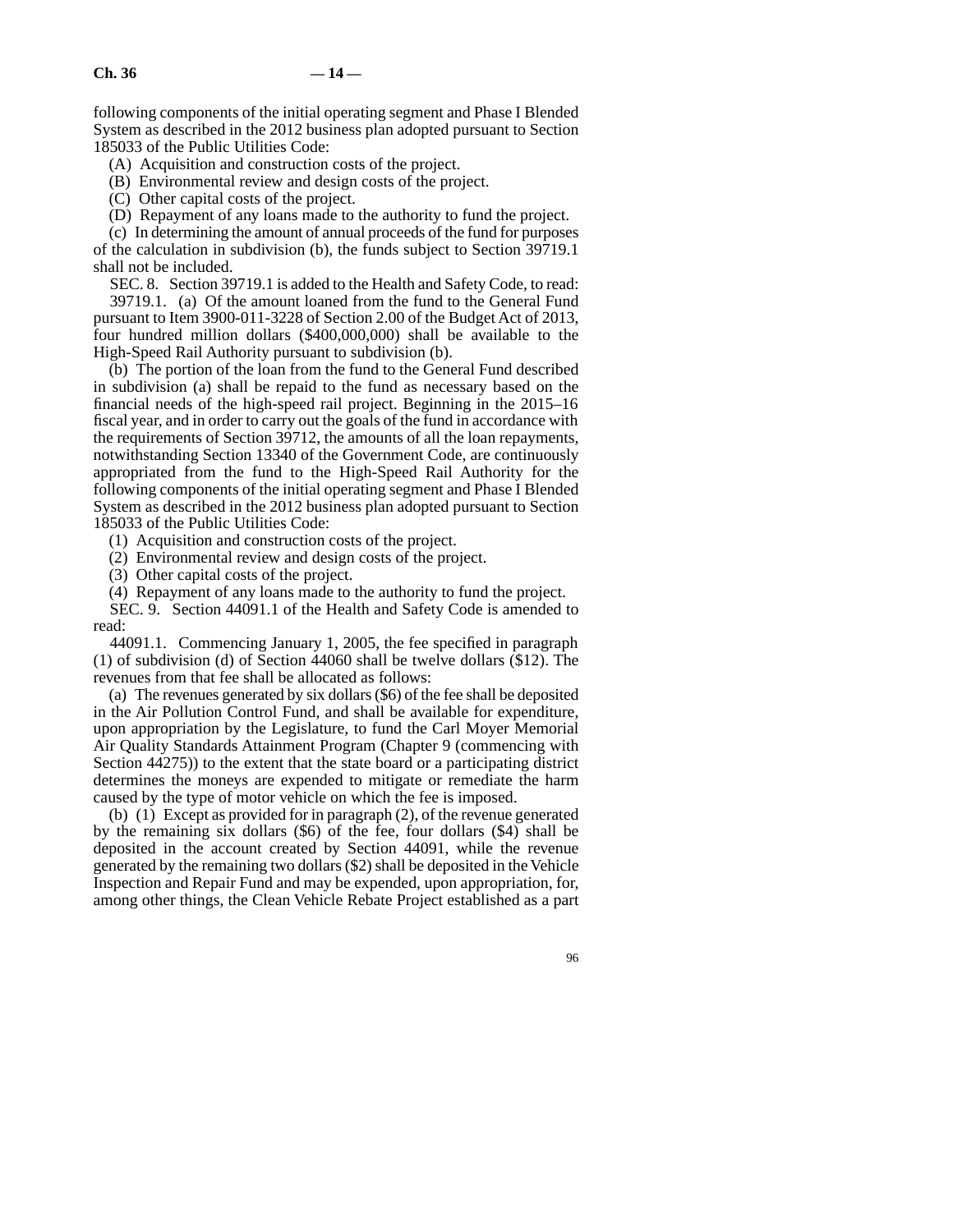of the Air Quality Improvement Program pursuant to Article 3 (commencing with Section 44274) of Chapter 8.9.

(2) All revenue generated by the remaining six dollars (\$6) of the fee described in this subdivision that is imposed at first registration of a motor vehicle and that is exempted under paragraph (4) of subdivision (a) of Section 44011 shall be deposited in the account created by Section 44091.

SEC. 10. Section 4475 of the Public Resources Code is amended to read:

4475. (a) The director may enter into an agreement, including a grant agreement, for prescribed burning or other hazardous fuel reduction that is consistent with this chapter and the regulations of the board with either the owner or any other person who has legal control of any property, any public agency with regulatory or natural resource management authority over any property that is included within any wildland, or any nonprofit organization for any of the following purposes, or any combination of those purposes:

(1) Prevention of high-intensity wildland fires through reduction of the volume and continuity of wildland fuels.

- (2) Watershed management.
- (3) Range improvement.
- (4) Vegetation management.
- (5) Forest improvement.
- (6) Wildlife habitat improvement.
- (7) Air quality maintenance.

(b) An agreement shall not be entered into pursuant to this section unless the director determines that the public benefits estimated to be derived from the prescribed burning or other hazardous fuel reduction pursuant to the agreement will be equal to or greater than the foreseeable damage that could result from the prescribed burning or other hazardous fuel reduction.

SEC. 11. Article 7.8 (commencing with Section 4598) is added to Chapter 8 of Part 2 of Division 4 of the Public Resources Code, to read:

Article 7.8. Program Timberland Environmental Impact Report for Carbon Sequestration and Fuel Reduction Program

4598. The Legislature finds and declares all of the following:

(a) In order to meet the goals of the California Global Warming Solutions Act of 2006 (Division 25.5 (commencing with Section 38500) of the Health and Safety Code), it is necessary to increase the carbon sequestration potential of California's timberlands and to decrease carbon emissions from wildland fires.

(b) Over one-half of the privately owned, commercial timberland in the state is owned by nonindustrial landowners. These lands will be increasingly important in the state's efforts to meet the goals of the California Global Warming Solutions Act of 2006. The owners of these lands often lack the forestry expertise, economic incentive, or capital needed to make investments to decrease present and future greenhouse gas emissions from their lands and the potential for wildland fires that release greenhouse gases.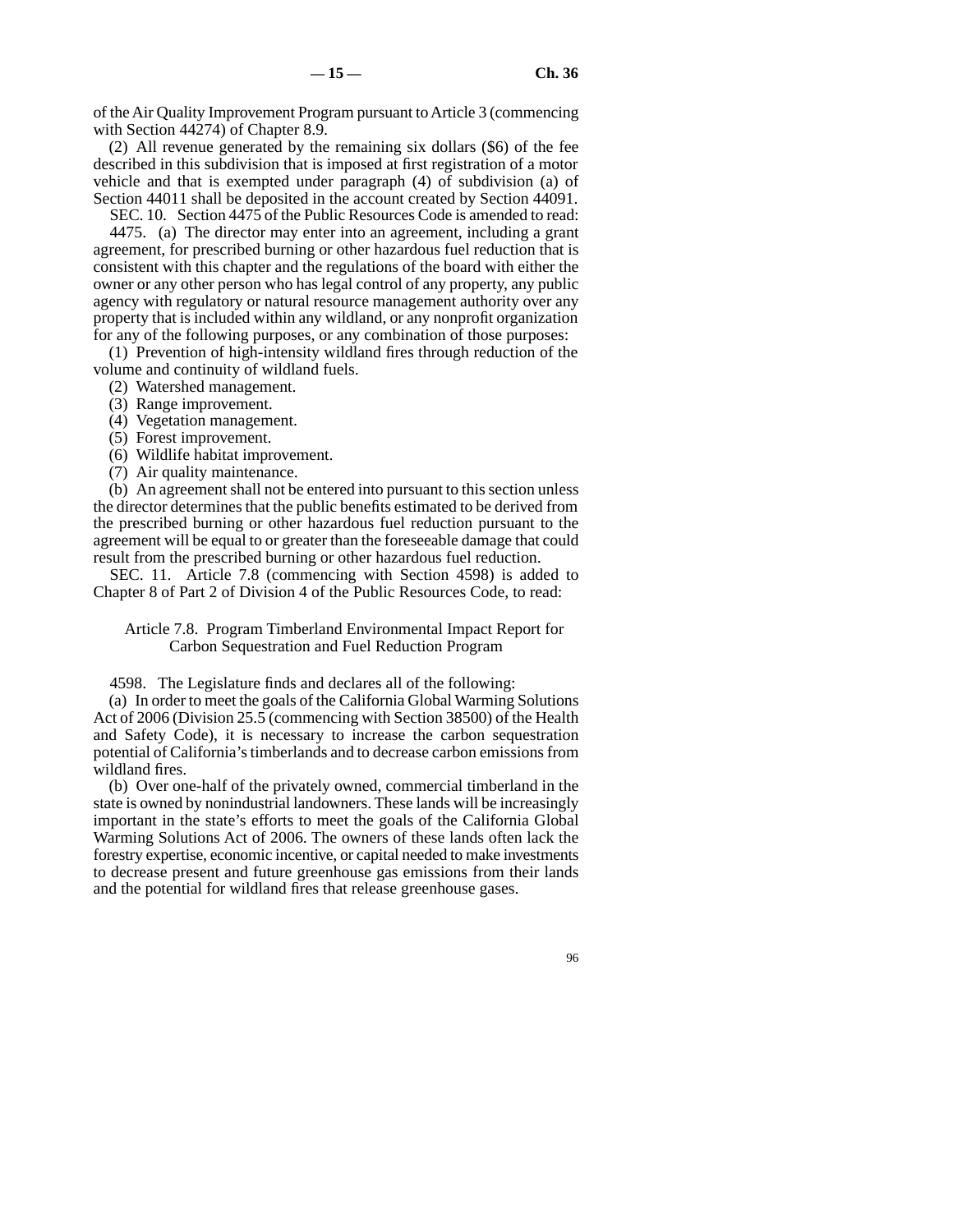(c) Long-term uneven-aged management of private timberlands within the state and the retention of large, old trees can increase the ability of timberlands to sequester carbon through increased growth and inventory and to convert carbon into oxygen through photosynthesis.

(d) Prudent management of timberlands can decrease the potential for large wildland fires, that release greenhouse gases, by creating forests that are less susceptible to ignition and that reduce the intensity of wildland fires, thereby allowing for more successful fire suppression efforts.

(e) Recent projects have demonstrated the benefits of pursuing program timberland environmental impact reports (PTEIRs), which provide better long-term management guidance for forests than single-project timber harvest plans.

(f) The state has an interest in securing the carbon sequestration and fire protection benefits of prudent long-term management of timberlands owned by nonindustrial landowners.

4598.1. (a) The purpose of this article is to encourage private investments in, and improved long-term management of, timberlands and resources within the state to promote carbon sequestration through increased timber growth and inventory, reduced carbon emissions from wildland fires by creating fire resiliency on private timberlands, and the protection, maintenance, and enhancement of a productive and stable forest resource system for the benefit of present and future generations.

(b) The primary emphasis of the program established by this article shall be upon increasing carbon sequestration in timberlands and reducing carbon emissions from wildland fires; provided that, consistent with this primary emphasis, the program shall also be managed to maintain or improve all forest resources, such as fish and wildlife habitat and soil resources, so that the overall effect of the program is to improve the total forest resource system.

4598.2. (a) In furtherance of the purposes of this article, the department may enter into agreements and make grants and take other actions necessary to carry out the purposes of this article.

(b) (1) The PTEIR for carbon sequestration and fuel reduction program conducted by the department shall encourage forest resource improvements and otherwise facilitate good timberland management through a program of financial and technical assistance to smaller nonindustrial landowners and coalitions of smaller nonindustrial landowners for the development of watershed-specific PTEIRs for watersheds where the primary focus of the contemplated work is reduction of greenhouse gases.

(2) The purpose of this program shall be to work cooperatively with public and private landowners, particularly smaller nonindustrial landowners, to upgrade the long-term management of their lands and, thereby improve the ability of their lands to both sequester carbon and to resist wildland fires that cause emissions of carbon.

4598.3. As used in this article, the following terms shall have the following meanings: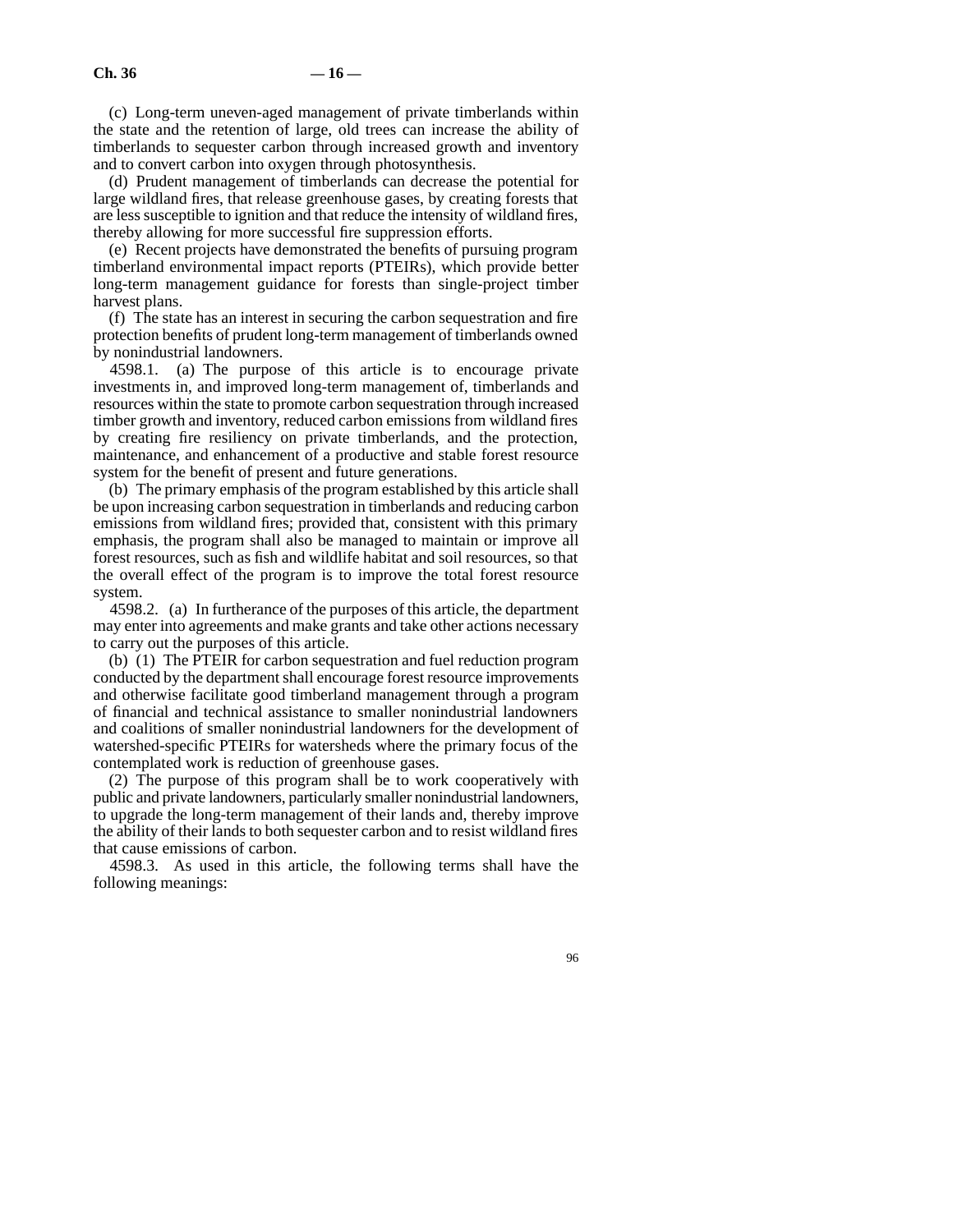(a) "Eligible landowner" means any person who meets the conditions set forth in Sections 4598.6 and 4598.8. Where ownership of timberland and timber are not held by the same person, "landowner" means either the person or persons owning the land or the person or persons owning the timber.

(b) "Timberland" has the same meaning as defined in Section 4526.

(c) "PTEIR" means a program timberland environmental impact report prepared pursuant to this article and Article 6.8 (commencing with Section 1092) of Title 14 of the California Code of Regulations.

(d) "Smaller nonindustrial landowner" means an owner of 5,000 acres or less of timberland within the state.

4598.4. Agreements may be entered into and grants may be made by the director pursuant to this article for the purpose of preparing PTEIRs for projects that demonstrate potential to increase carbon sequestration, decrease atmospheric carbon levels, and reduce the potential for large wildland fires.

4598.5. (a) The director may enter into agreements, on behalf of eligible landowners, pursuant to which the department will undertake the preparation of PTEIRs. The department may enter into agreements with the Department of General Services or third-party consultants to assist in the preparation of PTEIRs.

(b) The department may provide grant funds to eligible landowners in amounts not to exceed the direct costs to the eligible landowners of preparing PTEIRs pursuant to this article.

(c) The department shall pay the costs of preparing the PTEIRs, or provide grant funds to eligible landowners, from funds appropriated to the department from the Greenhouse Gas Reduction Fund, pursuant to Section 39718 of the Health and Safety Code.

(d) All expenditures made by the department pursuant to this article shall be in a manner consistent with the criteria expressed in Section 39712 of the Health and Safety Code and with the investment plan developed by the Department of Finance pursuant to Section 39716 of the Health and Safety Code.

4598.6. To be eligible for participation in an agreement or grant pursuant to Section 4598.5, the following conditions shall be met:

(a) The application requirements established by the board are satisfied.

(b) The landowner is a smaller nonindustrial landowner, as defined in Section 4598.3. Where the timberland is owned jointly by more than one individual, group, association, or corporation, as joint tenants, tenants in common, tenants by the entirety, or otherwise, the joint owners shall be considered, for the purposes of this article, as one landowner.

(c) The parcel or parcels of timberland to which the PTEIR shall apply is either:

(1) Within a timber preserve zone established pursuant to Article 6.7 (commencing with Section 51100) of Part 1 of Division 1 of Title 5 of the Government Code; provided, that the parcel of timberland is not the subject of an application for rezoning or immediate rezoning pursuant to Section 51120 or 51130 of the Government Code.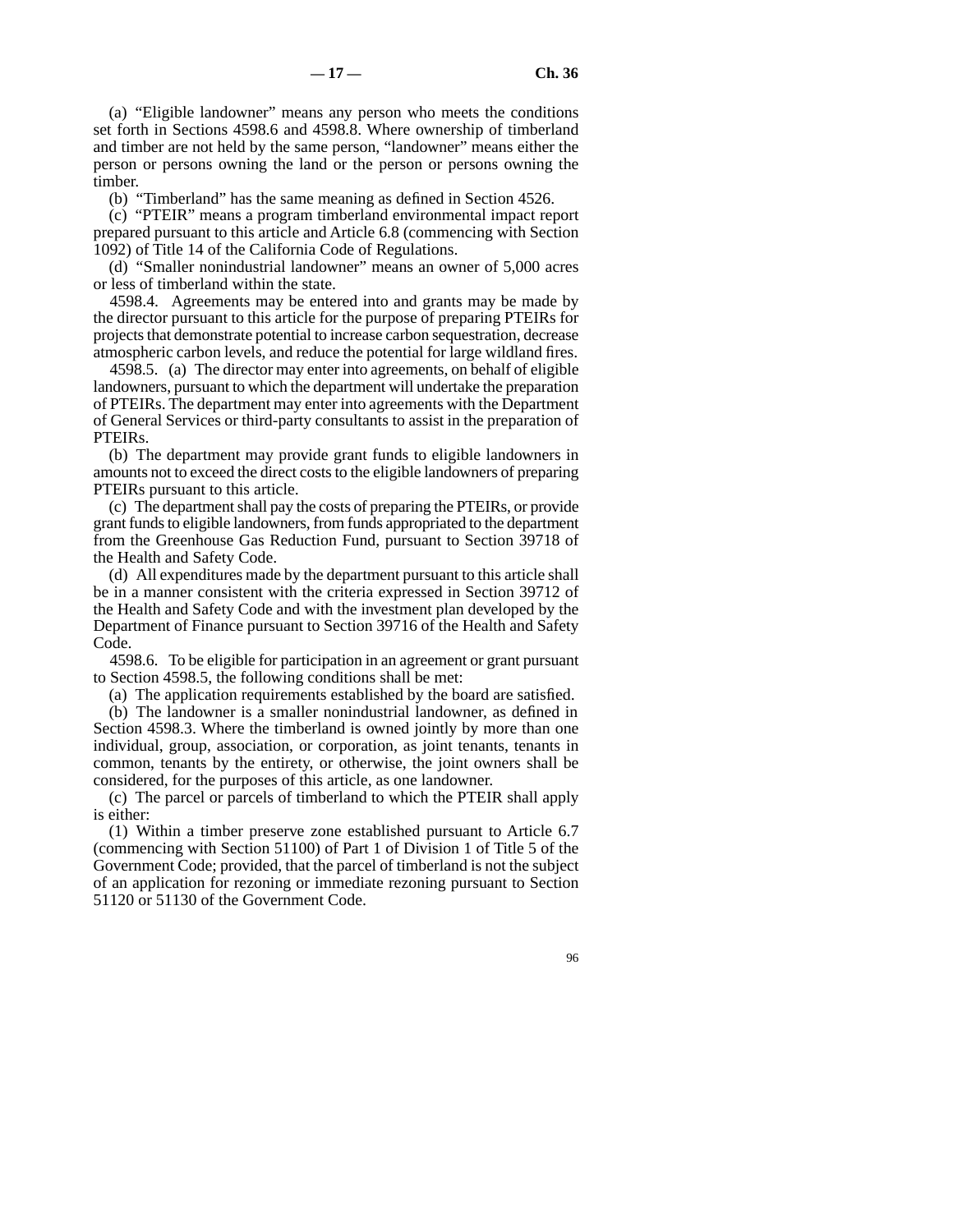(2) Subject to a contract signed by the landowner providing that the landowner agrees not to develop the parcel of timberland for uses incompatible with the PTEIR within 20 years following the execution of an agreement or the making of a grant pursuant to Section 4598.5. The director shall record the contract in the office of the county recorder in the county in which the parcel of timberland is located and, upon recordation, the contract shall be binding upon any person to whom the parcel of timberland is sold, assigned, devised, or otherwise transferred by agreement or operation of law.

4598.7. Payments or grants pursuant to this article may be made for work that is also the subject of payments or other assistance provided pursuant to federal law; provided, that payments or grants shall not be made pursuant to this article to satisfy landowner cost share requirements of, or repay loans received pursuant to, federal law; and provided, further, that the combined state and federal payments or other assistance do not together exceed the amount of the actual cost of the PTEIR to the landowner.

4598.8. In addition to the requirements of Section 4598.6, to be eligible to participate in agreements or receive grants pursuant to Section 4598.5, the landowner shall do all of the following:

(a) Submit a proposal to the department detailing the long-term forest and land management plans for approval by the director. The proposal shall set forth an analysis of timberland conditions and capabilities relative to carbon sequestration and fire resiliency. The proposal shall describe the management objectives and shall provide for all of the following:

(1) Increased direct carbon sequestration through increased growth and inventory and long-term uneven-aged management of the timberlands.

(2) Improved resistance to wildland fire.

(3) Maintenance of large old trees across the watershed.

(4) Optimized timber growth potential of the timberland consistent with maintaining carbon additionally over the baseline.

(5) Measurable metrics demonstrating greenhouse gas reductions achieved by the long-term management to be analyzed in the PTEIR.

(b) Submit a project application in the form prescribed by the director containing information the board deems necessary to evaluate the PTEIR.

(c) Agree to comply with state or federal laws applicable to the work carried out pursuant to any program timber harvesting plan developed pursuant to a PTEIR.

(d) Agree to provide to the department, upon completion of each program timber harvesting plan undertaken pursuant to a PTEIR, a report detailing greenhouse gas reductions achieved by the plan.

(e) Agree to provide to the department any data or metrics on greenhouse gas reductions as required by law.

4598.9. To carry out this article and to facilitate participation in the program authorized by this article, the board may promulgate regulations, guidelines, or publications the board deems appropriate. Regulations promulgated by the board may be adopted as emergency regulations. Regulations or emergency regulations adopted pursuant to this section shall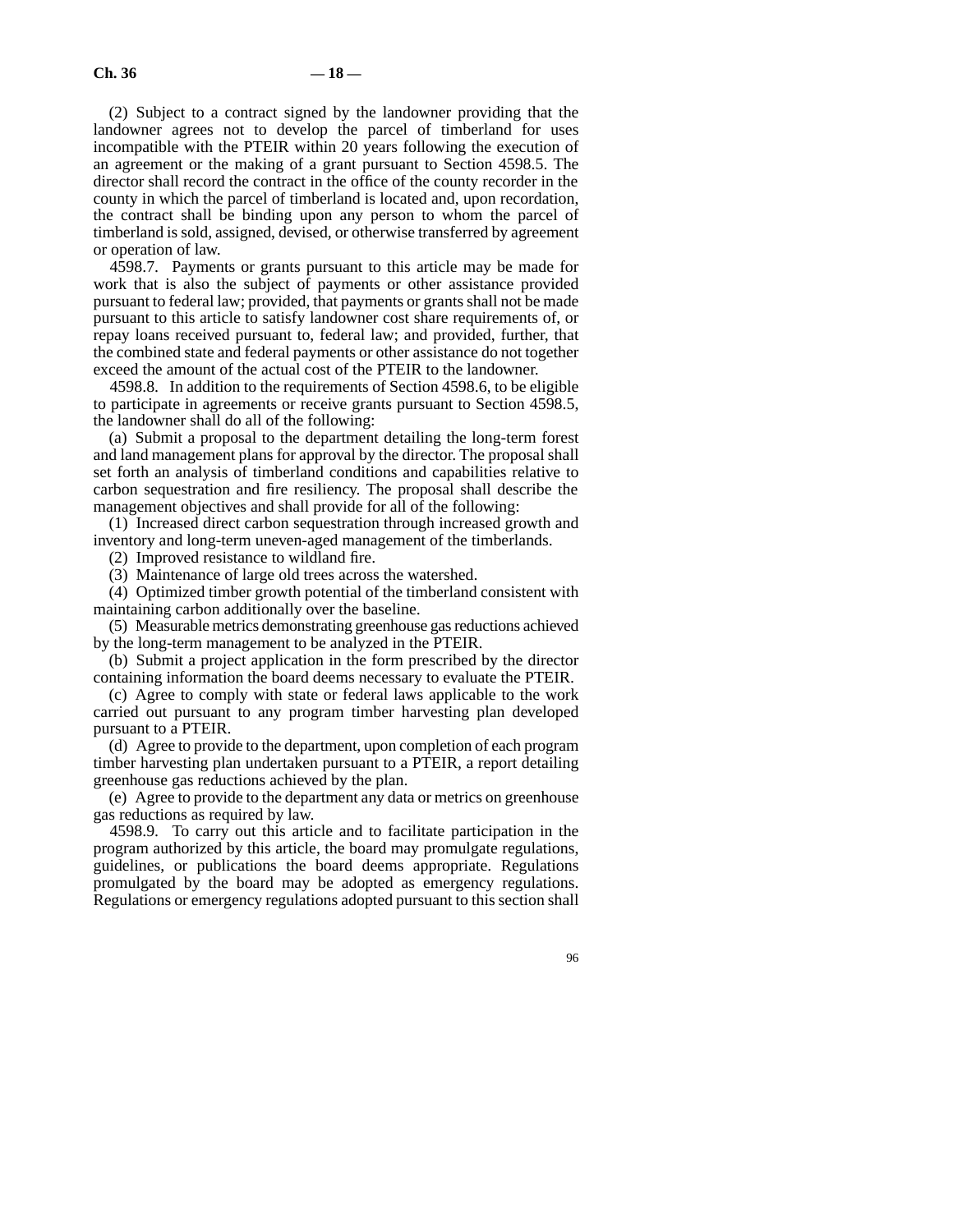be adopted in accordance with the rulemaking provisions of the Administrative Procedure Act (Chapter 3.5 (commencing with Section 11340) of Part 1 of Division 3 of Title 2 of the Government Code). The adoption of emergency regulations shall be deemed an emergency and necessary for the immediate preservation of the public peace, health, and safety, or general welfare. The regulations, guidelines, or publications shall be submitted to the board for review or approval. Regulations, guidelines, or publications shall specify all of the following:

(a) Criteria to determine timberlands that have demonstrated potential for increased carbon sequestration and fire protection benefits and, therefore, the landowners of those lands may be eligible to enter into agreements or receive grant funds under Section 4598.5.

(b) Guidelines further specifying the scope of projects for which agreements may be entered into or grants made pursuant to this article.

(c) Factors to be considered and information to be included in proposals submitted pursuant to Section 4598.8.

(d) A standard application form for proposals submitted pursuant to Section 4598.8.

(e) Guidelines for evaluation and approval of proposals to enter into agreements or receive grant funds under Section 4598.5.

(f) Metrics for evaluating the greenhouse gas reductions to be achieved by the long-term management of the timberlands pursuant to the PTEIR.

(g) The form and content of reports detailing greenhouse gas reductions as required by Section 4598.8.

(h) Any other matters as the board deems necessary for the effective administration of this article.

SEC. 12. Section 12292 of the Public Resources Code is repealed.

SEC. 13. The heading of Chapter 5.7 (commencing with Section 25470) of Division 15 of the Public Resources Code is amended to read:

Chapter 5.7. Energy Efficient State Property Revolving Fund and Energy Efficiency Retrofit State Revolving Fund

SEC. 14. Section 25470 of the Public Resources Code is amended to read:

25470. As used in this chapter:

(a) "Act" means the federal American Recovery and Reinvestment Act of 2009 (Public Law 111-5).

(b) "Allocation" means a loan of funds by the Department of General Services pursuant to the procedures specified in this chapter.

(c) "Building" means any existing structure that includes a heating or cooling system, or both. Additions to an existing building shall be considered part of that building rather than a separate building.

(d) "Department" means the Department of General Services.

(e) "Energy audit" means a determination of the energy consumption characteristics of a building that does all of the following: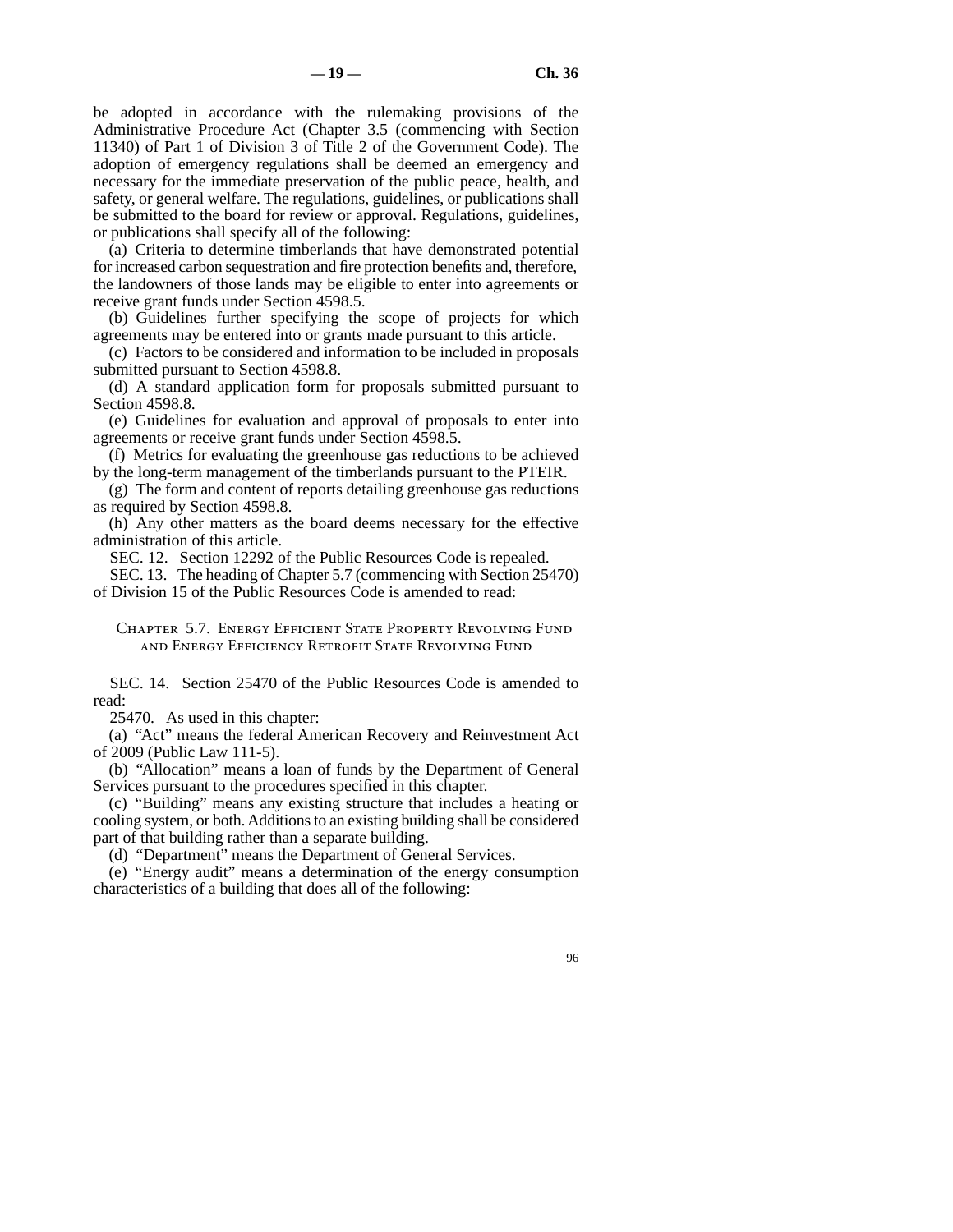(1) Identifies the type, size, and energy use level of the building and the major energy using systems of the building.

(2) Determines appropriate energy conservation maintenance and operating procedures.

(3) Indicates the need, if any, for the acquisition and installation of energy conservation measures.

(f) "Energy conservation maintenance and operating procedure" means a modification or modifications in the maintenance and operations of a building, and any installations therein, based on the use time schedule of the building that are designed to reduce energy consumption in the building and that require no significant expenditure of funds.

(g) "Energy conservation measure" means an installation or modification of an installation in a building that is primarily intended to reduce energy consumption or allow the use of a more cost-effective energy source.

(h) "Energy conservation project" means an undertaking to acquire and to install one or more energy conservation measures in a building, and technical assistance in connection with that undertaking.

(i) "Fund" means the Energy Efficient State Property Revolving Fund or the Energy Efficiency Retrofit State Revolving Fund.

(j) "Project" means a purpose for which an allocation may be requested and made under this chapter. Those purposes shall include energy audits, energy conservation and operating procedures, and energy conservation measures in existing buildings, and energy conservation projects.

(k) "State agency" means a unit of state government, including any department, agency, board, or commission under the State of California.

(*l*) "State-owned building" means a building that is primarily occupied by offices or agencies of a unit of state government and includes those properties owned by the State of California.

SEC. 15. Section 25471.5 is added to the Public Resources Code, to read:

25471.5. There is hereby established in the State Treasury the Energy Efficiency Retrofit State Revolving Fund for the purposes of implementing this chapter. Notwithstanding Section 13340 of the Government Code, moneys in the Energy Efficiency Retrofit State Revolving Fund are continuously appropriated to the department without regard to fiscal years for loans for projects in or on state-owned buildings and facilities to implement energy efficiency retrofit projects and to utilize renewable energy technology to achieve energy efficiency, reduce emissions of greenhouse gases, and reduce grid-based electricity purchases.

SEC. 16. Section 25472 of the Public Resources Code is amended to read:

25472. (a) The department, in consultation with the commission, shall establish a process by which projects are identified and funding is allocated.

(b) The department shall use money in the fund for projects that will improve long-term energy efficiency and increase energy use savings.

(c) The department shall comply with the requirements of the act and implementing guidelines of the commission, including, but not limited to,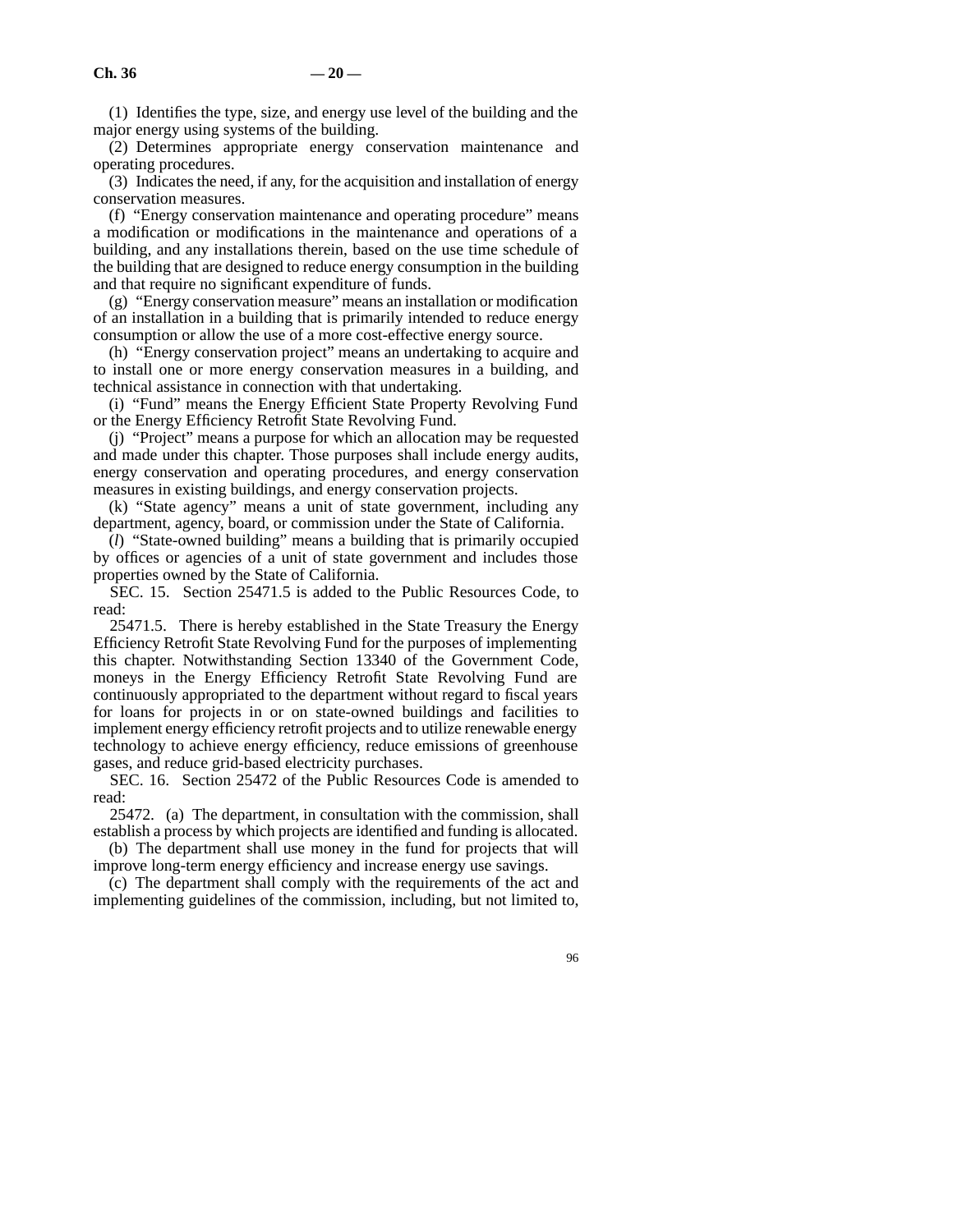performance metrics, data collection, and reporting. All projects shall be consistent with these requirements and guidelines.

(d) Funding prioritization shall be granted to those projects that are cost effective and will yield immediate and sustainable energy efficiency, energy conservation, energy use cost savings, and cost avoidance.

(e) The department shall fund allowable projects through a loan to the appropriate state agency or agencies occupying the building or facility for which the project will be performed.

(f) The department shall determine a reasonable loan repayment schedule that shall not exceed the life of the energy conservation measure equipment, as determined by the department, or the lease term of the building in which the energy conservation measure is installed.

(g) Maximum loan amounts shall be based on estimated energy cost savings that will allow state agencies to repay loan principal and interest within the maximum repayment term specified in this section.

(h) The department shall periodically set interest rates on the loans based on surveys of existing financial markets and at rates of not less than 1 percent per annum.

(i) Annual loan repayment amounts shall be structured so as to reflect the projected annualized energy cost avoidance estimated from the completed project. The department may utilize a direct billing methodology to recover loan repayments for completed projects.

SEC. 17. Section 25474 of the Public Resources Code is amended to read:

25474. (a) Any repayment of loans made pursuant to this chapter from the Energy Efficient State Property Revolving Fund, including interest payments, and all interest earnings on or accruing to, any money resulting from the implementation of this chapter in the Energy Efficient State Property Revolving Fund, shall be deposited in that fund and shall be available for the purposes of this chapter.

(b) The department may recover costs of administering the projects and related costs through interest earnings up to 5 percent of the project loan amounts. Project costs can include energy efficiency improvements and costs associated with managing the project and administering the loan program, including all reporting requirements.

SEC. 18. Section 25474.5 is added to the Public Resources Code, to read:

25474.5. (a) Notwithstanding Section 39718 of the Health and Safety Code, any repayment of loans made pursuant to this chapter from the Energy Efficiency Retrofit State Revolving Fund, including interest payments, and all interest earnings on or accruing to, any money resulting from the implementation of this chapter in the Energy Efficiency Retrofit State Revolving Fund, shall be deposited in that fund and shall be available for the purposes of this chapter.

(b) The department may recover costs of administering the projects and related costs through interest earnings up to 5 percent of the project loan amounts. Project costs can include energy efficiency improvements and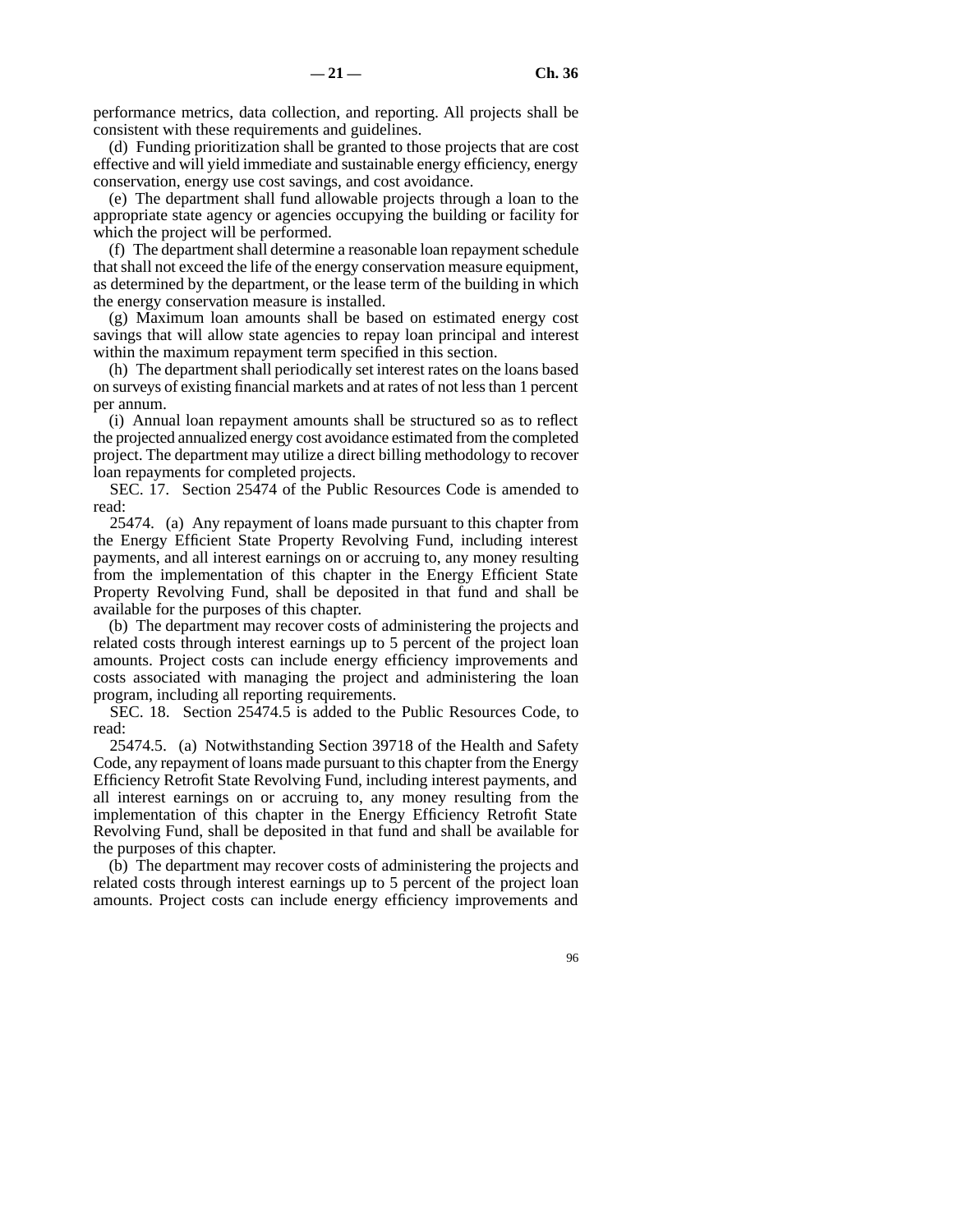costs associated with managing the project and administering the loan program, including all reporting requirements.

SEC. 19. Chapter 22 (commencing with Section 42995) is added to Part 3 of Division 30 of the Public Resources Code, to read:

#### Chapter 22. Waste Diversion and Greenhouse Gas Reduction Financial Assistance

42995. For purposes of this chapter, the following terms have the following meanings:

(a) "Loan fund" means the CalRecycle Greenhouse Gas Reduction Revolving Loan Fund established pursuant to Section 42996.

(b) "Revolving loan program" means the CalRecycle Greenhouse Gas Reduction Revolving Loan Program established pursuant to Section 42997.

42996. (a) The CalRecycle Greenhouse Gas Reduction Revolving Loan Fund is hereby created in the State Treasury.

(b) Notwithstanding Section 13340 of the Government Code and Section 39718 of the Health and Safety Code, the funds deposited in the loan fund are hereby continuously appropriated, without regard to fiscal year, to the department for expenditure without regard to fiscal year.

(c) The sum of five million dollars (\$5,000,000) is hereby transferred from the Greenhouse Gas Reduction Fund, established pursuant to Section 16428.8 of the Government Code, to the loan fund for the 2014–15 fiscal year and an additional five million dollars (\$5,000,000) for the 2015–16 fiscal year to be used by the department for any of the following:

(1) To make loans pursuant to the revolving loan program.

(2) To pay costs necessary to protect the state's position as a lender and creditor. These costs shall include, but are not limited to, foreclosure expenses, auction fees, title searches, appraisals, real estate brokerage fees, attorney's fees, mortgage payments, insurance payments, utility costs, repair costs, removal and storage costs for repossessed equipment and inventory, and additional expenditures to purchase a senior lien in foreclosure or bankruptcy proceedings.

(3) To pay costs to administer the revolving loan program, upon appropriation by the Legislature.

(d) The Controller shall disburse moneys in the loan fund for the purposes of this chapter, as authorized by the department.

42997. (a) The CalRecycle Greenhouse Gas Reduction Revolving Loan Program is hereby established and shall be administered by the department.

(b) (1) The department shall expend the moneys transferred pursuant to subdivision (c) of Section 42996, and any additional moneys appropriated by the Legislature for the purposes of this subdivision, to provide loans to reduce greenhouse gas emissions by promoting in-state development of infrastructure to process organics and other recyclable materials into new value-added products. The moneys shall be expended consistent with the requirements of Article 9.7 (commencing with Section 16428.8) of Chapter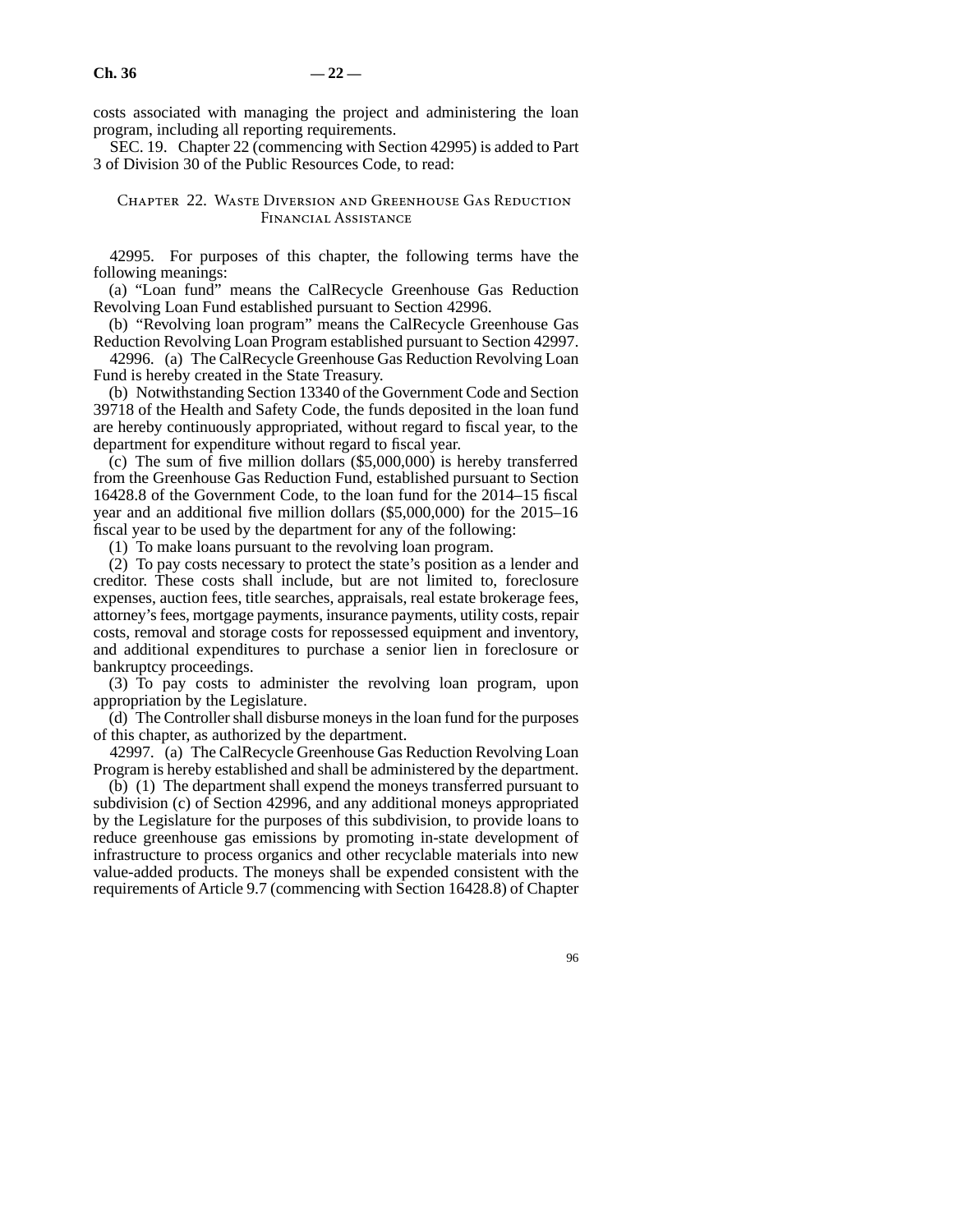2 of Part 2 of Division 4 of Title 2 of the Government Code and Chapter 4.1 (commencing with Section 39710) of Part 2 of Division 26 of the Health and Safety Code.

(2) For a loan made pursuant to this subdivision, the department shall expend the moneys in the loan fund to provide loans to public and private entities located in the state for any of the following:

(A) Organics composting.

(B) Anaerobic digestion.

(C) Recyclable material manufacturing infrastructure projects or other related activities that reduce greenhouse gas emissions.

(3) For purposes of this subdivision, eligible infrastructure projects that reduce greenhouse gas emissions include, but are not limited to, any of the following:

(A) Capital investments in new facilities and increased throughput at existing facilities for activities, such as converting windrow composting to aerated-static-pile composting to use food waste as feedstock.

(B) Designing and constructing anaerobic digestion facilities to produce biofuels and bioenergy.

(C) Designing and constructing facilities for processing recyclable materials.

(4) For a loan made pursuant to this subdivision, both of the following apply:

(A) The terms and conditions of an approved loan shall be specified in a loan agreement and related documents between the borrower and the department. These terms and conditions shall include reporting requirements that include, but are not limited to, reporting the information specified in Section 16428.9 of the Government Code.

(B) The department shall approve only those loan applications that demonstrate the applicant's ability to repay the loan.

(5) The department may establish additional requirements that it determines to be necessary or useful to achieve the revolving loan program's objectives, including, but not limited to, ensuring repayment ability.

42998. (a) The department may establish and collect fees to fund the costs of administering the revolving loan program, including, but not limited to, an application fee and loan closing points.

(b) Moneys collected by the department from loan repayments and fees shall be deposited in the loan fund. Loan repayments and fees include, but are not limited to, any of the following:

(1) Principal and interest repayments.

- (2) Fees and loan closing points.
- (3) Recovery of collection costs.

(4) Income earned on an asset recovered pursuant to a loan default.

(5) Moneys collected through foreclosure and other collection actions.

42999. (a) Any additional funds appropriated by the Legislature from the Greenhouse Gas Reduction Fund, established pursuant to Section 16428.8 of the Government Code, to the department shall be used to administer a grant program to provide financial assistance to reduce greenhouse gas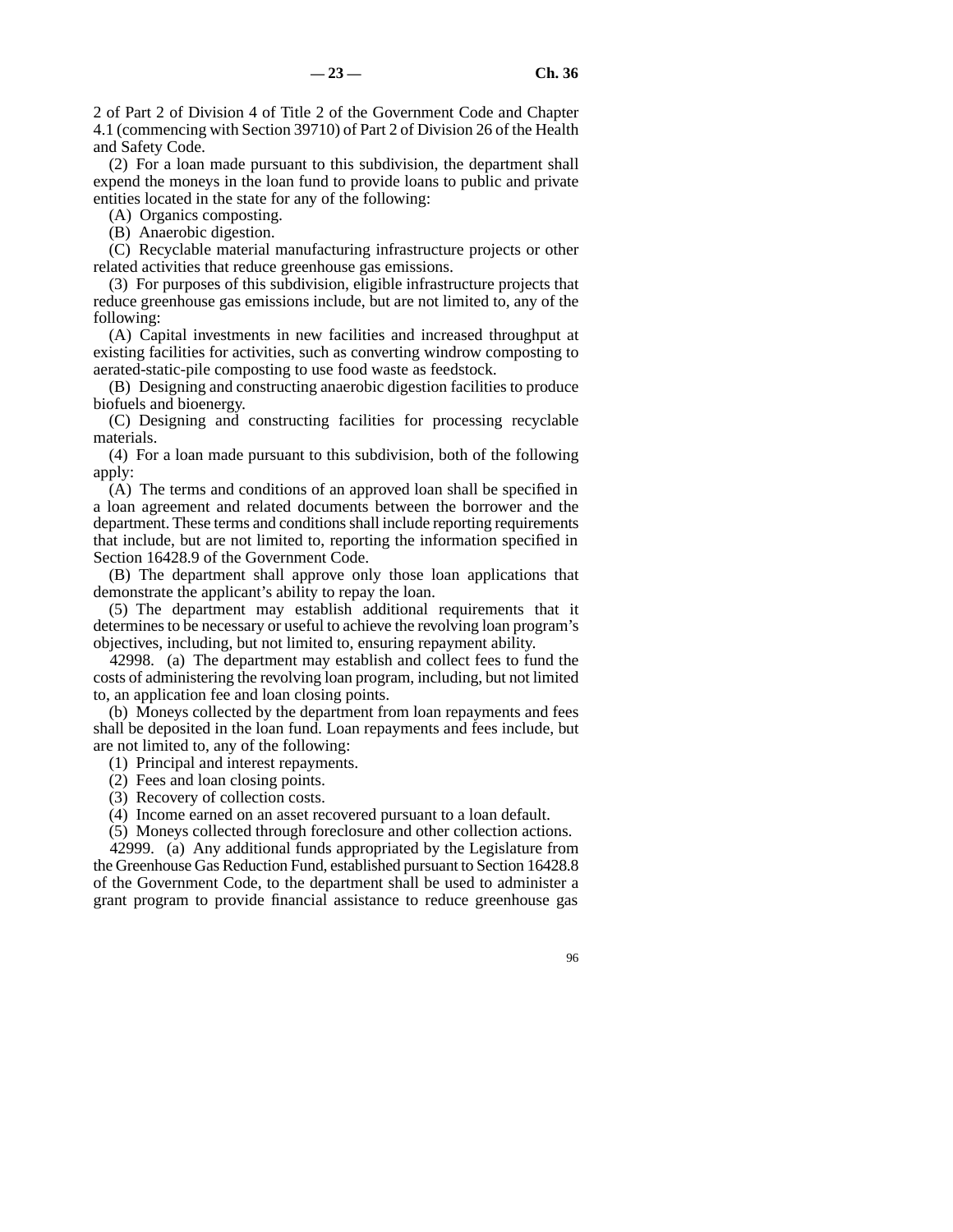emissions by promoting in-state development of infrastructure to process organics and other recyclable materials into new value-added products. The moneys shall be expended consistent with the requirements of Article 9.7 (commencing with Section 16428.8) of Chapter 2 of Part 2 of Division 4 of Title 2 of the Government Code and Chapter 4.1 (commencing with Section 39710) of Part 2 of Division 26 of the Health and Safety Code.

(b) For a grant made pursuant to this section, the department shall expend the moneys to provide grants, incentive payments, contracts, or other funding mechanisms to public and private entities located in the state for any of the following:

(1) Organics composting.

(2) Anaerobic digestion.

(3) Recyclable material manufacturing infrastructure projects or other related activities that reduce greenhouse gas emissions.

(c) For purposes of this section, eligible infrastructure projects that reduce greenhouse gas emissions include, but are not limited to, any of the following:

(1) Capital investments in new facilities and increased throughput at existing facilities for activities, such as converting windrow composting to aerated-static-pile composting to use food waste as feedstock.

(2) Designing and constructing anaerobic digestion facilities to produce biofuels and bioenergy.

(3) Designing and constructing facilities for processing recyclable materials.

SEC. 20. Section 75121 of the Public Resources Code is amended to read:

75121. (a) The Strategic Growth Council is hereby established in state government and it shall consist of the Director of State Planning and Research, the Secretary of the Natural Resources Agency, the Secretary for Environmental Protection, the Secretary of Transportation, the Secretary of California Health and Human Services, the Secretary of Business, Consumer Services, and Housing, the Secretary of Food and Agriculture, one member of the public appointed by the Speaker of the Assembly, one member of the public appointed by the Senate Committee on Rules, and one member of the public to be appointed by the Governor. The public members shall have a background in land use planning, local government, resource protection and management, or community development or revitalization and shall serve at the pleasure of the appointing authority.

(b) Staff for the council shall be reflective of the council's membership. SEC. 21. Division 44 (commencing with Section 75200) is added to the Public Resources Code, to read: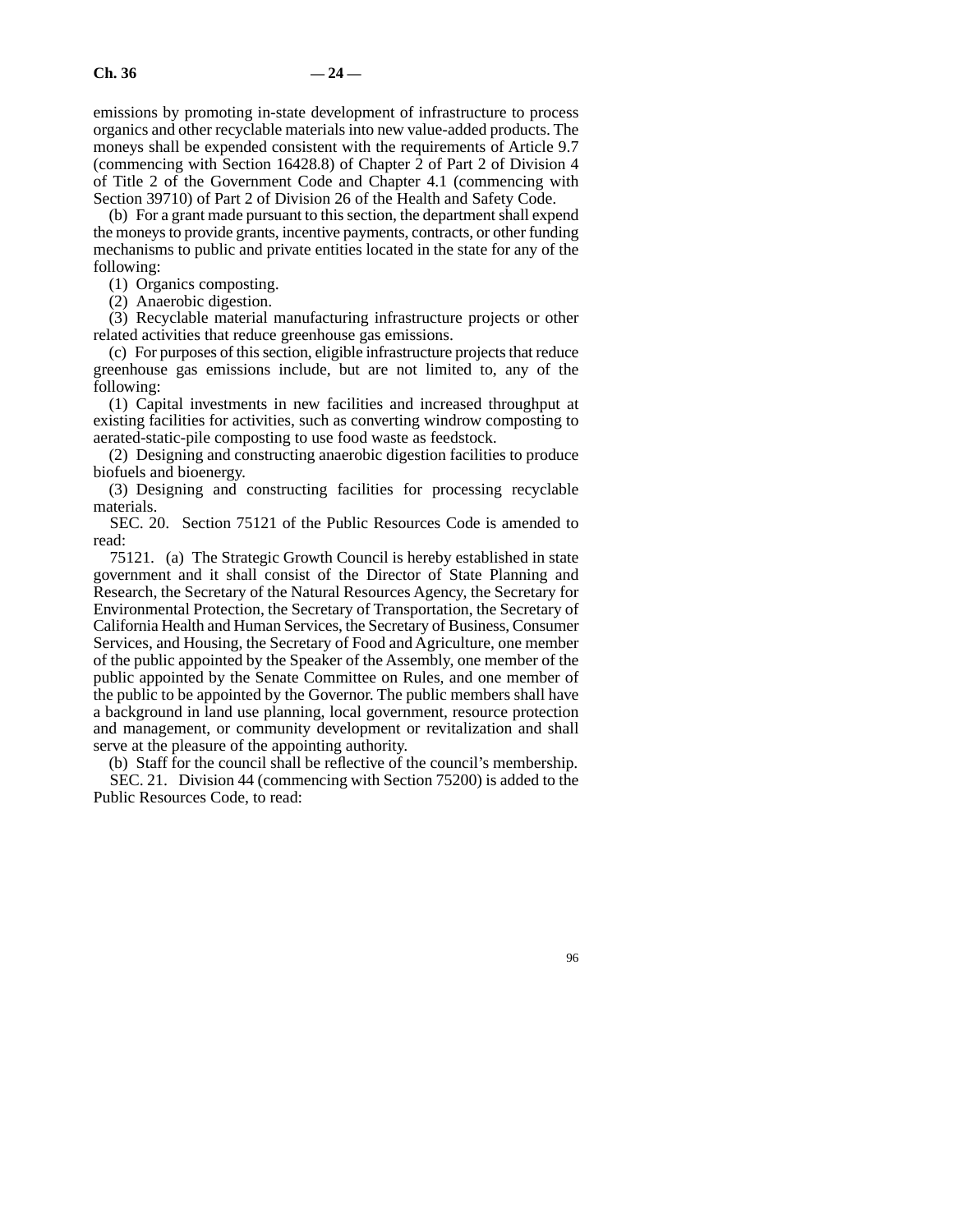### DIVISION 44. TRANSIT, AFFORDABLE HOUSING, AND SUSTAINABLE COMMUNITIES PROGRAM

#### PART 1. AFFORDABLE HOUSING AND SUSTAINABLE COMMUNITIES

#### Chapter 1. General Provisions

75200. For the purposes of this part, the following terms have the following meanings:

(a) "Council" means the Strategic Growth Council established pursuant to Section 75121.

(b) "Disadvantaged communities" means communities identified as disadvantaged communities pursuant to Section 39711 of the Health and Safety Code.

(c) "Program" means the Affordable Housing and Sustainable Communities Program established pursuant to Section 75210.

75200.1. Consistent with Section 75125, the council, in consultation with the State Air Resources Board, shall review and coordinate the activities of member agencies of the council for the programs included in this part. The council shall review these programs, including grant guidelines of each program, consistent with Chapter 4.1 (commencing with Section 39710) of Part 2 of Division 26 of the Health and Safety Code, including the recommendations of the investment plan, Article 9.7 (commencing with Section 16428.8) of Chapter 2 of Part 2 of Division 4 of Title 2 of the Government Code, and Chapter 4.2 (commencing with Section 21155) of Division 13 of this code.

#### Chapter 2. Affordable Housing and Sustainable Communities Program

75210. The council shall develop and administer the Affordable Housing and Sustainable Communities Program to reduce greenhouse gas emissions through projects that implement land use, housing, transportation, and agricultural land preservation practices to support infill and compact development, and that support related and coordinated public policy objectives, including the following:

(a) Reducing air pollution.

(b) Improving conditions in disadvantaged communities.

(c) Supporting or improving public health and other cobenefits as defined in Section 39712 of the Health and Safety Code.

(d) Improving connectivity and accessibility to jobs, housing, and services.

(e) Increasing options for mobility, including the implementation of the Active Transportation Program established pursuant to Section 2380 of the Streets and Highways Code.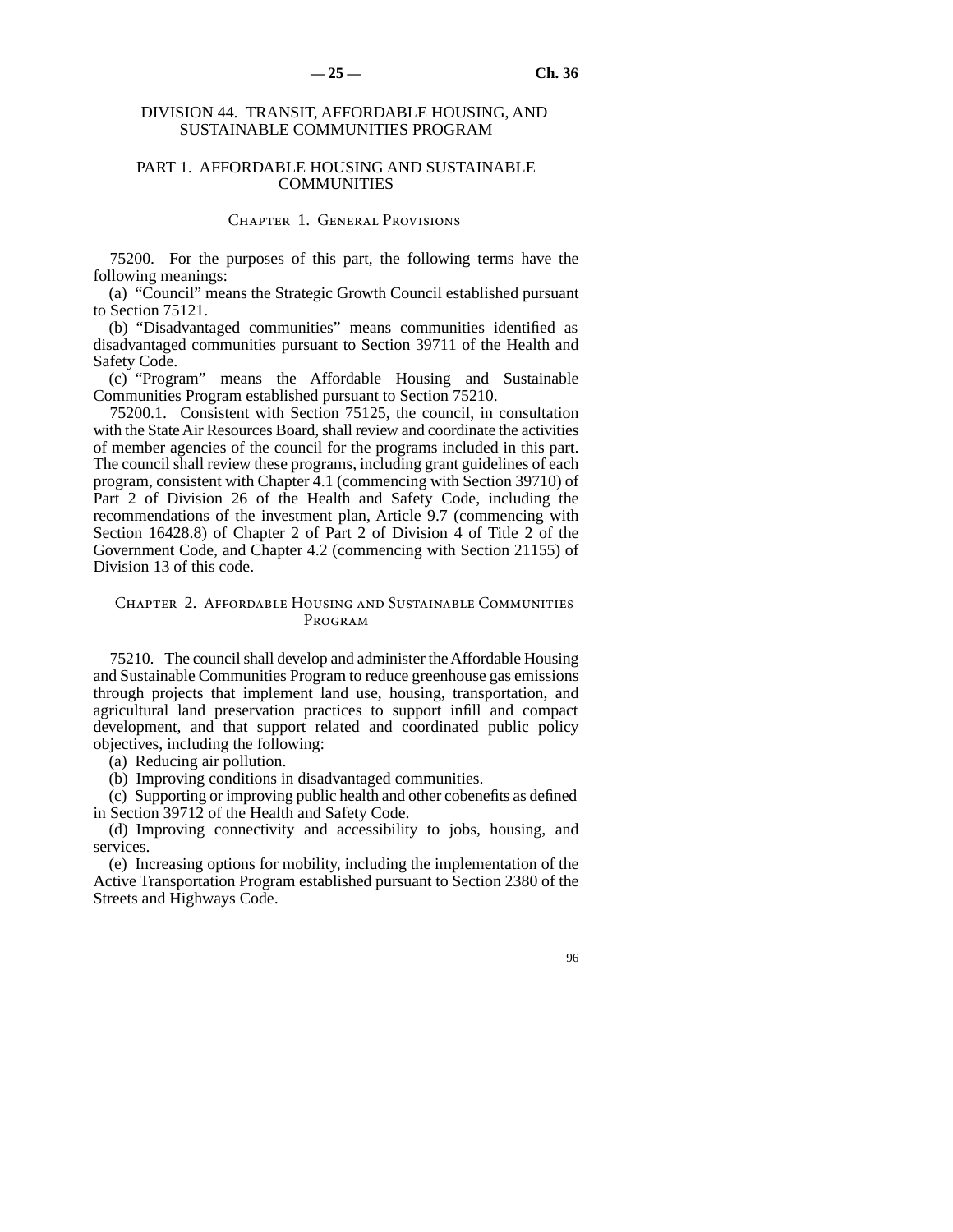(f) Increasing transit ridership.

(g) Preserving and developing affordable housing for lower income households, as defined in Section 50079.5 of the Health and Safety Code. (h) Protecting agricultural lands to support infill development.

75211. To be eligible for funding pursuant to the program, a project shall do all of the following:

(a) Demonstrate that it will achieve a reduction in greenhouse gas emissions.

(b) Support implementation of an adopted or draft sustainable communities strategy or, if a sustainable communities strategy is not required for a region by law, a regional plan that includes policies and programs to reduce greenhouse gas emissions.

(c) Demonstrate consistency with the state planning priorities established pursuant to Section 65041.1 of the Government Code.

75212. Projects eligible for funding pursuant to the program include any of the following:

(a) Intermodal, affordable housing projects that support infill and compact development.

(b) Transit capital projects and programs supporting transit ridership.

(c) Active transportation capital projects that qualify under the Active Transportation Program, including pedestrian and bicycle facilities and supportive infrastructure, including connectivity to transit stations.

(d) Noninfrastructure-related active transportation projects that qualify under the Active Transportation Program, including activities that encourage active transportation goals conducted in conjunction with infrastructure improvement projects.

(e) Transit-oriented development projects, including affordable housing and infrastructure at or near transit stations or connecting those developments to transit stations.

(f) Capital projects that implement local complete streets programs.

(g) Other projects or programs designed to reduce greenhouse gas emissions and other criteria air pollutants by reducing automobile trips and vehicle miles traveled within a community.

(h) Acquisition of easements or other approaches or tools that protect agricultural lands that are under pressure of being converted to nonagricultural uses, particularly those adjacent to areas most at risk of urban or suburban sprawl or those of special environmental significance.

(i) Planning to support implementation of a sustainable communities strategy, including implementation of local plans supporting greenhouse gas emissions reduction efforts and promoting infill and compact development.

75213. A project eligible for funding pursuant to the program shall be encouraged to promote the objectives of Section 75210, and economic growth, reduce public fiscal costs, support civic partnerships and stakeholder engagement, and integrate and leverage existing housing, transportation, and land use programs and resources.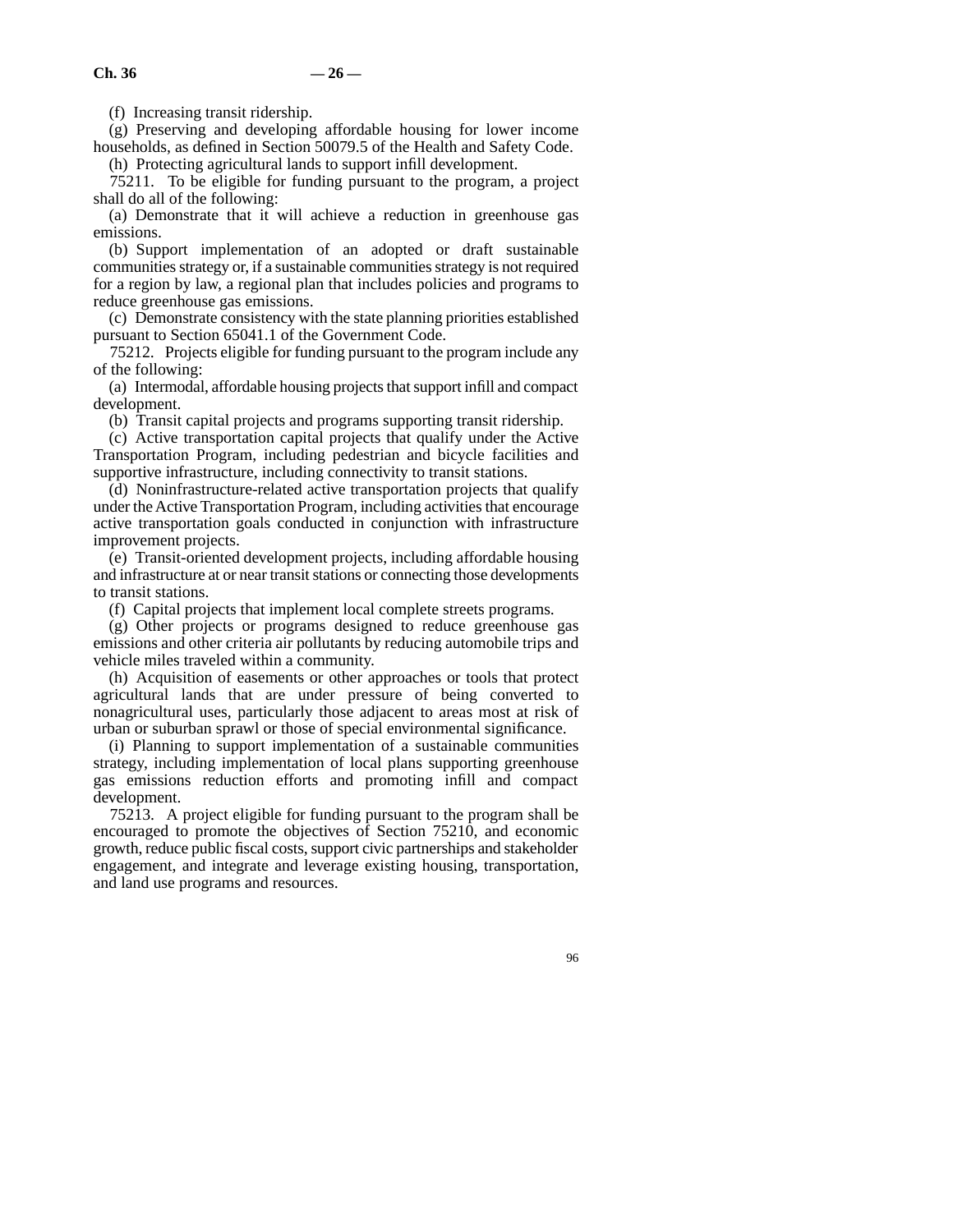75214. In implementing the program, the council shall support the goals established pursuant to Chapter 830 of the Statutes of 2012 by ensuring a programmatic goal of expending 50 percent of program expenditure for projects benefiting disadvantaged communities. To the extent feasible, the council shall coordinate outreach to promote access and program participation in disadvantaged communities.

75215. (a) Prior to awarding funds under the program, the council, in coordination with the member agencies and departments of the council, the State Air Resources Board, and other state entities, as needed, shall develop guidelines and selection criteria for the implementation of the program.

(b) Prior to adoption of the guidelines and the selection criteria, the council shall conduct at least two public workshops to receive and consider public comments. One workshop shall be held at a location in northern California and one workshop shall be held at a location in southern California.

(c) The council shall publish the draft guidelines and selection criteria on its Internet Web site at least 30 days prior to the public meetings.

(d) In adopting the guidelines and selection criteria, the council shall consider the comments from local governments, regional agencies, and other stakeholders. The council shall conduct outreach to disadvantaged communities to encourage comments on the draft guidelines from those communities.

(e) Program guidelines may be revised by the council to reflect changes in program focus or need. Outreach to stakeholders shall be conducted, pursuant to subdivisions (a), (b), and (c) before the council adopts changes to guidelines.

(f) Upon the adoption of the guidelines and selection criteria, the council shall, pursuant to Section 9795 of the Government Code, submit copies of the guidelines to the fiscal and appropriate policy committees of the Legislature.

(g) Chapter 3.5 (commencing with Section 11340) of Part 1 of Division 3 of Title 2 of the Government Code does not apply to the development and adoption of the guidelines and selection criteria pursuant to this section.

75216. (a) The council shall leverage the programmatic and administrative expertise of relevant state departments and agencies in implementing the program.

(b) The council shall coordinate with the metropolitan planning organizations and other regional agencies to identify and recommend projects within their respective jurisdictions that best reflect the goals and objectives of this division.

75217. The executive director of the council shall report the progress on the implementation of the program in its annual report required pursuant to subdivision (e) of Section 75125.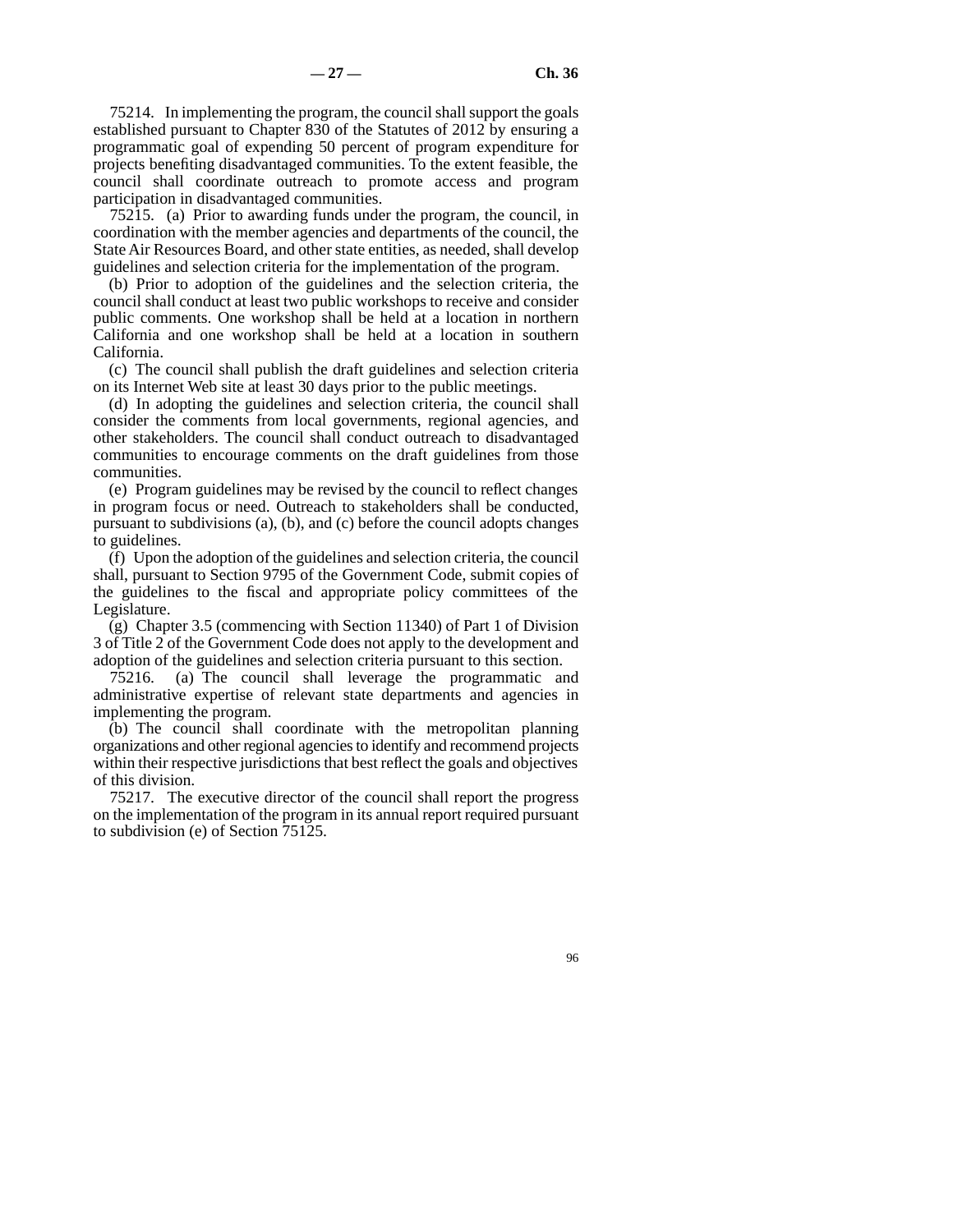### PART 2. TRANSIT AND INTERCITY RAIL CAPITAL PROGRAM

75220. (a) The Transit and Intercity Rail Capital Program is hereby created to fund capital improvements and operational investments that will reduce greenhouse gas emissions, modernize California's intercity, commuter, and urban rail systems to achieve all of the following policy objectives:

(1) Reduce greenhouse gas emissions.

(2) Expand and improve rail service to increase ridership.

(3) Integrate the rail service of the state's various rail operators, including integration with the high-speed rail system.

(4) Improve rail safety.

(b) The Transportation Agency shall evaluate applications for funding under the program consistent with the criteria set forth in this chapter and prepare a list of projects recommended for funding. The list may be revised at any time.

(c) The California Transportation Commission shall award grants to applicants pursuant to the list prepared by the Transportation Agency.

75221. (a) Projects eligible for funding under the program include, but are not limited to, all of the following:

(1) Rail capital projects, including acquisition of rail cars and locomotives, that expand, enhance, and improve existing rail systems and connectivity to existing and future rail systems, including the high-speed rail system.

(2) Intercity and commuter rail projects that increase service levels, improve reliability, and decrease travel times.

(3) Rail integration implementation, including integrated ticketing and scheduling systems, shared-use corridors, related planning efforts, and other service integration initiatives.

(4) Bus rapid transit and other bus transit investments to increase ridership and reduce greenhouse gas emissions.

(b) In order to be eligible for funding under the program, a project shall demonstrate that it will achieve a reduction in greenhouse gas emissions.

(c) The program shall have a programmatic goal of providing at least 25 percent of available funding to projects benefiting disadvantaged communities, consistent with the objectives of Chapter 830 of the Statutes of 2012.

(d) In evaluating grant applications for funding, the Transportation Agency shall consider both of the following:

(1) The cobenefits of projects that support implementation of sustainable communities strategies through one or more of the following:

(A) Reducing auto vehicles miles traveled through growth in rail ridership.

(B) Promoting housing development in the vicinity of rail stations.

(C) Expanding existing rail and public transit systems.

(D) Implementing clean vehicle technology.

(E) Promoting active transportation.

(F) Improving public health.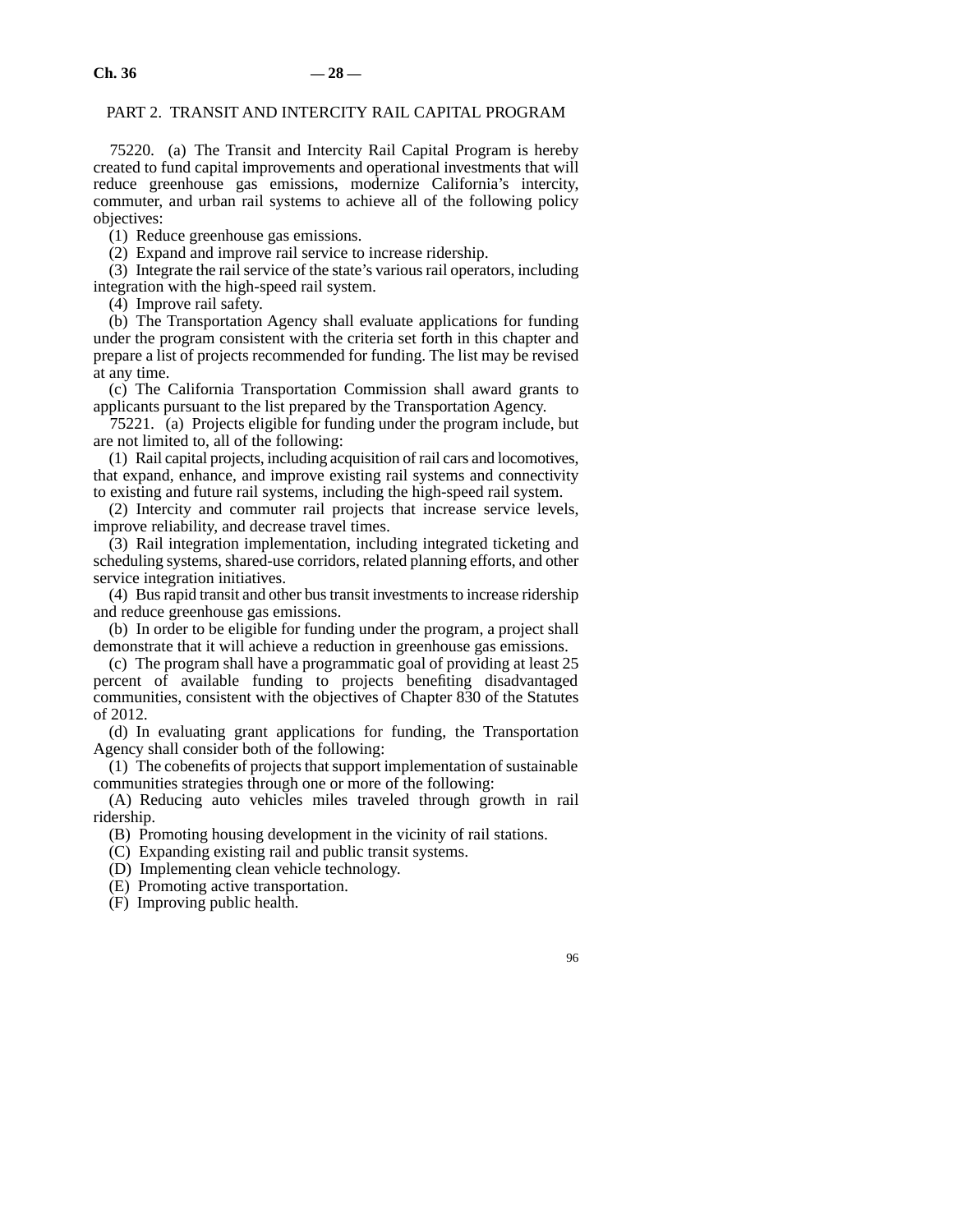(2) The project priorities developed through the collaboration of two or more rail operators and any memoranda of understanding between state agencies and local or regional rail operators.

(3) Geographic equity.

(4) Consistency with the adopted sustainable communities strategies and the recommendations of regional agencies.

(e) Eligible applicants under the program shall be public agencies, including joint powers agencies, that operate existing or planned regularly scheduled intercity or commuter passenger rail service or urban rail transit service. An eligible applicant may partner with transit operators that do not operate rail service on projects to integrate ticketing and scheduling with bus or ferry service.

(f) A recipient of funds under the program may combine funding from the program with other funding, including, but not limited to, the State Transportation Improvement Program, the Low Carbon Transit Operations Program, the State Air Resources Board clean vehicle program, and state transportation bond funds.

75222. (a) Applications for grants under the program shall be submitted to the Transportation Agency for evaluation in accordance with procedures and program guidelines adopted by the agency.

(b) The Transportation Agency shall conduct at least two public workshops on draft program guidelines containing selection criteria prior to adoption and shall post the draft guidelines on the agency's Internet Web site at least 30 days prior to the first public workshop. Concurrent with the posting, the agency shall transmit the draft guidelines to the fiscal committees and to the appropriate policy committees of the Legislature.

(c) Chapter 3.5 (commencing with Section 11340) of Part 1 of Division 3 of Title 2 of the Government Code does not apply to the development and adoption of procedures and program guidelines for the program pursuant to this section.

# PART 3. LOW CARBON TRANSIT OPERATIONS PROGRAM

75230. (a) The Low Carbon Transit Operations Program is hereby created to provide operating and capital assistance for transit agencies to reduce greenhouse gas emissions and improve mobility, with a priority on serving disadvantaged communities.

(b) Funding for the program is continuously appropriated pursuant to Section 39719 of the Health and Safety Code from the Greenhouse Gas Reduction Fund established pursuant to Section 16428.8 of the Government Code.

(c) Funding shall be allocated by the Controller consistent with the requirements of this part and with Section 39719 of the Health and Safety Code, upon a determination by the Department of Transportation that the expenditures proposed by a transit agency meet the requirements of this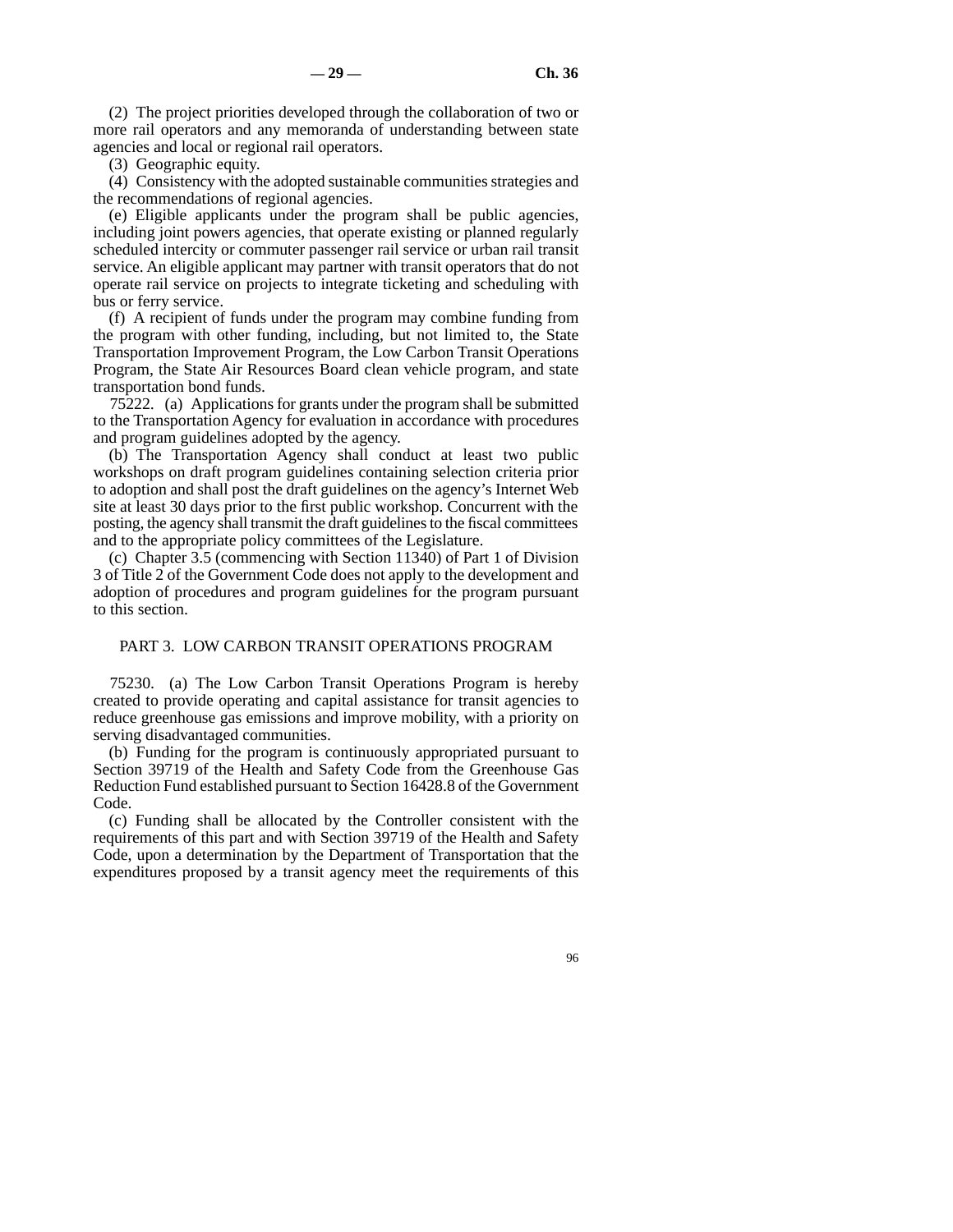part and guidelines developed pursuant to subdivision (f), and the amount of funding requested that is currently available.

(d) Moneys for the program shall be expended to provide transit operating or capital assistance that meets all of the following criteria:

(1) Expenditures supporting new or expanded bus or rail services, or expanded intermodal transit facilities, and may include equipment acquisition, fueling, and maintenance, and other costs to operate those services or facilities.

(2) The recipient transit agency demonstrates that each expenditure directly enhances or expands transit service to increase mode share.

(3) The recipient transit agency demonstrates that each expenditure reduces greenhouse gas emissions.

(e) For transit agencies whose service areas include disadvantaged communities as identified pursuant to Section 39711 of the Health and Safety Code, at least 50 percent of the total moneys received pursuant to this chapter shall be expended on projects or services that meet requirements of subdivision (d) and benefit the disadvantaged communities, consistent with the guidance developed by the State Air Resources Board pursuant to Section 39715 of the Health and Safety Code.

(f) The Department of Transportation, in coordination with the State Air Resources Board, shall develop guidelines that describe the methodologies that recipient transit agencies shall use to demonstrate that proposed expenditures will meet the criteria in subdivisions (d) and (e) and establish the reporting requirements for documenting ongoing compliance with those criteria.

(g) Chapter 3.5 (commencing with Section 11340) of Part 1 of Division 3 of Title 2 of the Government Code does not apply to the development of guidelines for the program pursuant to this section.

(h) A transit agency shall submit the following information to the Department of Transportation before seeking a disbursement of funds pursuant to this part:

(1) A list of proposed expense types for anticipated funding levels.

(2) The documentation required by the guidelines in developed pursuant to subdivision (f) to demonstrate compliance with subdivisions (d) and (e).

(i) Before authorizing the disbursement of funds, the department, in coordination with the State Air Resources Board, shall determine the eligibility, in whole or in part, of the proposed list of expense types, based on the documentation provided by the recipient transit agency to ensure ongoing compliance with the guidelines developed pursuant to subdivision (f).

(j) The department shall notify the Controller of approved expenditures for each transit agency, and the amount of the allocation for each transit agency determined to be available at that time of approval.

(k) The recipient transit agency shall provide annual reports to the Department of Transportation, in the format and manner prescribed by the department, consistent with the internal administrative procedures for use of fund proceeds developed by the State Air Resources Board.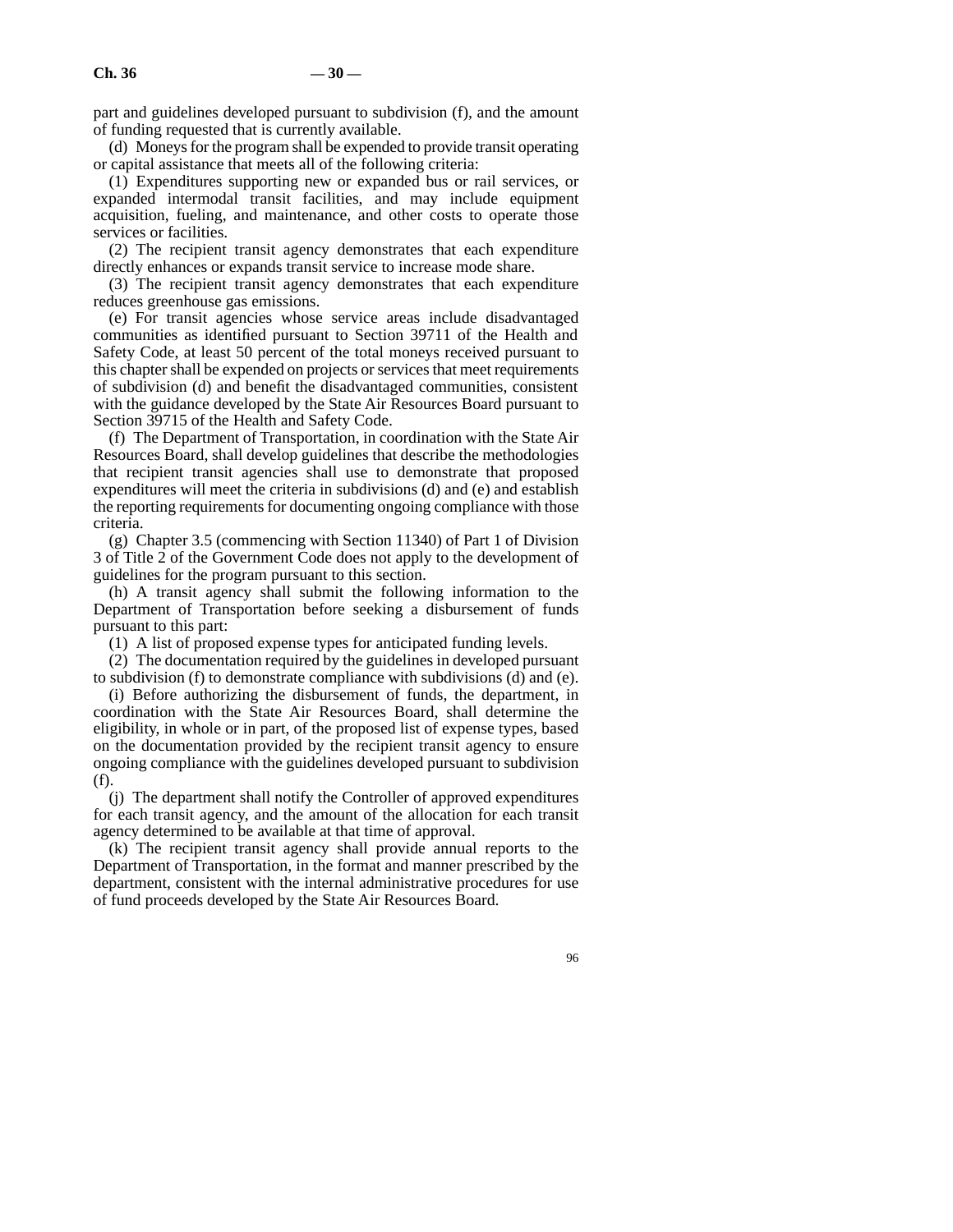(*l*) The Department of Transportation and recipient transit agencies shall comply with the guidelines developed by the State Air Resources Board pursuant to Section 39715 of the Health and Safety Code to ensure that the requirements of Section 39714 of the Health and Safety Code are met to maximize the benefits to disadvantaged communities as described in Section 39711 of the Health and Safety Code.

SEC. 22. Section 2827 of the Public Utilities Code is amended to read: 2827. (a) The Legislature finds and declares that a program to provide net energy metering combined with net surplus compensation, co-energy metering, and wind energy co-metering for eligible customer-generators is one way to encourage substantial private investment in renewable energy resources, stimulate in-state economic growth, reduce demand for electricity during peak consumption periods, help stabilize California's energy supply infrastructure, enhance the continued diversification of California's energy resource mix, reduce interconnection and administrative costs for electricity suppliers, and encourage conservation and efficiency.

(b) As used in this section, the following terms have the following meanings:

(1) "Co-energy metering" means a program that is the same in all other respects as a net energy metering program, except that the local publicly owned electric utility has elected to apply a generation-to-generation energy and time-of-use credit formula as provided in subdivision (i).

(2) "Electrical cooperative" means an electrical cooperative as defined in Section 2776.

(3) "Electric utility" means an electrical corporation, a local publicly owned electric utility, or an electrical cooperative, or any other entity, except an electric service provider, that offers electrical service. This section shall not apply to a local publicly owned electric utility that serves more than 750,000 customers and that also conveys water to its customers.

(4) (A) "Eligible customer-generator" means a residential customer, small commercial customer as defined in subdivision (h) of Section 331, or commercial, industrial, or agricultural customer of an electric utility, who uses a renewable electrical generation facility, or a combination of those facilities, with a total capacity of not more than one megawatt, that is located on the customer's owned, leased, or rented premises, and is interconnected and operates in parallel with the electrical grid, and is intended primarily to offset part or all of the customer's own electrical requirements.

(B) (i) Notwithstanding subparagraph (A), "eligible customer-generator" includes the Department of Corrections and Rehabilitation using a renewable electrical generation technology, or a combination of renewable electrical generation technologies, with a total capacity of not more than eight megawatts, that is located on the department's owned, leased, or rented premises, and is interconnected and operates in parallel with the electrical grid, and is intended primarily to offset part or all of the facility's own electrical requirements. The amount of any wind generation exported to the electrical grid shall not exceed 1.35 megawatt at any time.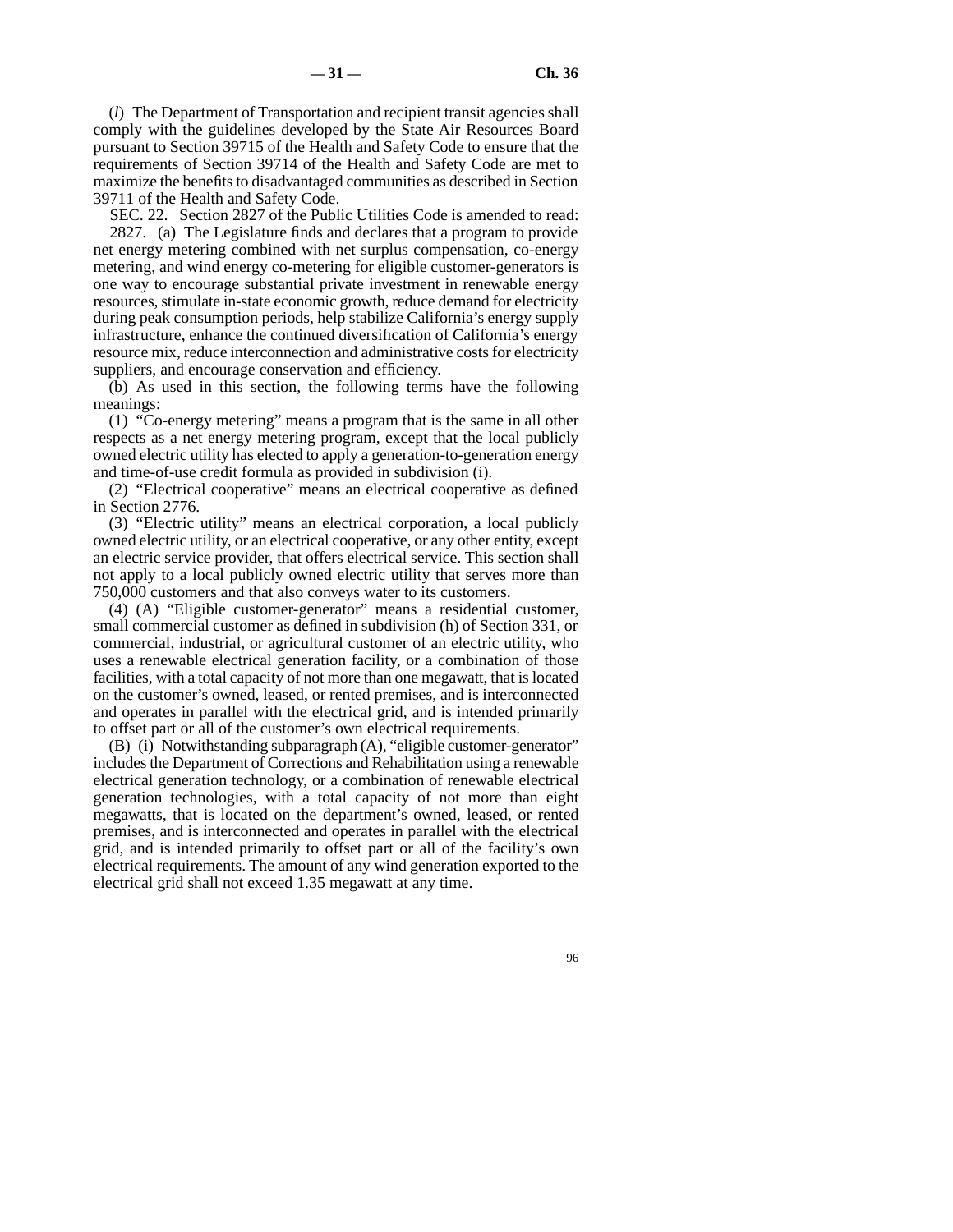(ii) Notwithstanding any other law, an electrical corporation shall be afforded a prudent but necessary time, as determined by the executive director of the commission, to study the impacts of a request for interconnection of a renewable generator with a capacity of greater than one megawatt under this subparagraph. If the study reveals the need for upgrades to the transmission or distribution system arising solely from the interconnection, the electrical corporation shall be afforded the time necessary to complete those upgrades before the interconnection and those costs shall be borne by the customer-generator. Upgrade projects shall comply with applicable state and federal requirements, including requirements of the Federal Energy Regulatory Commission.

(5) "Large electrical corporation" means an electrical corporation with more than 100,000 service connections in California.

(6) "Net energy metering" means measuring the difference between the electricity supplied through the electrical grid and the electricity generated by an eligible customer-generator and fed back to the electrical grid over a 12-month period as described in subdivisions (c) and (h).<br>
(7) "Net surplus customer-generator" means

surplus customer-generator" means an eligible customer-generator that generates more electricity during a 12-month period than is supplied by the electric utility to the eligible customer-generator during the same 12-month period.

(8) "Net surplus electricity" means all electricity generated by an eligible customer-generator measured in kilowatthours over a 12-month period that exceeds the amount of electricity consumed by that eligible customer-generator.

(9) "Net surplus electricity compensation" means a per kilowatthour rate offered by the electric utility to the net surplus customer-generator for net surplus electricity that is set by the ratemaking authority pursuant to subdivision (h).

(10) "Ratemaking authority" means, for an electrical corporation, the commission, for an electrical cooperative, its ratesetting body selected by its shareholders or members, and for a local publicly owned electric utility, the local elected body responsible for setting the rates of the local publicly owned utility.

(11) "Renewable electrical generation facility" means a facility that generates electricity from a renewable source listed in paragraph (1) of subdivision (a) of Section 25741 of the Public Resources Code. A small hydroelectric generation facility is not an eligible renewable electrical generation facility if it will cause an adverse impact on instream beneficial uses or cause a change in the volume or timing of streamflow.

(12) "Wind energy co-metering" means any wind energy project greater than 50 kilowatts, but not exceeding one megawatt, where the difference between the electricity supplied through the electrical grid and the electricity generated by an eligible customer-generator and fed back to the electrical grid over a 12-month period is as described in subdivision (h). Wind energy co-metering shall be accomplished pursuant to Section 2827.8.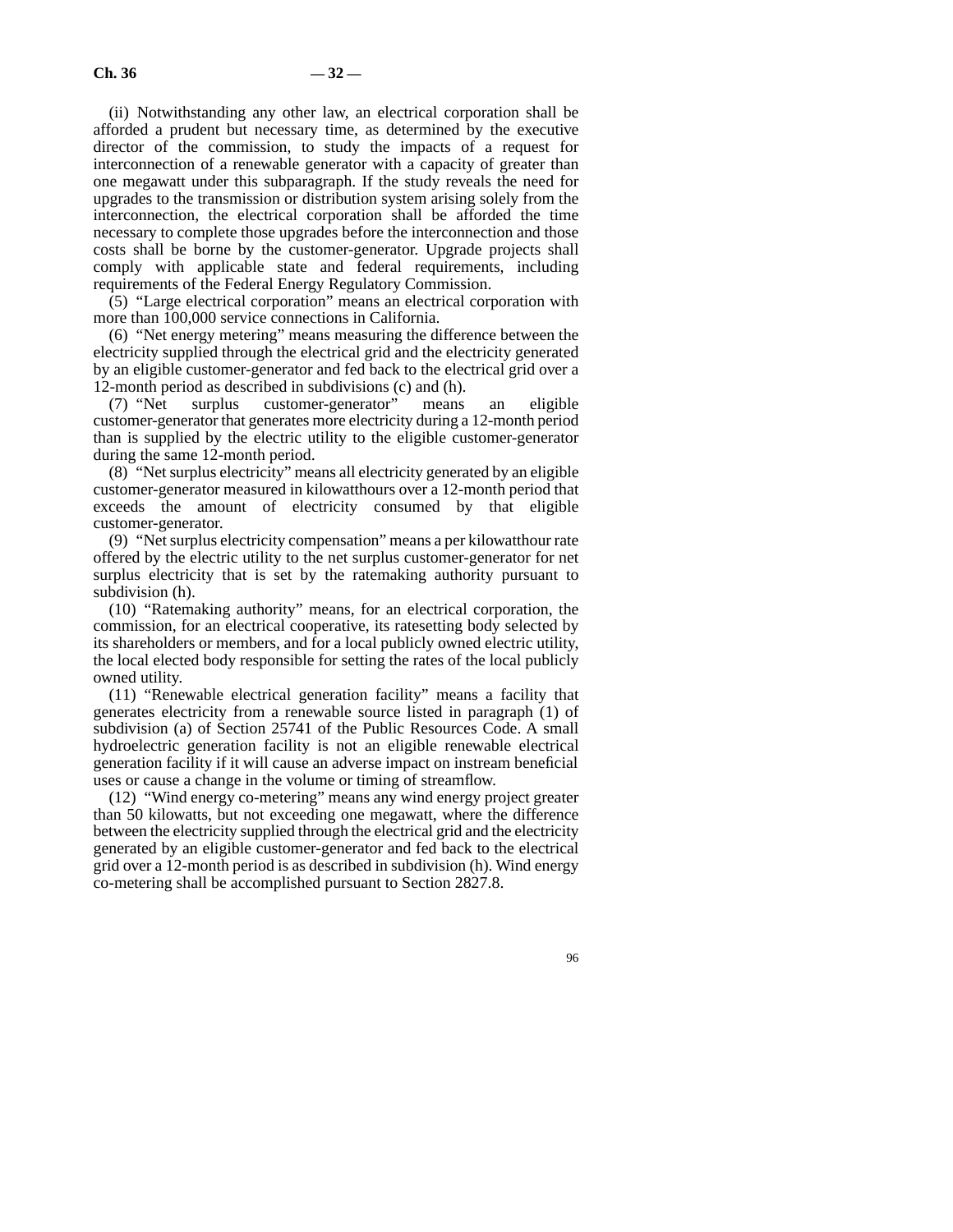(c) (1) Except as provided in paragraph (4) and in Section 2827.1, every electric utility shall develop a standard contract or tariff providing for net energy metering, and shall make this standard contract or tariff available to eligible customer-generators, upon request, on a first-come-first-served basis until the time that the total rated generating capacity used by eligible customer-generators exceeds 5 percent of the electric utility's aggregate customer peak demand. Net energy metering shall be accomplished using a single meter capable of registering the flow of electricity in two directions. An additional meter or meters to monitor the flow of electricity in each direction may be installed with the consent of the eligible customer-generator, at the expense of the electric utility, and the additional metering shall be used only to provide the information necessary to accurately bill or credit the eligible customer-generator pursuant to subdivision (h), or to collect generating system performance information for research purposes relative to a renewable electrical generation facility. If the existing electrical meter of an eligible customer-generator is not capable of measuring the flow of electricity in two directions, the eligible customer-generator shall be responsible for all expenses involved in purchasing and installing a meter that is able to measure electricity flow in two directions. If an additional meter or meters are installed, the net energy metering calculation shall yield a result identical to that of a single meter. An eligible customer-generator that is receiving service other than through the standard contract or tariff may elect to receive service through the standard contract or tariff until the electric utility reaches the generation limit set forth in this paragraph. Once the generation limit is reached, only eligible customer-generators that had previously elected to receive service pursuant to the standard contract or tariff have a right to continue to receive service pursuant to the standard contract or tariff. Eligibility for net energy metering does not limit an eligible customer-generator's eligibility for any other rebate, incentive, or credit provided by the electric utility, or pursuant to any governmental program, including rebates and incentives provided pursuant to the California Solar Initiative.

(2) An electrical corporation shall include a provision in the net energy metering contract or tariff requiring that any customer with an existing electrical generating facility and meter who enters into a new net energy metering contract shall provide an inspection report to the electrical corporation, unless the electrical generating facility and meter have been installed or inspected within the previous three years. The inspection report shall be prepared by a California licensed contractor who is not the owner or operator of the facility and meter. A California licensed electrician shall perform the inspection of the electrical portion of the facility and meter.

(3) (A) On an annual basis, every electric utility shall make available to the ratemaking authority information on the total rated generating capacity used by eligible customer-generators that are customers of that provider in the provider's service area and the net surplus electricity purchased by the electric utility pursuant to this section.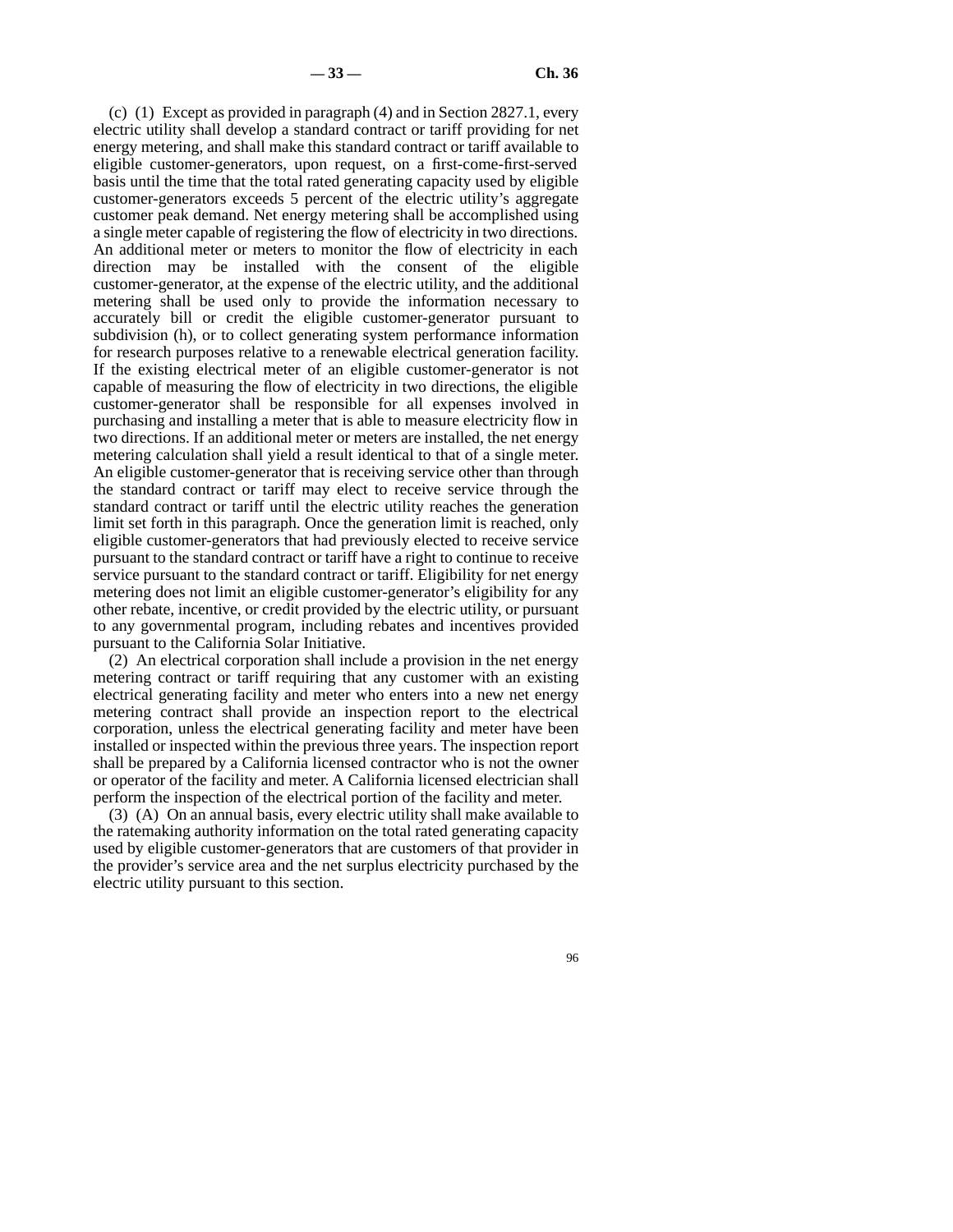(B) An electric service provider operating pursuant to Section 394 shall make available to the ratemaking authority the information required by this paragraph for each eligible customer-generator that is their customer for each service area of an electrical corporation, local publicly owned electrical utility, or electrical cooperative, in which the eligible customer-generator has net energy metering.

(C) The ratemaking authority shall develop a process for making the information required by this paragraph available to electric utilities, and for using that information to determine when, pursuant to paragraphs (1) and (4), an electric utility is not obligated to provide net energy metering to additional eligible customer-generators in its service area.

(4) (A) An electric utility that is not a large electrical corporation is not obligated to provide net energy metering to additional eligible customer-generators in its service area when the combined total peak demand of all electricity used by eligible customer-generators served by all the electric utilities in that service area furnishing net energy metering to eligible customer-generators exceeds 5 percent of the aggregate customer peak demand of those electric utilities.

(B) The commission shall require every large electrical corporation to make the standard contract or tariff available to eligible customer-generators, continuously and without interruption, until such times as the large electrical corporation reaches its net energy metering program limit or July 1, 2017, whichever is earlier. A large electrical corporation reaches its program limit when the combined total peak demand of all electricity used by eligible customer-generators served by all the electric utilities in the large electrical corporation's service area furnishing net energy metering to eligible customer-generators exceeds 5 percent of the aggregate customer peak demand of those electric utilities. For purposes of calculating a large electrical corporation's program limit, "aggregate customer peak demand" means the highest sum of the noncoincident peak demands of all of the large electrical corporation's customers that occurs in any calendar year. To determine the aggregate customer peak demand, every large electrical corporation shall use a uniform method approved by the commission. The program limit calculated pursuant to this paragraph shall not be less than the following:

(i) For San Diego Gas and Electric Company, when it has made 607 megawatts of nameplate generating capacity available to eligible customer-generators.

(ii) For Southern California Edison Company, when it has made 2,240 megawatts of nameplate generating capacity available to eligible customer-generators.

(iii) For Pacific Gas and Electric Company, when it has made 2,409 megawatts of nameplate generating capacity available to eligible customer-generators.

(C) Every large electrical corporation shall file a monthly report with the commission detailing the progress toward the net energy metering program limit established in subparagraph (B). The report shall include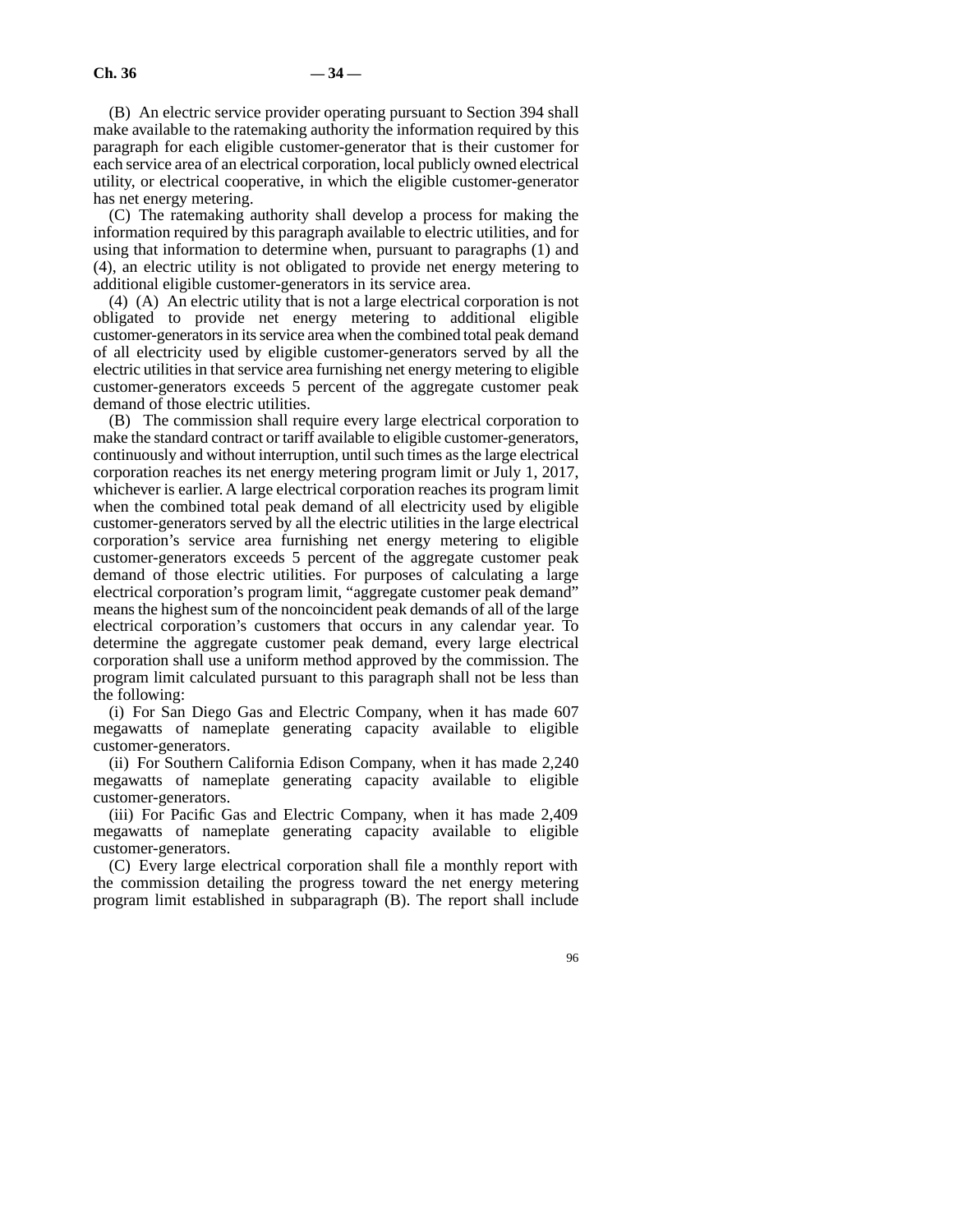separate calculations on progress toward the limits based on operating solar energy systems, cumulative numbers of interconnection requests for net energy metering eligible systems, and any other criteria required by the commission.

(D) Beginning July 1, 2017, or upon reaching the net metering program limit of subparagraph (B), whichever is earlier, the obligation of a large electrical corporation to provide service pursuant to a standard contract or tariff shall be pursuant to Section 2827.1 and applicable state and federal requirements.

(d) Every electric utility shall make all necessary forms and contracts for net energy metering and net surplus electricity compensation service available for download from the Internet.

(e) (1) Every electric utility shall ensure that requests for establishment of net energy metering and net surplus electricity compensation are processed in a time period not exceeding that for similarly situated customers requesting new electric service, but not to exceed 30 working days from the date it receives a completed application form for net energy metering service or net surplus electricity compensation, including a signed interconnection agreement from an eligible customer-generator and the electric inspection clearance from the governmental authority having jurisdiction.

(2) Every electric utility shall ensure that requests for an interconnection agreement from an eligible customer-generator are processed in a time period not to exceed 30 working days from the date it receives a completed application form from the eligible customer-generator for an interconnection agreement.

(3) If an electric utility is unable to process a request within the allowable timeframe pursuant to paragraph (1) or (2), it shall notify the eligible customer-generator and the ratemaking authority of the reason for its inability to process the request and the expected completion date.

(f) (1) If a customer participates in direct transactions pursuant to paragraph (1) of subdivision (b) of Section 365, or Section 365.1, with an electric service provider that does not provide distribution service for the direct transactions, the electric utility that provides distribution service for the eligible customer-generator is not obligated to provide net energy metering or net surplus electricity compensation to the customer.

(2) If a customer participates in direct transactions pursuant to paragraph (1) of subdivision (b) of Section 365 or 365.1 with an electric service provider, and the customer is an eligible customer-generator, the electric utility that provides distribution service for the direct transactions may recover from the customer's electric service provider the incremental costs of metering and billing service related to net energy metering and net surplus electricity compensation in an amount set by the ratemaking authority.

(g) Except for the time-variant kilowatthour pricing portion of any tariff adopted by the commission pursuant to paragraph (4) of subdivision (a) of Section 2851, each net energy metering contract or tariff shall be identical, with respect to rate structure, all retail rate components, and any monthly charges, to the contract or tariff to which the same customer would be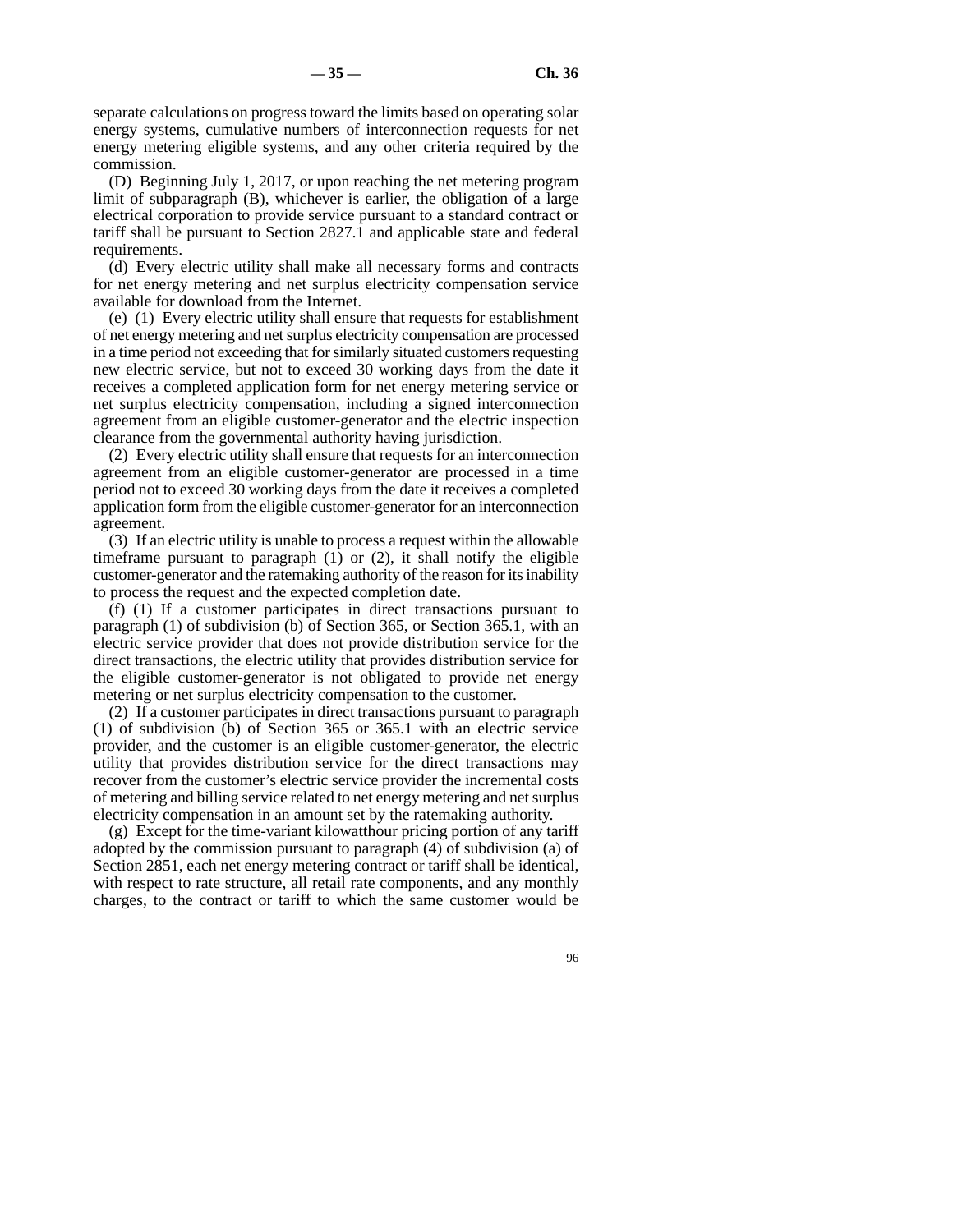assigned if the customer did not use a renewable electrical generation facility, except that eligible customer-generators shall not be assessed standby charges on the electrical generating capacity or the kilowatthour production of a renewable electrical generation facility. The charges for all retail rate components for eligible customer-generators shall be based exclusively on the customer-generator's net kilowatthour consumption over a 12-month period, without regard to the eligible customer-generator's choice as to from whom it purchases electricity that is not self-generated. Any new or additional demand charge, standby charge, customer charge, minimum monthly charge, interconnection charge, or any other charge that would increase an eligible customer-generator's costs beyond those of other customers who are not eligible customer-generators in the rate class to which the eligible customer-generator would otherwise be assigned if the customer did not own, lease, rent, or otherwise operate a renewable electrical generation facility is contrary to the intent of this section, and shall not form a part of net energy metering contracts or tariffs.

(h) For eligible customer-generators, the net energy metering calculation shall be made by measuring the difference between the electricity supplied to the eligible customer-generator and the electricity generated by the eligible customer-generator and fed back to the electrical grid over a 12-month period. The following rules shall apply to the annualized net metering calculation:

(1) The eligible residential or small commercial customer-generator, at the end of each 12-month period following the date of final interconnection of the eligible customer-generator's system with an electric utility, and at each anniversary date thereafter, shall be billed for electricity used during that 12-month period. The electric utility shall determine if the eligible residential or small commercial customer-generator was a net consumer or a net surplus customer-generator during that period.

(2) At the end of each 12-month period, where the electricity supplied during the period by the electric utility exceeds the electricity generated by the eligible residential or small commercial customer-generator during that same period, the eligible residential or small commercial customer-generator is a net electricity consumer and the electric utility shall be owed compensation for the eligible customer-generator's net kilowatthour consumption over that 12-month period. The compensation owed for the eligible residential or small commercial customer-generator's consumption shall be calculated as follows:

(A) For all eligible customer-generators taking service under contracts or tariffs employing "baseline" and "over baseline" rates, any net monthly consumption of electricity shall be calculated according to the terms of the contract or tariff to which the same customer would be assigned to, or be eligible for, if the customer was not an eligible customer-generator. If those same customer-generators are net generators over a billing period, the net kilowatthours generated shall be valued at the same price per kilowatthour as the electric utility would charge for the baseline quantity of electricity during that billing period, and if the number of kilowatthours generated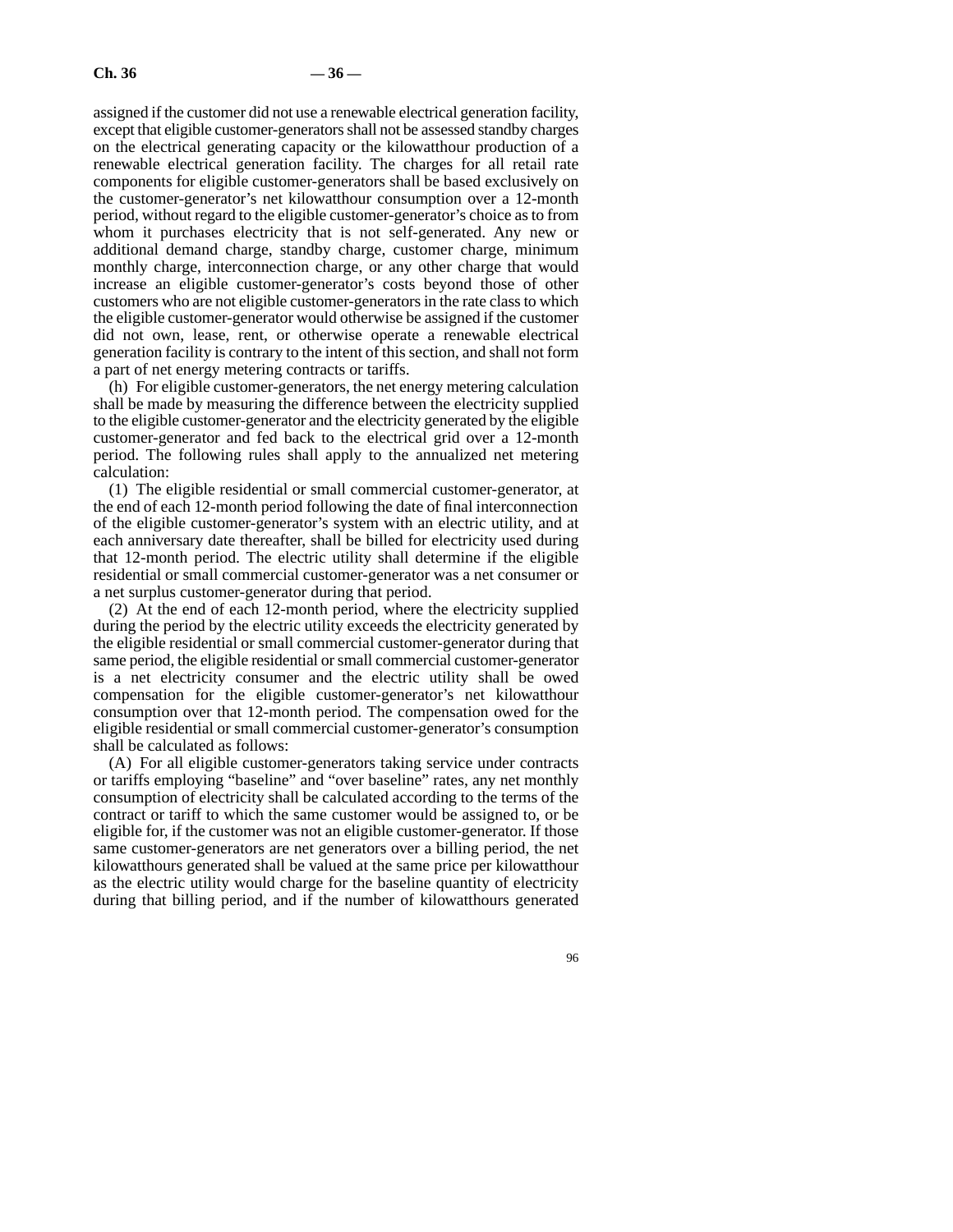exceeds the baseline quantity, the excess shall be valued at the same price per kilowatthour as the electric utility would charge for electricity over the baseline quantity during that billing period.

(B) For all eligible customer-generators taking service under contracts or tariffs employing time-of-use rates, any net monthly consumption of electricity shall be calculated according to the terms of the contract or tariff to which the same customer would be assigned, or be eligible for, if the customer was not an eligible customer-generator. When those same customer-generators are net generators during any discrete time-of-use period, the net kilowatthours produced shall be valued at the same price per kilowatthour as the electric utility would charge for retail kilowatthour sales during that same time-of-use period. If the eligible customer-generator's time-of-use electrical meter is unable to measure the flow of electricity in two directions, paragraph (1) of subdivision (c) shall apply.

(C) For all eligible residential and small commercial customer-generators and for each billing period, the net balance of moneys owed to the electric utility for net consumption of electricity or credits owed to the eligible customer-generator for net generation of electricity shall be carried forward as a monetary value until the end of each 12-month period. For all eligible commercial, industrial, and agricultural customer-generators, the net balance of moneys owed shall be paid in accordance with the electric utility's normal billing cycle, except that if the eligible commercial, industrial, or agricultural customer-generator is a net electricity producer over a normal billing cycle, any excess kilowatthours generated during the billing cycle shall be carried over to the following billing period as a monetary value, calculated according to the procedures set forth in this section, and appear as a credit on the eligible commercial, industrial, or agricultural customer-generator's account, until the end of the annual period when paragraph (3) shall apply.

(3) At the end of each 12-month period, where the electricity generated by the eligible customer-generator during the 12-month period exceeds the electricity supplied by the electric utility during that same period, the eligible customer-generator is a net surplus customer-generator and the electric utility, upon an affirmative election by the net surplus customer-generator, shall either (A) provide net surplus electricity compensation for any net surplus electricity generated during the prior 12-month period, or (B) allow the net surplus customer-generator to apply the net surplus electricity as a credit for kilowatthours subsequently supplied by the electric utility to the net surplus customer-generator. For an eligible customer-generator that does not affirmatively elect to receive service pursuant to net surplus electricity compensation, the electric utility shall retain any excess kilowatthours generated during the prior 12-month period. The eligible customer-generator not affirmatively electing to receive service pursuant to net surplus electricity compensation shall not be owed any compensation for the net surplus electricity unless the electric utility enters into a purchase agreement with the eligible customer-generator for those excess kilowatthours. Every electric utility shall provide notice to eligible customer-generators that they are eligible to receive net surplus electricity compensation for net surplus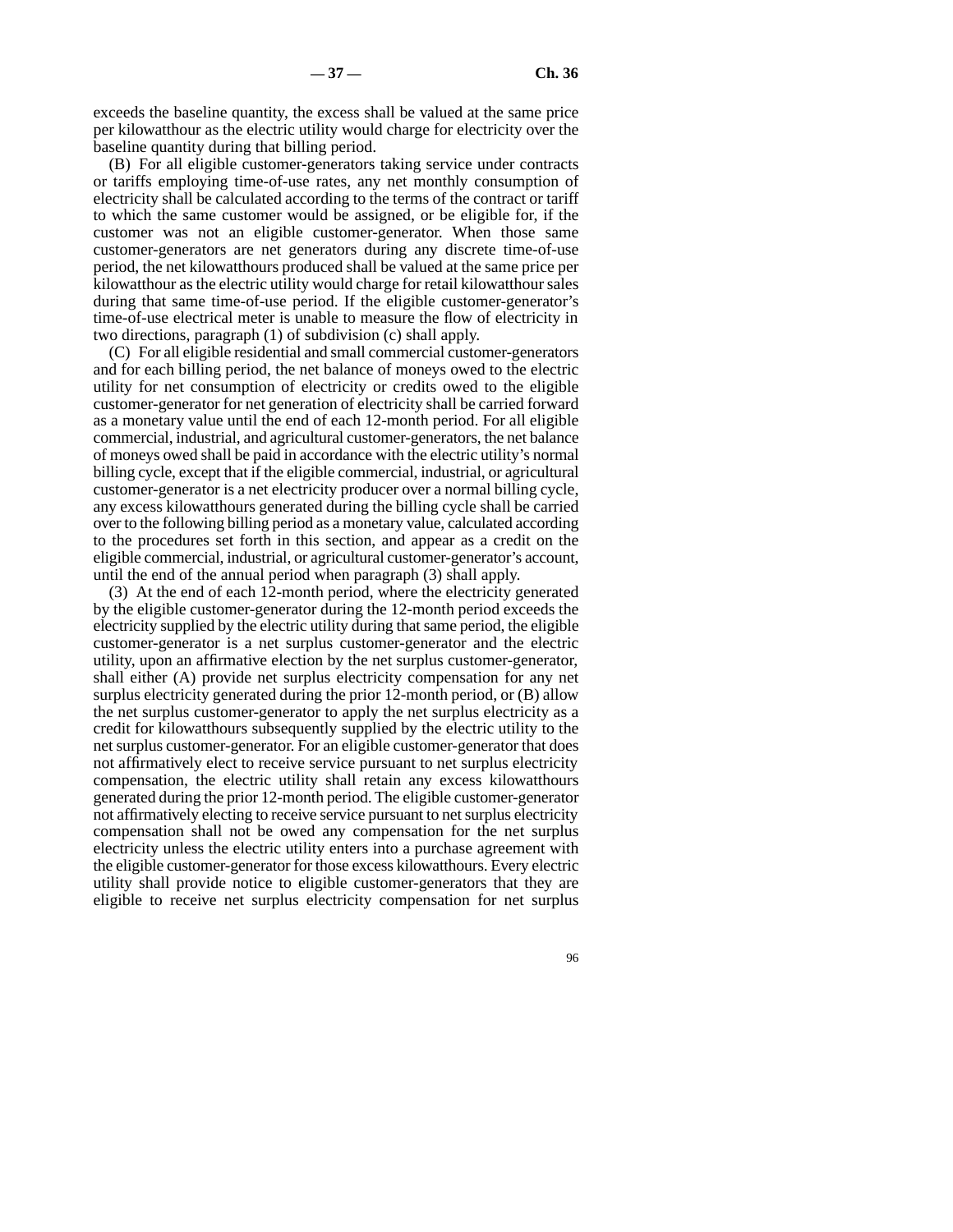electricity, that they must elect to receive net surplus electricity compensation, and that the 12-month period commences when the electric utility receives the eligible customer-generator's election. For an electric utility that is an electrical corporation or electrical cooperative, the commission may adopt requirements for providing notice and the manner by which eligible customer-generators may elect to receive net surplus electricity compensation.

(4) (A) An eligible customer-generator with multiple meters may elect to aggregate the electrical load of the meters located on the property where the renewable electrical generation facility is located and on all property adjacent or contiguous to the property on which the renewable electrical generation facility is located, if those properties are solely owned, leased, or rented by the eligible customer-generator. If the eligible customer-generator elects to aggregate the electric load pursuant to this paragraph, the electric utility shall use the aggregated load for the purpose of determining whether an eligible customer-generator is a net consumer or a net surplus customer-generator during a 12-month period.

(B) If an eligible customer-generator chooses to aggregate pursuant to subparagraph (A), the eligible customer-generator shall be permanently ineligible to receive net surplus electricity compensation, and the electric utility shall retain any kilowatthours in excess of the eligible customer-generator's aggregated electrical load generated during the 12-month period.

(C) If an eligible customer-generator with multiple meters elects to aggregate the electrical load of those meters pursuant to subparagraph (A), and different rate schedules are applicable to service at any of those meters, the electricity generated by the renewable electrical generation facility shall be allocated to each of the meters in proportion to the electrical load served by those meters. For example, if the eligible customer-generator receives electric service through three meters, two meters being at an agricultural rate that each provide service to 25 percent of the customer's total load, and a third meter, at a commercial rate, that provides service to 50 percent of the customer's total load, then 50 percent of the electrical generation of the eligible renewable generation facility shall be allocated to the third meter that provides service at the commercial rate and 25 percent of the generation shall be allocated to each of the two meters providing service at the agricultural rate. This proportionate allocation shall be computed each billing period.

(D) This paragraph shall not become operative for an electrical corporation unless the commission determines that allowing eligible customer-generators to aggregate their load from multiple meters will not result in an increase in the expected revenue obligations of customers who are not eligible customer-generators. The commission shall make this determination by September 30, 2013. In making this determination, the commission shall determine if there are any public purpose or other noncommodity charges that the eligible customer-generators would pay pursuant to the net energy metering program as it exists prior to aggregation,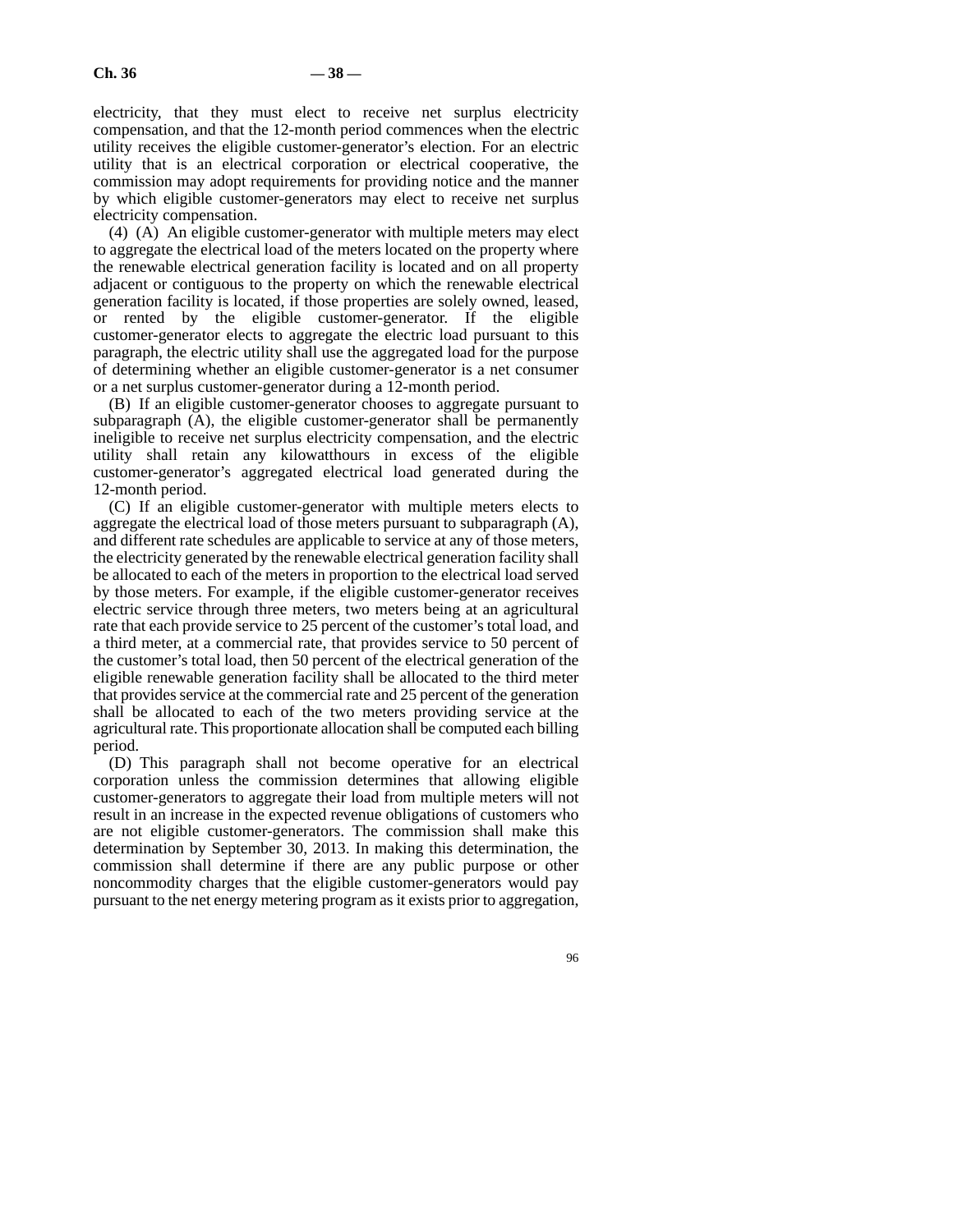that the eligible customer-generator would not pay if permitted to aggregate the electrical load of multiple meters pursuant to this paragraph.

(E) A local publicly owned electric utility or electrical cooperative shall only allow eligible customer-generators to aggregate their load if the utility's ratemaking authority determines that allowing eligible customer-generators to aggregate their load from multiple meters will not result in an increase in the expected revenue obligations of customers that are not eligible customer-generators. The ratemaking authority of a local publicly owned electric utility or electrical cooperative shall make this determination within 180 days of the first request made by an eligible customer-generator to aggregate their load. In making the determination, the ratemaking authority shall determine if there are any public purpose or other noncommodity charges that the eligible customer-generator would pay pursuant to the net energy metering or co-energy metering program of the utility as it exists prior to aggregation, that the eligible customer-generator would not pay if permitted to aggregate the electrical load of multiple meters pursuant to this paragraph. If the ratemaking authority determines that load aggregation will not cause an incremental rate impact on the utility's customers that are not eligible customer-generators, the local publicly owned electric utility or electrical cooperative shall permit an eligible customer-generator to elect to aggregate the electrical load of multiple meters pursuant to this paragraph. The ratemaking authority may reconsider any determination made pursuant to this subparagraph in a subsequent public proceeding.

(F) For purposes of this paragraph, parcels that are divided by a street, highway, or public thoroughfare are considered contiguous, provided they are otherwise contiguous and under the same ownership.

(G) An eligible customer-generator may only elect to aggregate the electrical load of multiple meters if the renewable electrical generation facility, or a combination of those facilities, has a total generating capacity of not more than one megawatt.

(H) Notwithstanding subdivision (g), an eligible customer-generator electing to aggregate the electrical load of multiple meters pursuant to this subdivision shall remit service charges for the cost of providing billing services to the electric utility that provides service to the meters.

(5) (A) The ratemaking authority shall establish a net surplus electricity compensation valuation to compensate the net surplus customer-generator for the value of net surplus electricity generated by the net surplus customer-generator. The commission shall establish the valuation in a ratemaking proceeding. The ratemaking authority for a local publicly owned electric utility shall establish the valuation in a public proceeding. The net surplus electricity compensation valuation shall be established so as to provide the net surplus customer-generator just and reasonable compensation for the value of net surplus electricity, while leaving other ratepayers unaffected. The ratemaking authority shall determine whether the compensation will include, where appropriate justification exists, either or both of the following components:

(i) The value of the electricity itself.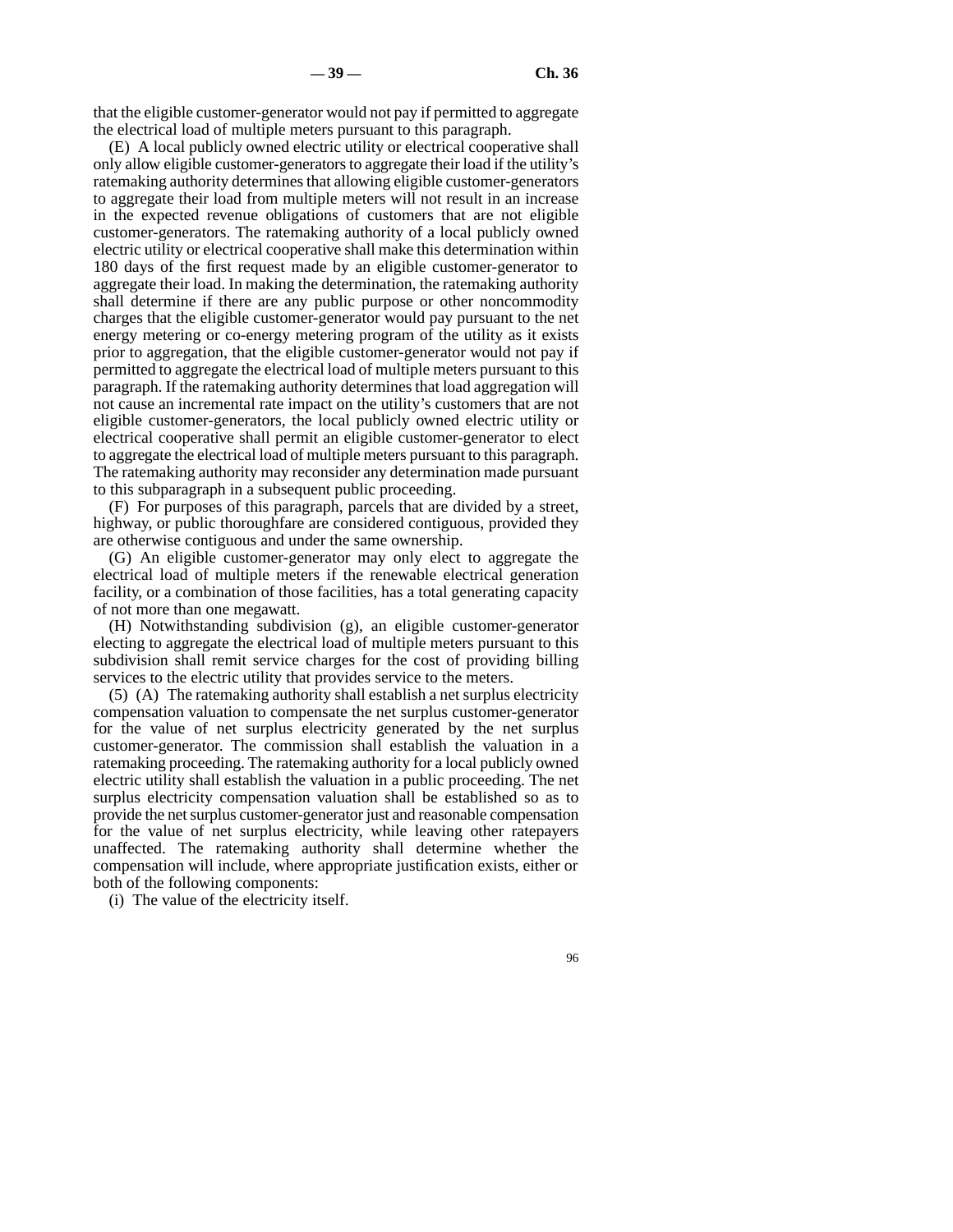(ii) The value of the renewable attributes of the electricity.

(B) In establishing the rate pursuant to subparagraph (A), the ratemaking authority shall ensure that the rate does not result in a shifting of costs between eligible customer-generators and other bundled service customers.

(6) (A) Upon adoption of the net surplus electricity compensation rate by the ratemaking authority, any renewable energy credit, as defined in Section 399.12, for net surplus electricity purchased by the electric utility shall belong to the electric utility. Any renewable energy credit associated with electricity generated by the eligible customer-generator that is utilized by the eligible customer-generator shall remain the property of the eligible customer-generator.

(B) Upon adoption of the net surplus electricity compensation rate by the ratemaking authority, the net surplus electricity purchased by the electric utility shall count toward the electric utility's renewables portfolio standard annual procurement targets for the purposes of paragraph (1) of subdivision (b) of Section 399.15, or for a local publicly owned electric utility, the renewables portfolio standard annual procurement targets established pursuant to Section 399.30.

(7) The electric utility shall provide every eligible residential or small commercial customer-generator with net electricity consumption and net surplus electricity generation information with each regular bill. That information shall include the current monetary balance owed the electric utility for net electricity consumed, or the net surplus electricity generated, since the last 12-month period ended. Notwithstanding this subdivision, an electric utility shall permit that customer to pay monthly for net energy consumed.

(8) If an eligible residential or small commercial customer-generator terminates the customer relationship with the electric utility, the electric utility shall reconcile the eligible customer-generator's consumption and production of electricity during any part of a 12-month period following the last reconciliation, according to the requirements set forth in this subdivision, except that those requirements shall apply only to the months since the most recent 12-month bill.

(9) If an electric service provider or electric utility providing net energy metering to a residential or small commercial customer-generator ceases providing that electric service to that customer during any 12-month period, and the customer-generator enters into a new net energy metering contract or tariff with a new electric service provider or electric utility, the 12-month period, with respect to that new electric service provider or electric utility, shall commence on the date on which the new electric service provider or electric utility first supplies electric service to the customer-generator.

(i) Notwithstanding any other provisions of this section, paragraphs (1), (2), and (3) shall apply to an eligible customer-generator with a capacity of more than 10 kilowatts, but not exceeding one megawatt, that receives electric service from a local publicly owned electric utility that has elected to utilize a co-energy metering program unless the local publicly owned electric utility chooses to provide service for eligible customer-generators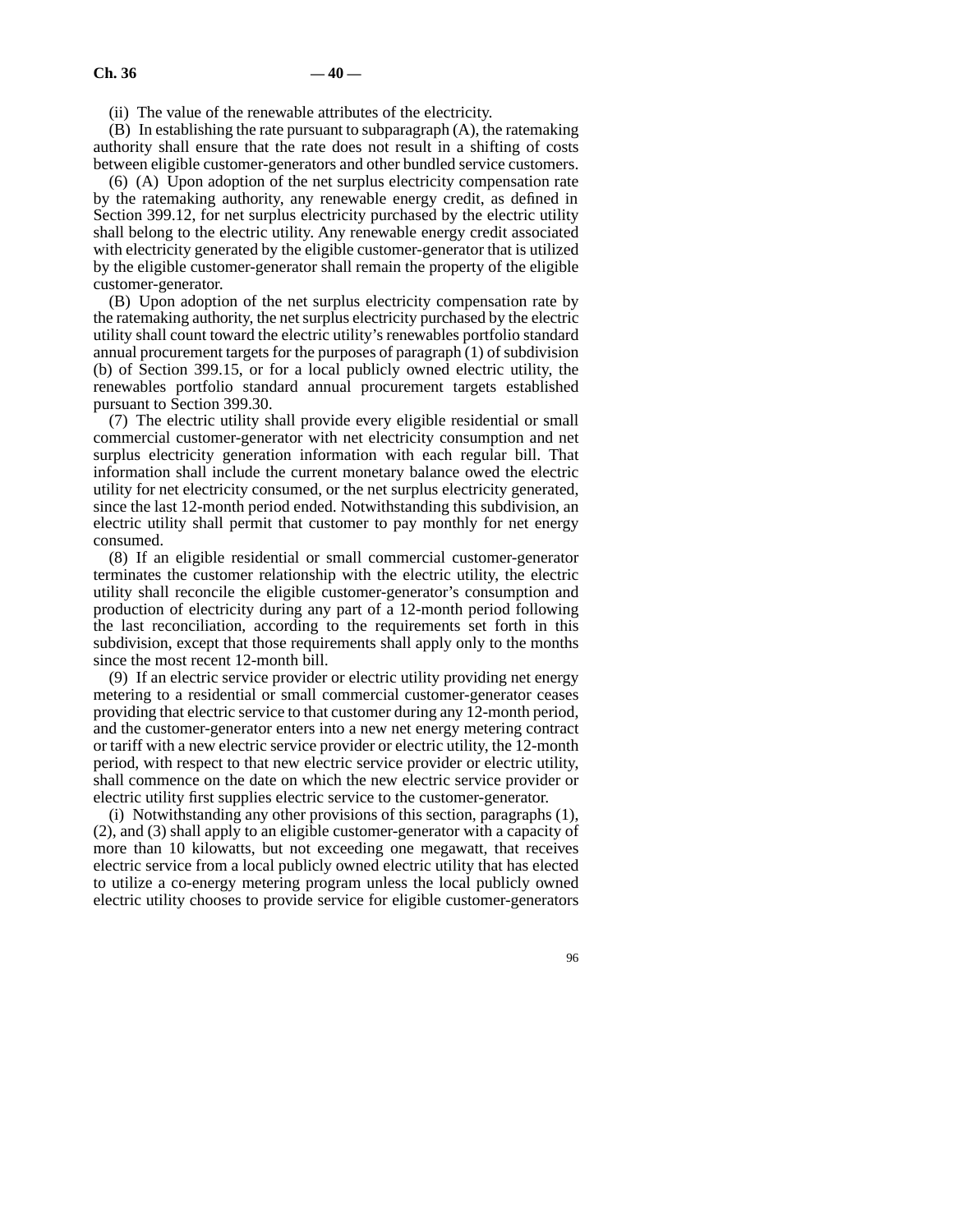with a capacity of more than 10 kilowatts in accordance with subdivisions  $(g)$  and  $(h)$ :

(1) The eligible customer-generator shall be required to utilize a meter, or multiple meters, capable of separately measuring electricity flow in both directions. All meters shall provide time-of-use measurements of electricity flow, and the customer shall take service on a time-of-use rate schedule. If the existing meter of the eligible customer-generator is not a time-of-use meter or is not capable of measuring total flow of electricity in both directions, the eligible customer-generator shall be responsible for all expenses involved in purchasing and installing a meter that is both time-of-use and able to measure total electricity flow in both directions. This subdivision shall not restrict the ability of an eligible customer-generator to utilize any economic incentives provided by a governmental agency or an electric utility to reduce its costs for purchasing and installing a time-of-use meter.

(2) The consumption of electricity from the local publicly owned electric utility shall result in a cost to the eligible customer-generator to be priced in accordance with the standard rate charged to the eligible customer-generator in accordance with the rate structure to which the customer would be assigned if the customer did not use a renewable electrical generation facility. The generation of electricity provided to the local publicly owned electric utility shall result in a credit to the eligible customer-generator and shall be priced in accordance with the generation component, established under the applicable structure to which the customer would be assigned if the customer did not use a renewable electrical generation facility.

(3) All costs and credits shall be shown on the eligible customer-generator's bill for each billing period. In any months in which the eligible customer-generator has been a net consumer of electricity calculated on the basis of value determined pursuant to paragraph (2), the customer-generator shall owe to the local publicly owned electric utility the balance of electricity costs and credits during that billing period. In any billing period in which the eligible customer-generator has been a net producer of electricity calculated on the basis of value determined pursuant to paragraph (2), the local publicly owned electric utility shall owe to the eligible customer-generator the balance of electricity costs and credits during that billing period. Any net credit to the eligible customer-generator of electricity costs may be carried forward to subsequent billing periods, provided that a local publicly owned electric utility may choose to carry the credit over as a kilowatthour credit consistent with the provisions of any applicable contract or tariff, including any differences attributable to the time of generation of the electricity. At the end of each 12-month period, the local publicly owned electric utility may reduce any net credit due to the eligible customer-generator to zero.

(j) A renewable electrical generation facility used by an eligible customer-generator shall meet all applicable safety and performance standards established by the National Electrical Code, the Institute of Electrical and Electronics Engineers, and accredited testing laboratories,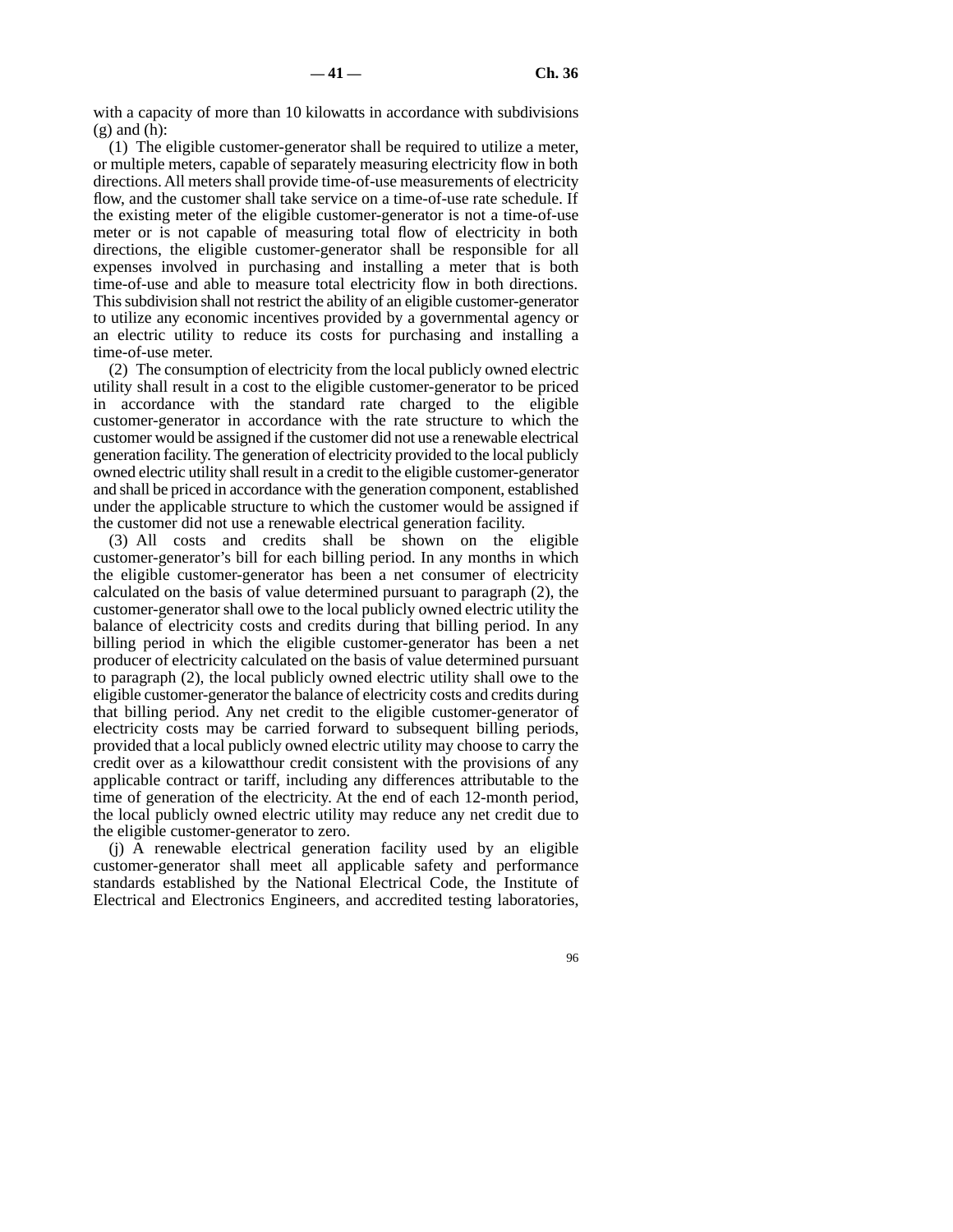including Underwriters Laboratories Incorporated and, where applicable, rules of the commission regarding safety and reliability. A customer-generator whose renewable electrical generation facility meets those standards and rules shall not be required to install additional controls, perform or pay for additional tests, or purchase additional liability insurance.

(k) If the commission determines that there are cost or revenue obligations for an electrical corporation that may not be recovered from customer-generators acting pursuant to this section, those obligations shall remain within the customer class from which any shortfall occurred and shall not be shifted to any other customer class. Net energy metering and co-energy metering customers shall not be exempt from the public goods charges imposed pursuant to Article 7 (commencing with Section 381), Article 8 (commencing with Section 385), or Article 15 (commencing with Section 399) of Chapter 2.3 of Part 1.

(*l*) A net energy metering, co-energy metering, or wind energy co-metering customer shall reimburse the Department of Water Resources for all charges that would otherwise be imposed on the customer by the commission to recover bond-related costs pursuant to an agreement between the commission and the Department of Water Resources pursuant to Section 80110 of the Water Code, as well as the costs of the department equal to the share of the department's estimated net unavoidable power purchase contract costs attributable to the customer. The commission shall incorporate the determination into an existing proceeding before the commission, and shall ensure that the charges are nonbypassable. Until the commission has made a determination regarding the nonbypassable charges, net energy metering, co-energy metering, and wind energy co-metering shall continue under the same rules, procedures, terms, and conditions as were applicable on December 31, 2002.

(m) In implementing the requirements of subdivisions (k) and (*l*), an eligible customer-generator shall not be required to replace its existing meter except as set forth in paragraph (1) of subdivision (c), nor shall the electric utility require additional measurement of usage beyond that which is necessary for customers in the same rate class as the eligible customer-generator.

(n) It is the intent of the Legislature that the Treasurer incorporate net energy metering, including net surplus electricity compensation, co-energy metering, and wind energy co-metering projects undertaken pursuant to this section as sustainable building methods or distributive energy technologies for purposes of evaluating low-income housing projects.

SEC. 23. Section 2 of Chapter 657 of the Statutes of 2007 is repealed.

SEC. 24. Section 1 of Chapter 415 of the Statutes of 2013 is amended to read:

SECTION 1. (a) The sum of twenty million dollars (\$20,000,000) is hereby appropriated to the State Air Resources Board for the 2013–14 fiscal year from the Greenhouse Gas Reduction Fund, established pursuant to Section 16428.8 of the Government Code, to be expended only for the Clean Vehicle Rebate Project, established pursuant to Article 3 (commencing with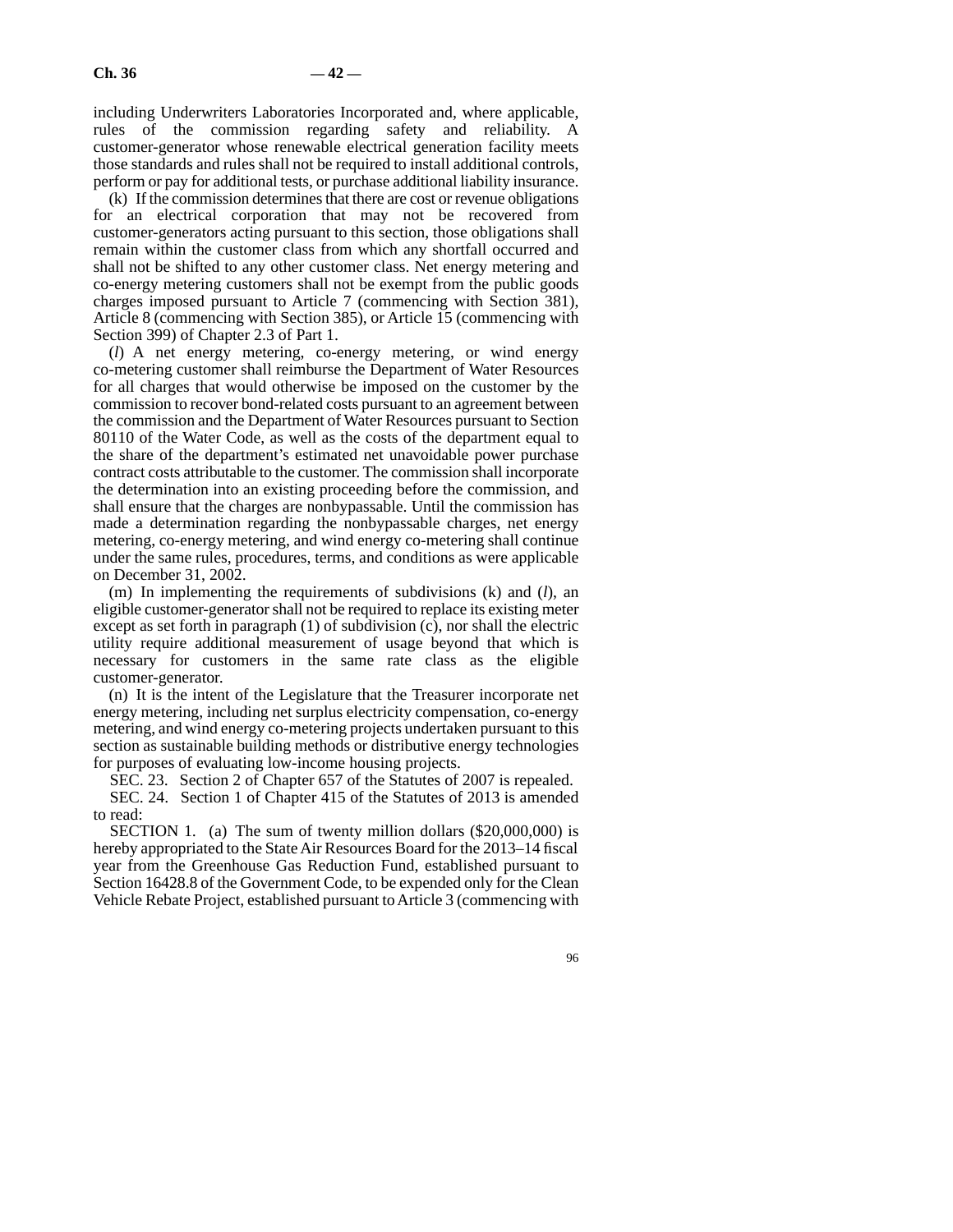Section 44274) of Chapter 8.9 of Part 5 of Division 26 of the Health and Safety Code. The unencumbered balance of the appropriation made pursuant to this subdivision as it read on January 1, 2014, is hereby reverted to the Vehicle Inspection and Repair Fund. Notwithstanding Section 16304.1 of the Government Code, the moneys appropriated pursuant to this subdivision shall be available for encumbrance until June 30, 2015.

(b) The sum of ten million dollars (\$10,000,000) is hereby appropriated to the State Air Resources Board for the 2013–14 fiscal year from the Greenhouse Gas Reduction Fund, established pursuant to Section 16428.8 of the Government Code, to be expended only for the Hybrid and Zero-Emission Truck and Bus Voucher Incentive Project, established pursuant to Article 3 (commencing with Section 44274) of Chapter 8.9 of Part 5 of Division 26 of the Health and Safety Code. The unencumbered balance of the appropriation made pursuant to this subdivision as it read on January 1, 2014, is hereby reverted to the Vehicle Inspection and Repair Fund. Notwithstanding Section 16304.1 of the Government Code, the moneys appropriated pursuant to this subdivision shall be available for encumbrance until June 30, 2015.

(c) The sum of ten million dollars (\$10,000,000) is hereby appropriated to the State Air Resources Board from the moneys transferred to the Air Pollution Control Fund pursuant to subdivision (e) to be expended only for the Heavy-Duty Vehicle Air Quality Loan Program, administered through the Capital Access Loan Program established pursuant to Article 8 (commencing with Section 44559) of Chapter 1 of Division 27 of the Health and Safety Code.

(d) The sum of ten million dollars (\$10,000,000) shall be transferred by the Controller as a loan from the Vehicle Inspection and Repair Fund to the Air Pollution Control Fund. No later than June 30, 2021, the loan shall be repaid from the Air Pollution Control Fund with interest at the rate earned by the Pooled Money Investment Account at the time of the transfer.

SEC. 25. Pursuant to paragraph (1) of subdivision (b) of Section 44091.1 of the Health and Safety Code, the sum of fifteen million dollars (\$15,000,000) is hereby transferred to the Air Quality Improvement Fund from the Vehicle Inspection and Repair Fund from revenues generated from the smog abatement fee pursuant to paragraph (1) of subdivision (d) of Section 44060 of the Health and Safety Code.

SEC. 26. The provisions of this measure are severable. If any provision of this measure or its application is held invalid, that invalidity shall not affect other provisions or applications that can be given effect without the invalid provision or application.

SEC. 27. No reimbursement is required by this act pursuant to Section 6 of Article XIIIB of the California Constitution because the only costs that may be incurred by a local agency or school district will be incurred because this act creates a new crime or infraction, eliminates a crime or infraction, or changes the penalty for a crime or infraction, within the meaning of Section 17556 of the Government Code, or changes the definition of a crime